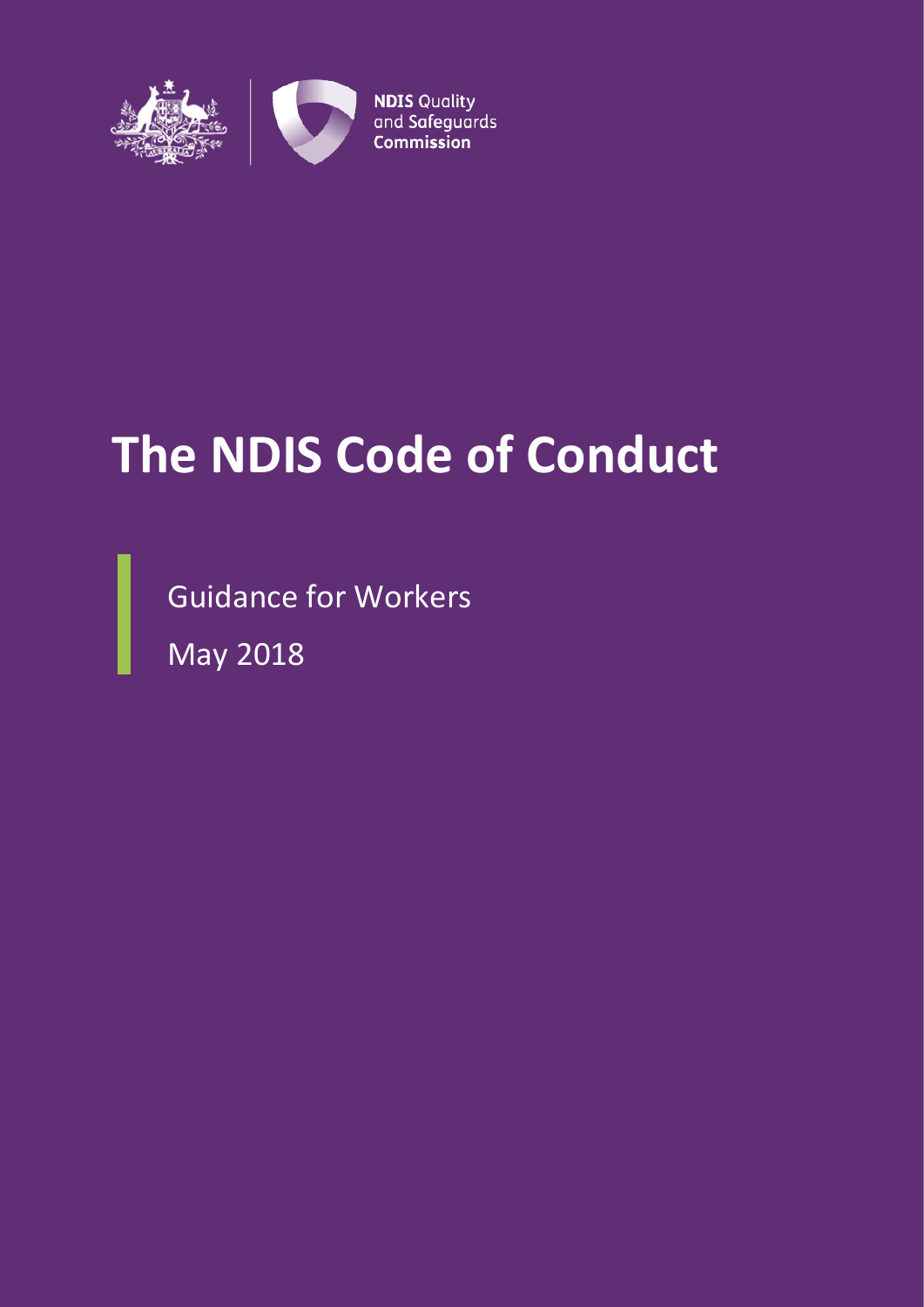# **Contents**

| Introduction                                                                                                                                                            | $\overline{2}$ |
|-------------------------------------------------------------------------------------------------------------------------------------------------------------------------|----------------|
| Part 1: The NDIS Code of Conduct                                                                                                                                        | 4              |
| Part 2: Elements of the NDIS Code of Conduct                                                                                                                            | 5              |
| 1. Act with respect for individual rights to freedom of expression, self-determination and decision-<br>making in accordance with applicable laws and conventions       | 5              |
| 2. Respect the privacy of people with disability                                                                                                                        | 10             |
| 3. Provide supports and services in a safe and competent manner, with care and skill                                                                                    | 13             |
| 4. Act with integrity, honesty and transparency                                                                                                                         | 18             |
| 5. Promptly take steps to raise and act on concerns about matters that may impact the quality and<br>safety of supports and services provided to people with disability | 23             |
| 6. Take all reasonable steps to prevent and respond to all forms of violence against, and exploitation,<br>neglect and abuse of, people with disability                 | 26             |
| 7. Take all reasonable steps to prevent and respond to sexual misconduct.                                                                                               | 31             |
| Part 3: The NDIS Code of Conduct in Practice                                                                                                                            | 36             |
| Glossary                                                                                                                                                                | 38             |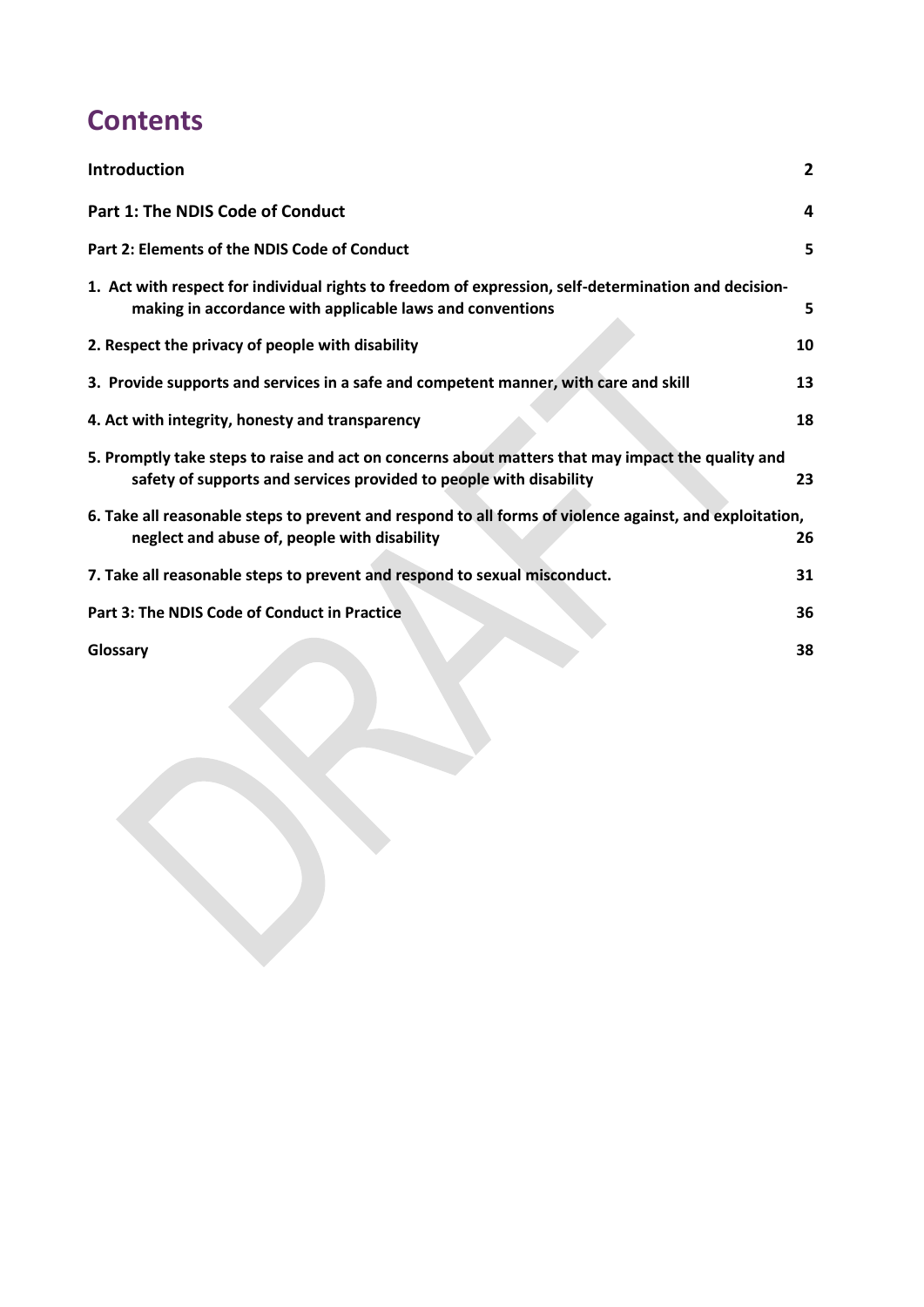

# <span id="page-2-0"></span>**Introduction**

 $\overline{a}$ 

- 1. The National Disability Insurance Scheme (NDIS) Code of Conduct (the Code) is set out in in the *National Disability Insurance Scheme (Code of Conduct) Rules 2018,* which are NDIS rules made under the *National Disability Insurance Scheme Act 2013* (NDIS Act).
- 2. The Code is designed to work alongside other elements of the quality and safeguarding arrangements to promote a safe and skilled workforce within the NDIS. Providing quality supports involves not only the right capabilities but also the right attitudes. Workers and NDIS providers need to be familiar with the principles underpinning the NDIS, respect the rights of people with disability, aim to prevent harm and respond appropriately if harm occurs.
- 3. The Code's Guidance for Workers (the Guidance) provides guidance on factors that may be relevant when considering if a worker meets the Code. The Code consists of seven elements that apply to all NDIS providers and workers employed or otherwise engaged to deliver supports and services in the NDIS.
- 4. This Guidance provides information and examples about what the Code means in practice. It is not intended to cover all circumstances that may arise and amount to a breach of the Code.
- 5. Workers should consider all conduct associated with their role in the delivery of supports and services under the NDIS and whether that conduct is compliant with the Code. This Guidance comprises the following parts:
	- a. **Part 1** outlines the Code and its role in the NDIS Quality and Safeguarding Framework<sup>1</sup>.
	- b. **Part 2** outlines examples of factors that may be taken into consideration when assessing whether conduct of workers meets the Code, including further detail and scenarios to assist workers to understand how the Code may apply in these particular situations<sup>2</sup>.

<sup>1</sup>[https://www.dss.gov.au/sites/default/files/documents/04\\_2017/ndis\\_quality\\_and\\_safeguarding\\_frame](https://www.dss.gov.au/sites/default/files/documents/04_2017/ndis_quality_and_safeguarding_framework_final.pdf) work final.pdf

<sup>&</sup>lt;sup>2</sup> The scenarios are fictional and any similarity to an individual person with disability, worker or provider is purely coincidental.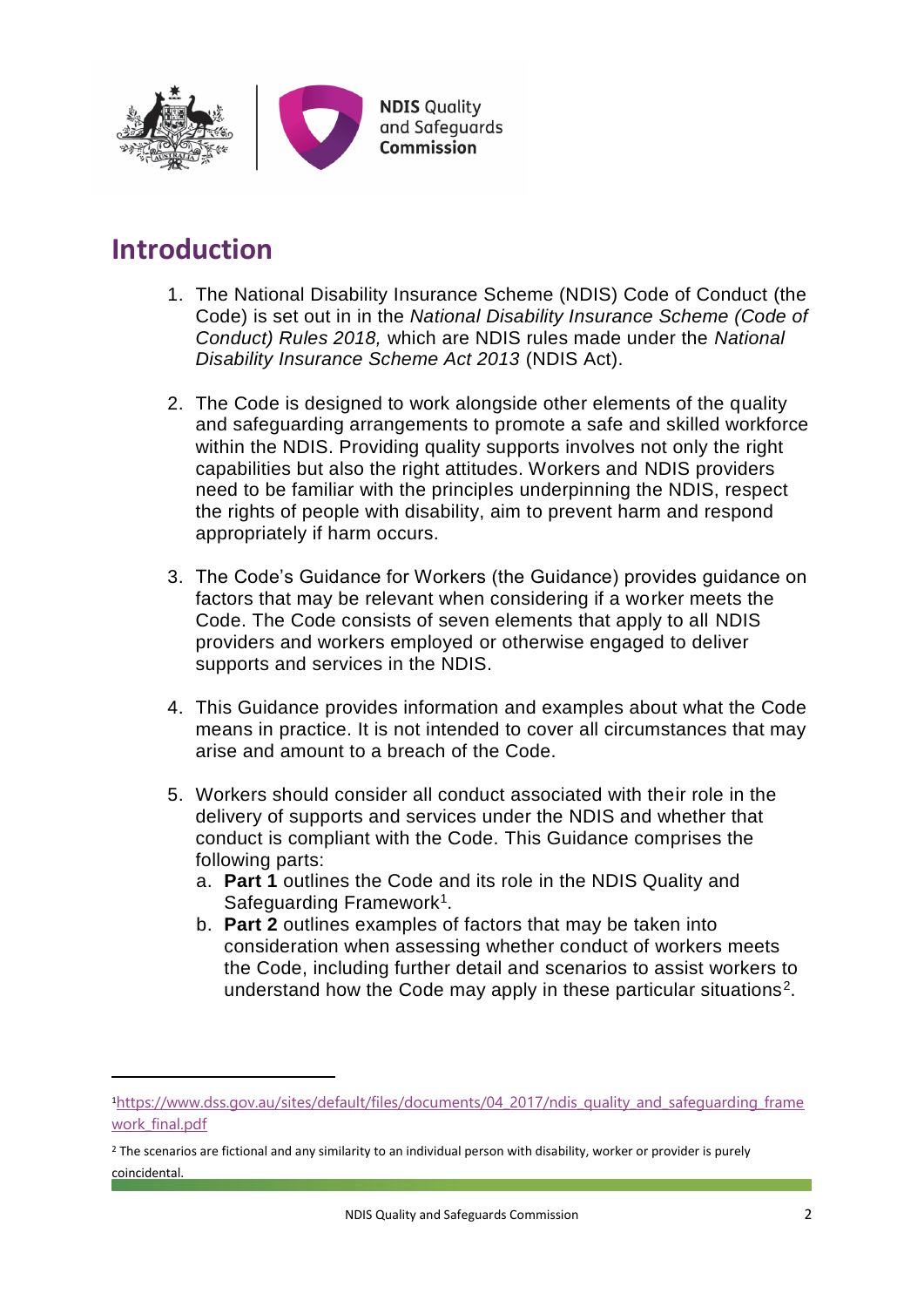- c. **Part 3** outlines actions that can be taken in relation to breaches of the Code and its relationship with other codes.
- 6. The NDIS Quality and Safeguards Commission (the Commission) will take a proportionate approach in interpreting and enforcing the Code, taking into account relevant factors, including:
	- a. the type of supports and services a worker is responsible for delivering;
	- b. the organisational environment in which these are delivered;
	- c. the skills and qualifications of the individual worker;
	- d. participant support needs;
	- e. other regulations that apply to the supports and services; and
	- f. other relevant circumstances.

#### **Workers covered by the Code**

- 7. The Code and Guidance apply to all workers employed or otherwise engaged by NDIS providers to deliver supports and services in the NDIS. The term 'workers' includes, but is not limited to, employees, key personnel<sup>3</sup>, sole-traders, contractors, sub-contractors, agents in the NDIS sector, and volunteers.
- 8. NDIS providers for the purposes of the Code includes:
	- a. registered NDIS providers
	- b. unregistered<sup>4</sup> NDIS providers
	- c. providers delivering Commonwealth Continuity of Support (CoS) Programme services (prescribed by the *National Disability Insurance Scheme (NDIS Provider Definition) Rule 2018* to be NDIS providers)
	- d. A person or entity prescribed by the National Disability Insurance Scheme Rules to be an NDIS provider.
- 9. Where NDIS providers are engaged by the Commonwealth entities such as the NDIA or the Commission, contracts and agreements with those providers may also be relevant in understanding how the Code and Guidance may be applied to those NDIS providers.

# **Guidance for NDIS providers**

**.** 

10.There is also a separate set of guidance called the *NDIS Code of Conduct Guidance for NDIS providers*. This guidance explains some factors NDIS providers might consider in ensuring their conduct is compliant with the Code. The expectations an NDIS provider has of its workers and the support that NDIS provider gives to its workers to meet

<sup>3</sup> Please note under section 11A of the NDIS Act, key personnel of an entity includes a member of the group of persons who is responsible for the executive decisions of the person or entity and any other person who has authority or responsibility for (or significant influence over) planning, directing or controlling the activities of the person or entity.

<sup>4</sup> NDIS providers who have chosen not to register with the Commission (but are still able to provide services which are fully funded by the NDIS). These NDIS providers and their workers are still required to adhere to the Code of Conduct.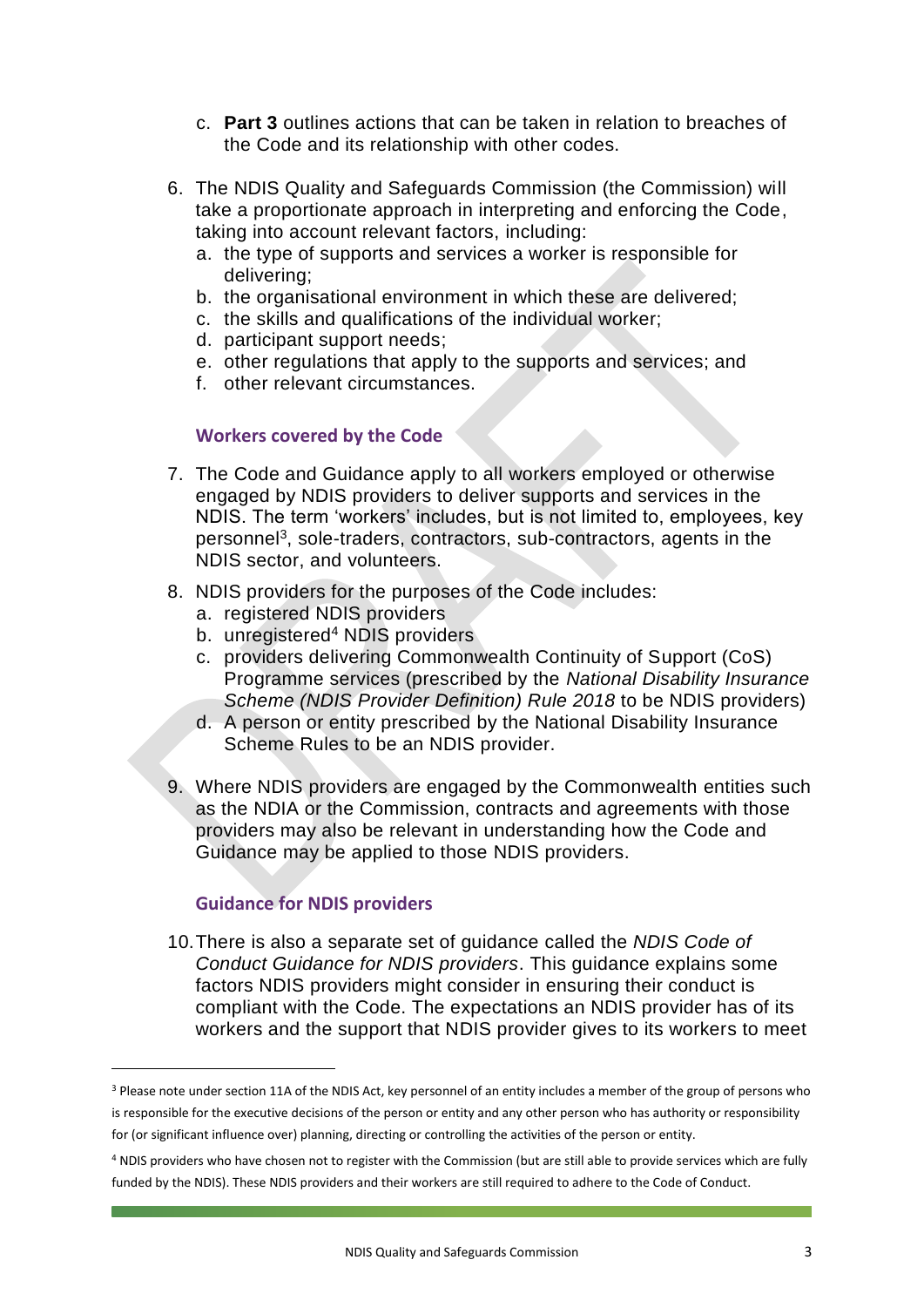the Code may be relevant to the Commissioner's consideration of whether a worker has breached the Code.

# <span id="page-4-0"></span>**Part 1: The NDIS Code of Conduct**

11.The Code is an important part of the NDIS Quality and Safeguarding Framework. It promotes the health, safety and wellbeing of persons with disability, by setting out acceptable, appropriate and ethical conduct for NDIS providers and workers delivering supports or services in the NDIS market. The obligations in the Code are fundamental to the rights of people with disability set out in the *UN Convention on the Rights of Persons with Disabilities*. They are also broad to account for the diversity of people with disability and their support requirements.

#### **THE NDIS CODE OF CONDUCT**

**The NDIS Code of Conduct requires workers and providers delivering NDIS supports and services to do the following in providing those supports and services:** 

**1. Act with respect for individual rights to freedom of expression, selfdetermination and decision-making in accordance with applicable laws and conventions.** 

**2. Respect the privacy of people with disability.** 

**3. Provide supports and services in a safe and competent manner, with care and skill.**

**4. Act with integrity, honesty and transparency.**

**5. Promptly take steps to raise and act on concerns about matters that may impact the quality and safety of supports and services provided to people with disability.**

**6. Take all reasonable steps to prevent and respond to all forms of violence against, and exploitation, neglect and abuse of, people with disability.** 

**7. Take all reasonable steps to prevent and respond to sexual misconduct. +**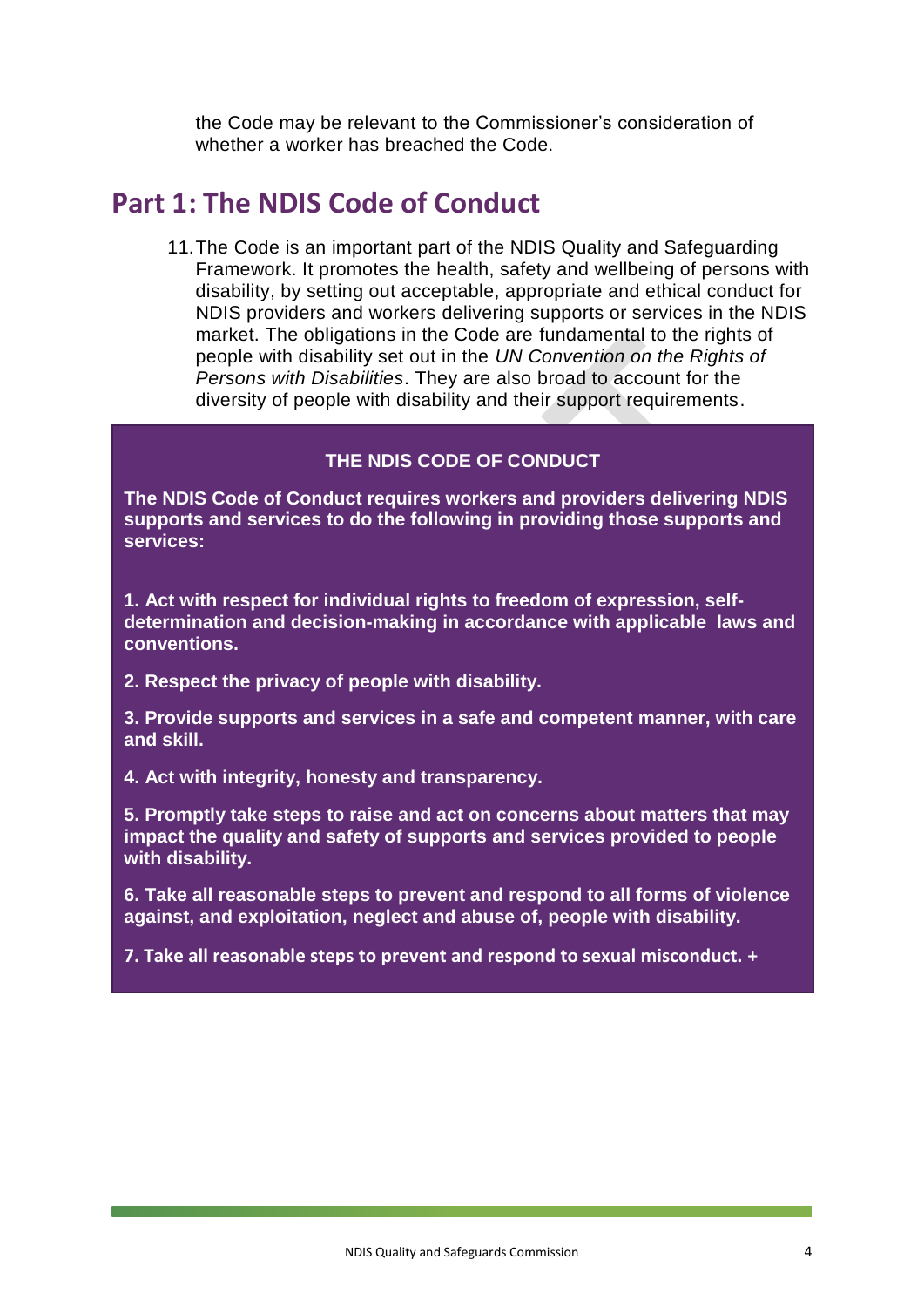# <span id="page-5-0"></span>**Part 2: Elements of the NDIS Code of Conduct**

- 12.Compliance with the Code requires workers to consider how they conduct themselves when delivering of supports and services under the NDIS. This section:
	- a. Explains why each element of the Code is important and outlines examples of conduct or circumstances that may be taken into consideration when assessing whether a worker has complied with the Code.
	- b. Contain scenarios of example situations that could arise during provision of services or supports in the NDIS. These scenarios then consider how the Code might be applied, noting that the scenarios cannot cover all situations. The scenarios are fictional and any similarity to an individual person with disability, worker or provider is purely coincidental.
- 13.NDIS providers should use their existing employee engagement, human resource and governance arrangements to ensure their compliance with the Code. This will include considering whether operational policies and procedures, and training activities reflect the Code. Workers are expected to use these policies, procedures and training, in addition to their own professional experience and judgment, to comply with the Code.

# <span id="page-5-1"></span>**1. Act with respect for individual rights to freedom of expression, self-determination and decision-making in accordance with applicable laws and conventions**

- 14.People with disability have the right to make their own decisions, to be free to live the life they choose, and to have the same rights and freedoms as any other member of the community.
- 15.A complex range of intersecting factors including individual and social values, contexts, cultures, policy responses, and histories, shape how disability is understood. Historically, a focus on individual incapacity or the 'tragedy' of disability portrayed people with disability as dependent, helpless, and in need of care and protection. This often resulted in their isolation, segregation and exclusion from the wider community. It is now understood that people with disability have full and equal human rights.
- 16.These rights are set out in the *United Nations Convention on the Rights of Persons with Disability*. They include the right to freedom of expression and the right to make decisions about and exercise control over their own lives. Choice and control is a core principle of the NDIS. People with disability have the right to choice and control about who supports them and how their supports and services are delivered.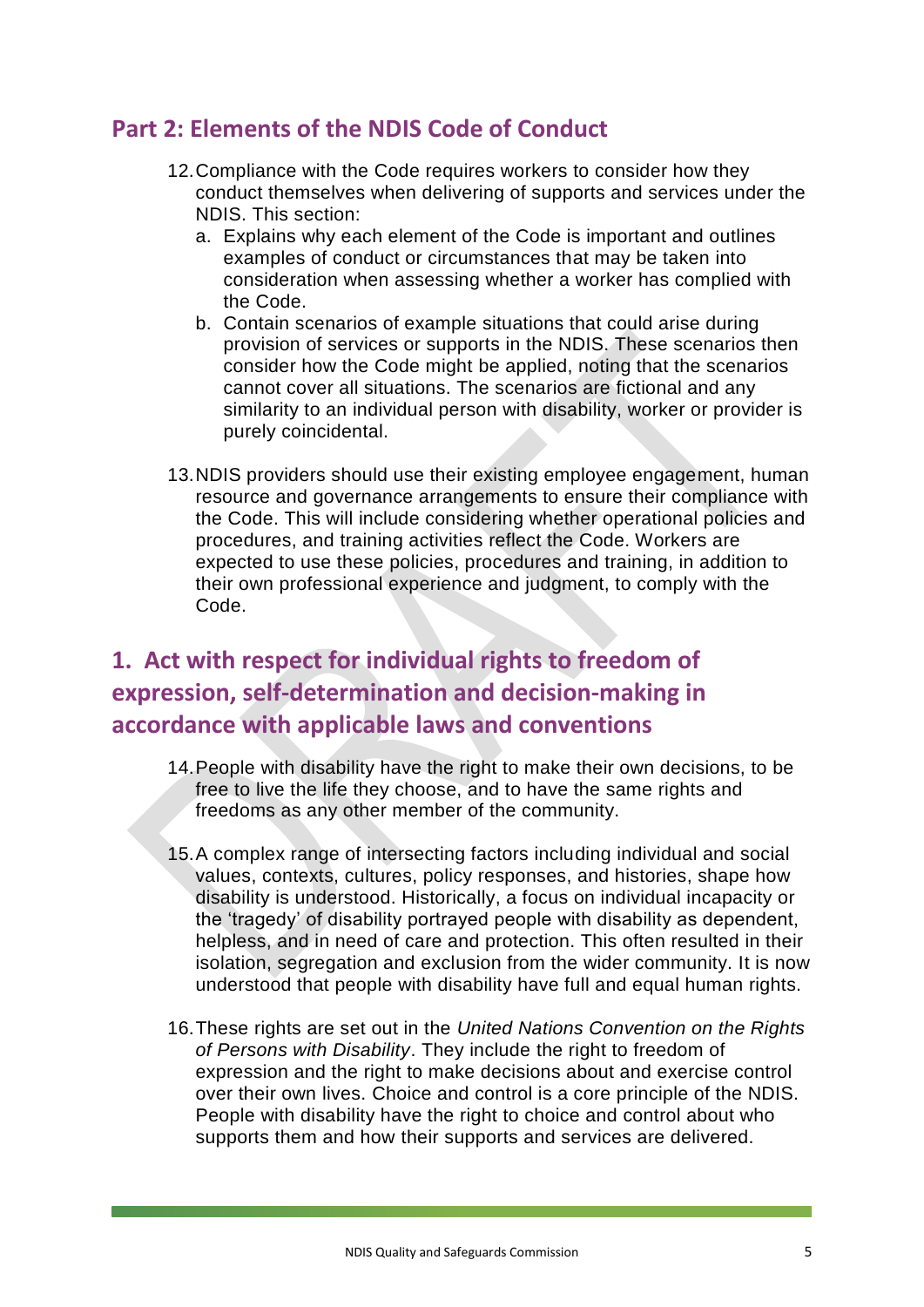17.Workers have obligations under the Code to respect these rights. Consistent with this element of the Code, factors that may be relevant when assessing if conduct complies with this element of the Code include (but are not limited to) a worker's actions to:

**Deliver services in a way that maintains the rights, standards and principles underpinning the NDIS** 

- 18.The NDIS has been designed to further Australia's commitment to the *United Nations Convention on the Rights of Persons with Disabilities*, as well as the other international human rights treaties named in the NDIS Act*.* NDIS providers and workers have an obligation to respect the rights of people with disability and deliver services in a way that maintains the principles underpinning the NDIS.
- 19.Registered NDIS providers (and applicants for registration as an NDIS provider) are also an obliged to comply with the *National Disability Insurance Scheme (Provider Registration and Practice Standards) Rules 2018*, which have been developed in line with the *National Standards for Disability Services* and the *National Standards for Mental Health Services*.
- 20.Delivering supports and services in accordance with the NDIS rules made under the NDIS Act will maintain the standards and principles and upholding the conventions that underpin the NDIS.

#### **Scenario**

Lee is a 17-year-old who wants to work in a restaurant. He has just started a hospitality course at TAFE and enjoys going out with friends, particularly to listen to music. Lee has an intellectual disability and autism and has difficulty with the public transport system, so is accessing support from Out and About to build his skills to travel to TAFE and catch up with friends independently.

Lee is unhappy that his support workers don't really listen to him – they ask his parents about his schedule instead of him and if Lee requests a change in what they're doing, they ask his parents if it's okay. Lee also feels that when they're out, his support workers talk to him like a child. One day on the way to TAFE, Lee sees a friend and stops to chat. His support worker interrupts the conversation and says it's time to go or he'll be late for TAFE. This really embarrasses Lee.

Lee talks to his friends in the self-advocacy organisation he belongs to about what he can do. They encourage him to tell the manager of Out and About how he feels. Lee also talks to his parents, who support Lee becoming more independent and offer to help him to speak to the support workers.

With this support, Lee contacts the manager of Out and About. The manager apologises to Lee and says that his support workers should be listening to him and respecting his decisions about his support. They agree that Lee can speak to his support workers at a meeting. Lee works out what he wants to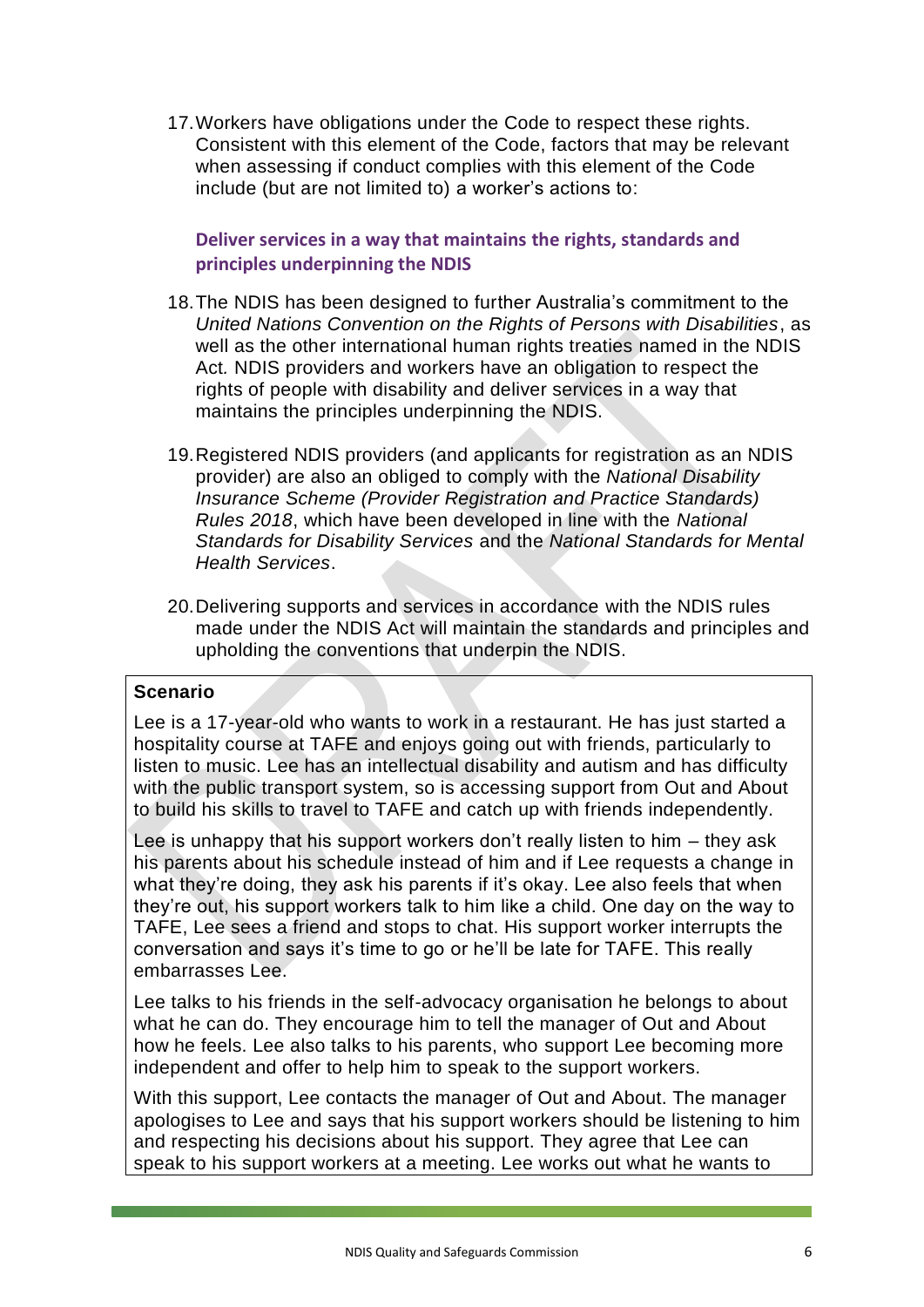say at the meeting with his friends in the self-advocacy organisation and his parents and practices how he will say it. At the meeting, the support workers listen and apologise to Lee.

The manager asks Lee if they can share what he said with any new support worker in a one-page document, so they know what matters to him. Lee agrees and helps them make the document. Lee's support workers all read the document and talk to Lee about his schedule.

#### **Support people with disability to make decisions**

- 21.People with disability have the right to make choices and should always be assumed to have the capacity to make those choices. This is central to their individual rights to freedom of expression and selfdetermination. Adults with disability should receive the support they need to make any decision. Adults with disability should receive the support they need to make any given decision. Adults with disability have the right to choose who does and who does not help them to make any given decision. Partners, families of choice, families of origin, friends, carers, advocates, support persons and others can play an important role in a person's life. But not all people with disability need or want support in decision-making. Workers should work directly with the person with disability wherever possible. They should consult them about who, if anyone, they want to involve in decisions and discussions about their services and supports.
- 22.For children and young people, families also have an important role. In the early years, workers should work with families to understand a child's strengths, interests and needs, and support them in their caring role. As a child grows up, they will be more involved in decision making. Workers should involve children and young people in decisions that affect them in ways appropriate to their age and stage of development. In the case of very young children, this will involve ensuring staff pay attention to the signs children give that communicate their feelings, ideas and wishes including non-verbal indications.
- 23.When the person with disability has a legal guardian, workers need to be clear on the decisions in which they need to involve the legal guardian. However, workers still have an obligation to ensure they have the capacity to listen to and support the person to make decisions. Workers can use supported decision making to do this. Supported decision making is a model for supporting people with disabilities. This is a model for supporting people with disabilities, often with cognitive disabilities, to make significant decisions and exercise their legal capacity. The person with disability weighs options and makes a decision, with the support of an individual or a network of people who they choose to involve because they trust them to provide reliable, unbiased support for decision-making.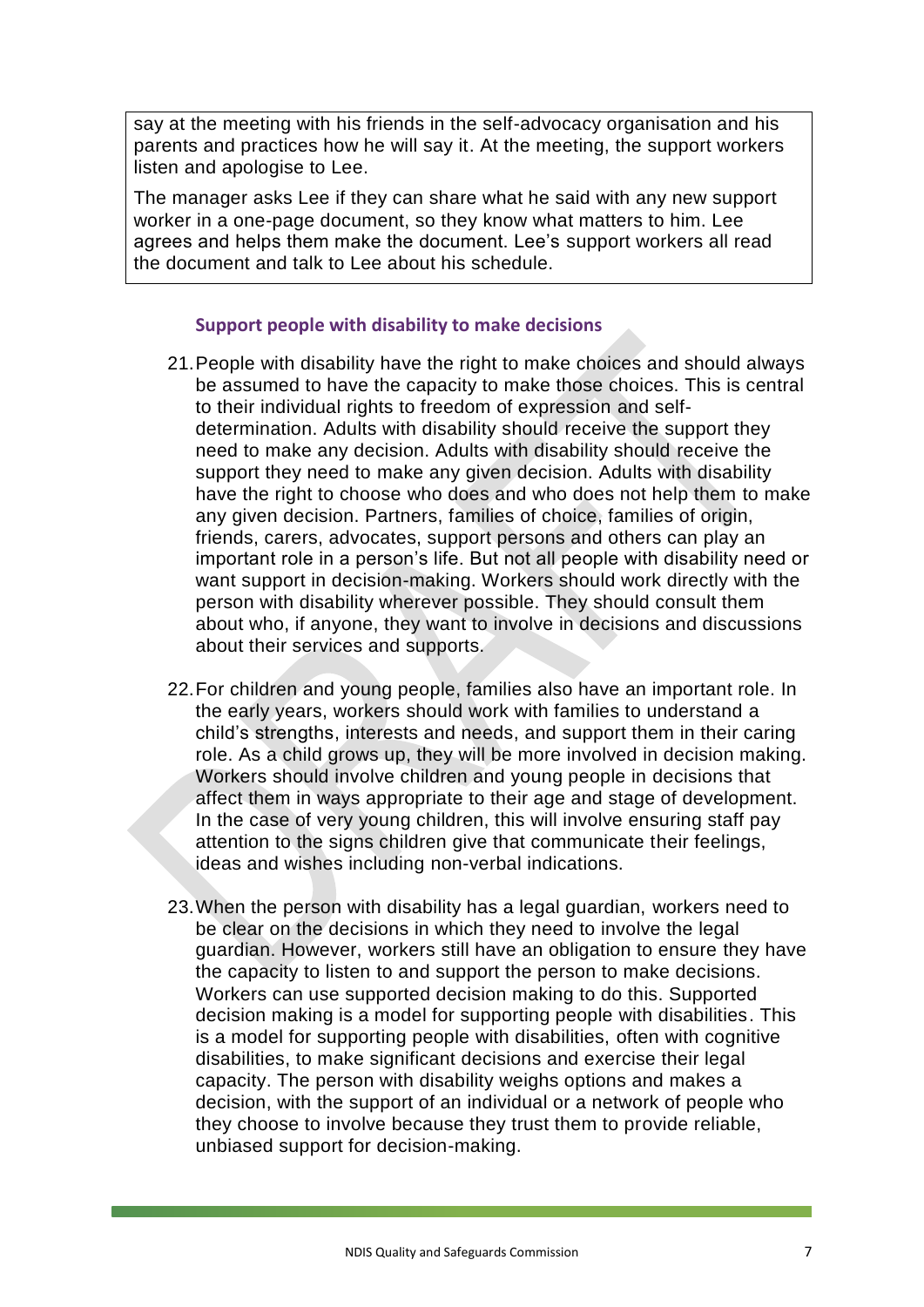Regina is a 25-year-old with intellectual disability. Her mother is concerned about her being taken advantage of by unscrupulous businesses convincing her to buy things she doesn't need and Regina having a big credit card bill. She is considering seeking formal guardianship of Regina.

Regina tells her support co-ordinator, Eliza, about this, as she is concerned about not being able to make decisions for herself. They talk to Regina's mother together. Eliza explains that formal guardianship could impact on Regina's future decision-making and choice and control. She talks about how Supported Decision Making can be used to help Regina think through and make her own decisions.

Eliza also suggests building Regina's skills in money management. These include opening her own bank account and practising withdrawing money from the bank teller, so she and the staff in their local bank get to know each other; building her budgeting skills; and coming up with processes to make decisions about purchasing bigger items.

Regina's mother confirms that this is what Regina wants to do and agrees to try this approach.

# **Communicate in a form, language and manner that enables people with disability to understand the information and make known their will and preferences**

- 24.At the heart of choice and control is a person's right to be an informed consumer. People with disability have a right to be informed about all aspects of their service delivery so they can exercise their right to choice and control about who supports them and how supports and services are delivered, and if they need to change.
- 25.People with a disability have a right to question, seek additional information on or refuse any part of their service delivery.
- 26.In practice, this means workers should :
	- a. communicate in a form, language and manner that is accessible and appropriate for the individual. Workers should be able to use a range of communication tools to communicate with the people they support, using assistive technology and alternative forms of communication, such as email, text messages or symbols.
	- b. where the person speaks a language other than English or uses Auslan, organise for someone who speaks their language or uses Auslan (where possible) to assist with important discussions, or use qualified interpreters, where this support is covered by their NDIS plan.
	- c. confirm that the person with disability and their families, carers or advocates (where relevant) – understands what has been explained,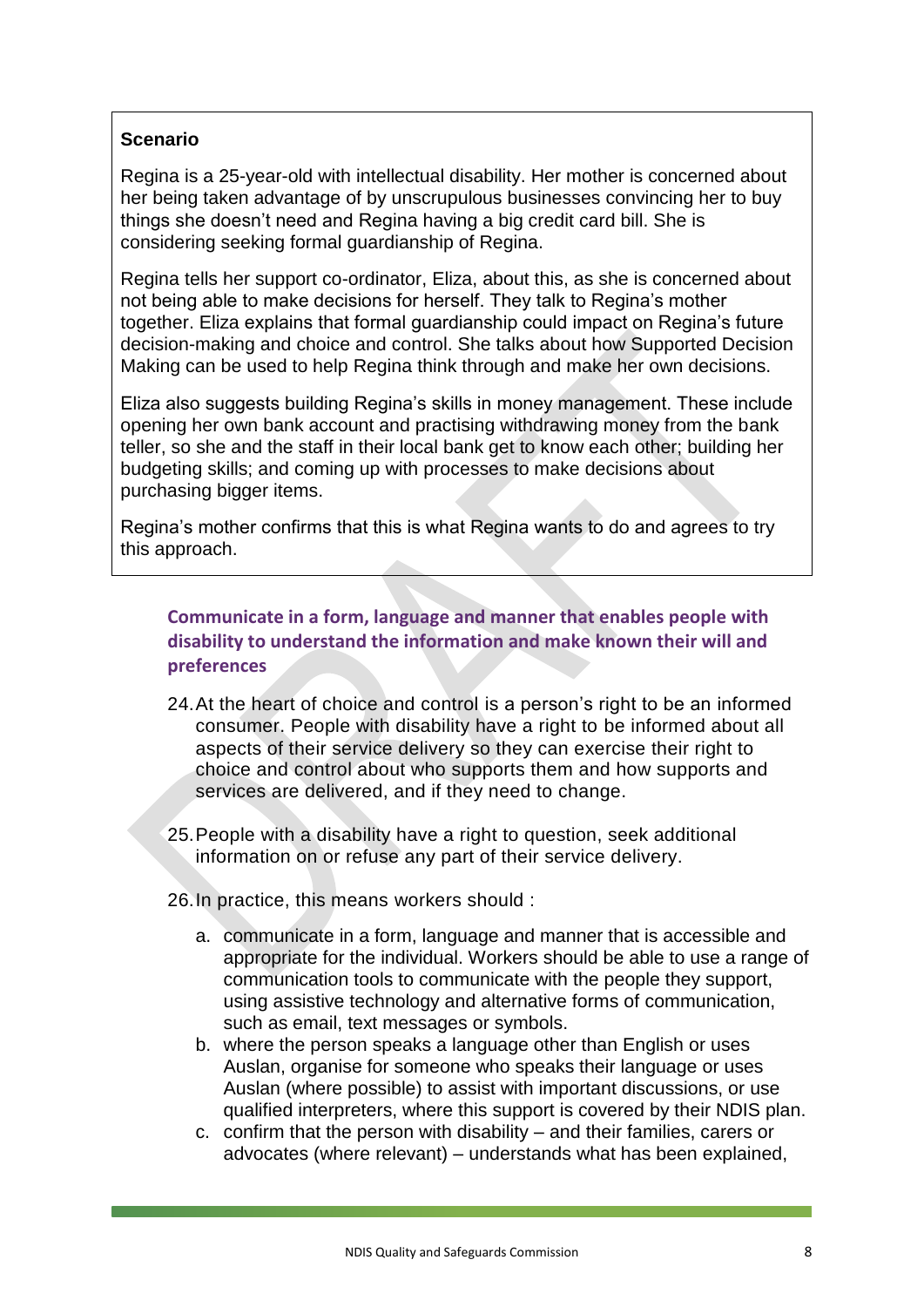and is aware of potential benefits and risks associated with any part of a proposed plan for the delivery of supports and services.

d. respond to the will, preferences and concerns of the person with disability in relation to their supports and services – raising requests or complaints to be addressed by the NDIS provider, where necessary.

# **Take into account the expressed values, and beliefs of people with disability, including those relating to culture, faith, ethnicity, gender, gender identity, sexuality and age, as well as disability**

- 27. People with disability come from a range of backgrounds and communities and have varying lifestyles and beliefs. People with disability may be Aboriginal and Torres Strait Islander; come from culturally and linguistically diverse communities; have a faith, or not; be married, divorced, partnered, or single; be gay, lesbian, bisexual, transgender, queer, intersex or asexual; or be parents, guardians and carers. People with disability may or may not be in paid work, or they could be engaged in education and training.
- 28.Each of these contexts can affect how, when, why, and in what form a person with disability accesses NDIS supports and services. For example, cultural beliefs can shape preferences around who delivers supports and how supports are delivered. Some participants may also feel more comfortable with a worker of a particular gender for supports such as personal care; the Commonwealth *Sex Discrimination Act 1984*  sets out rights in relation to gender.
- 29.In practice, this means workers should:
	- a. have an inclusive attitude
	- b. acknowledge and consider individual contexts, values and histories
	- c. work in a way that enables people with disability to feel as comfortable and safe as possible in their day-to-day interactions with workers
	- d. encourage people with disability to communicate their preferences for how their supports are delivered
	- e. offer people with disability culturally-sensitive activities
	- f. respond to needs related to gender.

#### **Scenario**

When Al approached Regional Networks about providing daily personal care support, he said he needed male support workers for this, consistent with his religious beliefs. Regional Networks agreed they could meet this requirement. However, they had difficulty recruiting male support workers, so have rostered mostly female support workers to provide Al's personal care.

Al does not feel comfortable receiving personal care from these female support workers. Instead, his family provides his personal care supports and asks the rostered support workers to assist with household tasks. The family does not complain to the provider because they are not confident in their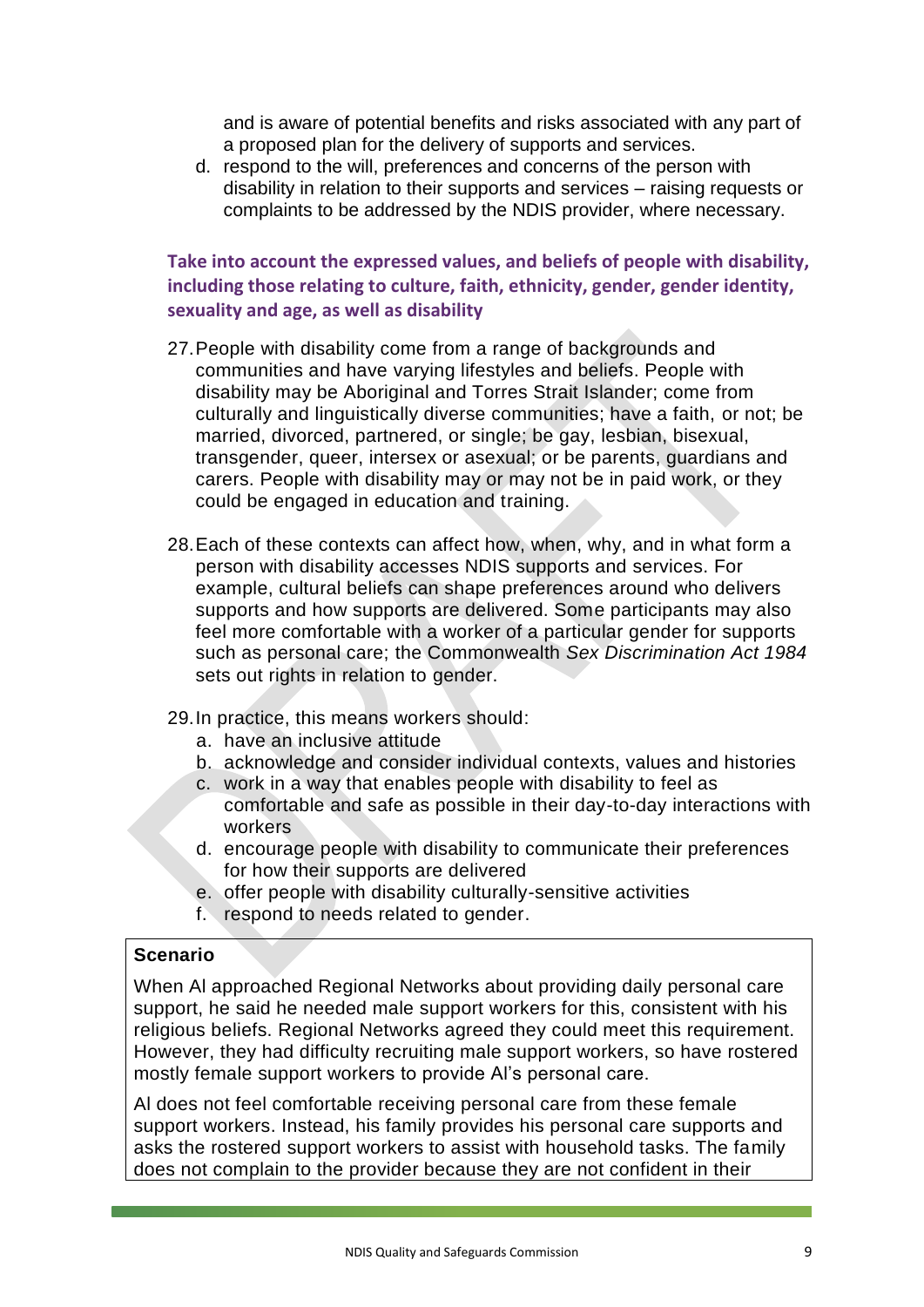spoken English and they have had previous negative experience with formal complaints processes, so are worried about losing the support around the home if they complain.

This continues for some months before Aisha is rostered on to support Al. When she is asked to help with household tasks instead of providing Al's personal care, she asks Al and his family about their concerns. Aisha speaks Arabic, so she is able to speak directly to Al and his family and understand their concerns. When they explain that Al is uncomfortable with a female support worker providing his care, Aisha encourages them to make a complaint to Regional Networks with her support.

Aisha helps them by writing down their complaint. The manager of Regional Networks organises a meeting with Al to discuss the situation and Aisha interprets at the meeting. The manager apologises to Al and his family. They indicate that they have worked out a way to provide a male support worker for four days per week if they change the timing of the support. They will also begin more actively searching for male support workers.

Al and his family accept this arrangement for four days per week but contact another provider to see if they have male support workers to provide care.

# <span id="page-10-0"></span>**2. Respect the privacy of people with disability**

30.Privacy is a human right. Rights related to privacy are set out in Commonwealth *Privacy Act 1988* and State and Territory privacy laws. People with disability have a right to privacy including in relation to the collection, use and disclosure of information concerning them, and in the dignified way services are delivered to them. Consistent with this element of the Code, factors that may be relevant when assessing if conduct complies with this element of the Code include (but are not limited to) worker's actions to:

# **Comply with Commonwealth and State and Territory privacy laws**

- 31.Individuals have the right not to have their personal information disclosed to others without their informed consent. Personal information is information or an opinion about a person whose identity is reasonably identifiable from that information or opinion. Examples of personal information include a person's name, address, date of birth and details about their health or disability.
- 32.Workers should respect and protect the privacy of all people connected with the delivery of NDIS supports and services, including people with disability, in accordance with Commonwealth and State and Territory privacy laws and the NDIS Act. Workers should also follow their NDIS provider's privacy policy and procedures where they exist and are not inconsistent with these laws.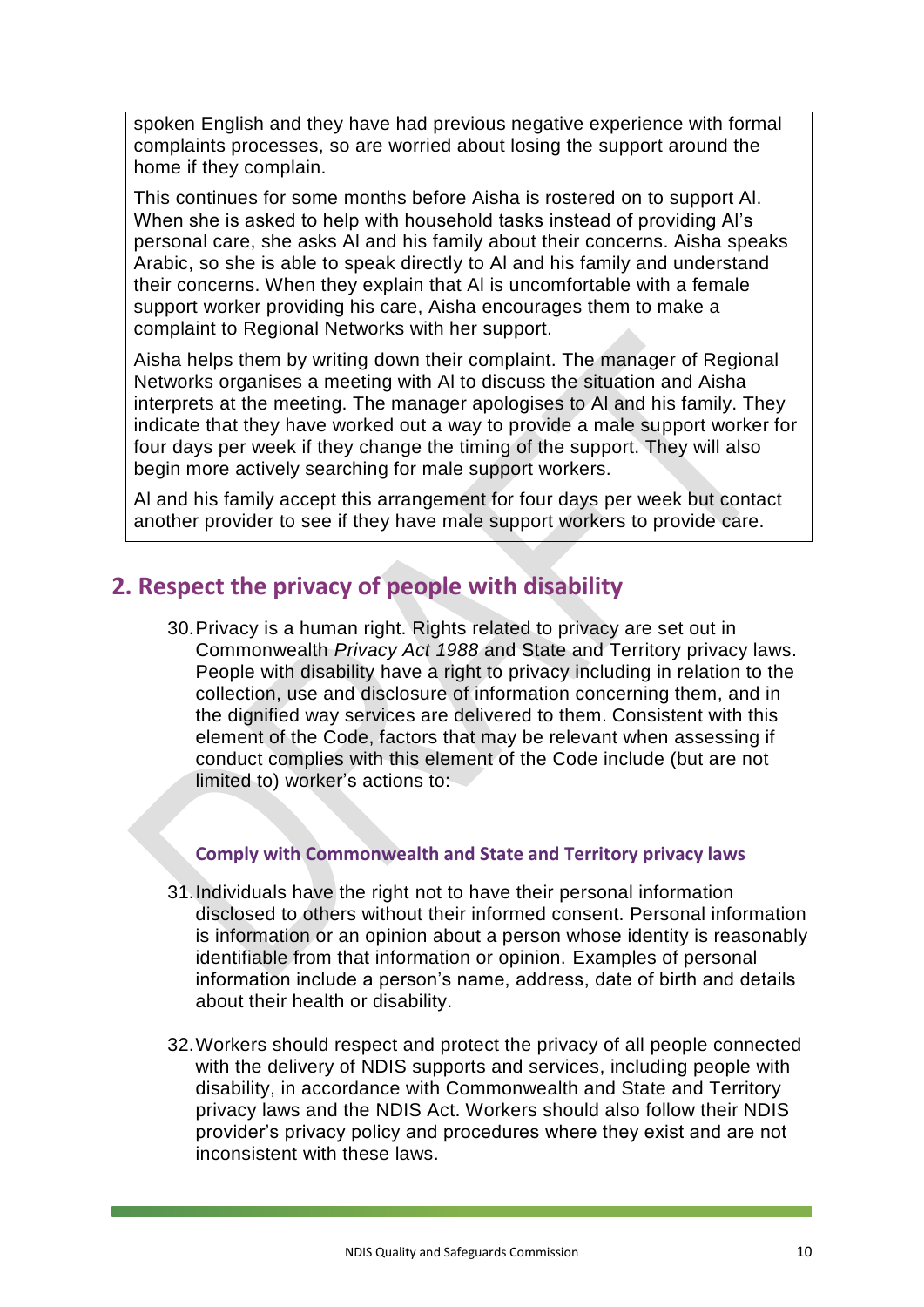- 33.Consistent with this privacy framework, workers should explain to persons with disability:
	- a. the kinds of personal information that will be collected and held, including recorded /audio and visual material
	- b. why this information is held
	- c. who will have access to this information
	- d. how they will ensure the information is secure
	- e. how this information will be used
	- f. how to access and amend information held about them
	- g. how to make a complaint if they feel that the NDIS provider has breached their privacy obligations.
- 34.Workers should also be aware of the kinds of circumstances where other legal obligations may provide an exemption to obtaining informed consent from an individual. This might include mandatory reporting requirements on child protection matters, and obligations to report incidences of violence, exploitation, neglect and abuse, and sexual misconduct to the Commission and police.

Brooke lives in a small regional town, where many of the locals know each other. Unhappy with her current coordinator, Alexis, Brooke decides to change support coordinator. Brooke doesn't realise it, but Alexis knows the new support coordinator she has chosen, Francis. When Alexis and Francis meet for lunch, they realise this connection, and Alexis tells Francis about Brooke's needs and the supports she is looking for.

Later that afternoon, Francis bumps into Brooke in front of a local café and says he now understands that she has been having recent difficulty finding a singing group she feels comfortable in because of her anxiety. Now he knows this, he's been thinking about options and says they should talk again once he's had time to do more research.

Brooke is shocked. She doesn't understand how Francis knows this. She also feels very uncomfortable because other people are listening. She wants the conversation to be over, so she simply nods. At home, she tells her husband what happened. The more she thinks about it the more anxious she becomes. She decides that she will find another support coordinator.

When she meets her new support coordinator, Ben, she tells him that she is very concerned about her privacy. Ben assures her that he will not talk to other people in the community about what she tells him; they will just use the information to help her connect with supports and services.

Still upset and concerned about her conversations with Alexis and Francis, Brooke decides to make a complaint to their employer, *Sunny Coast Support Solutions*. The CEO of the provider contacts Brooke to arrange a personal meeting to discuss her concerns. During this meeting, the CEO acknowledges that it was not right for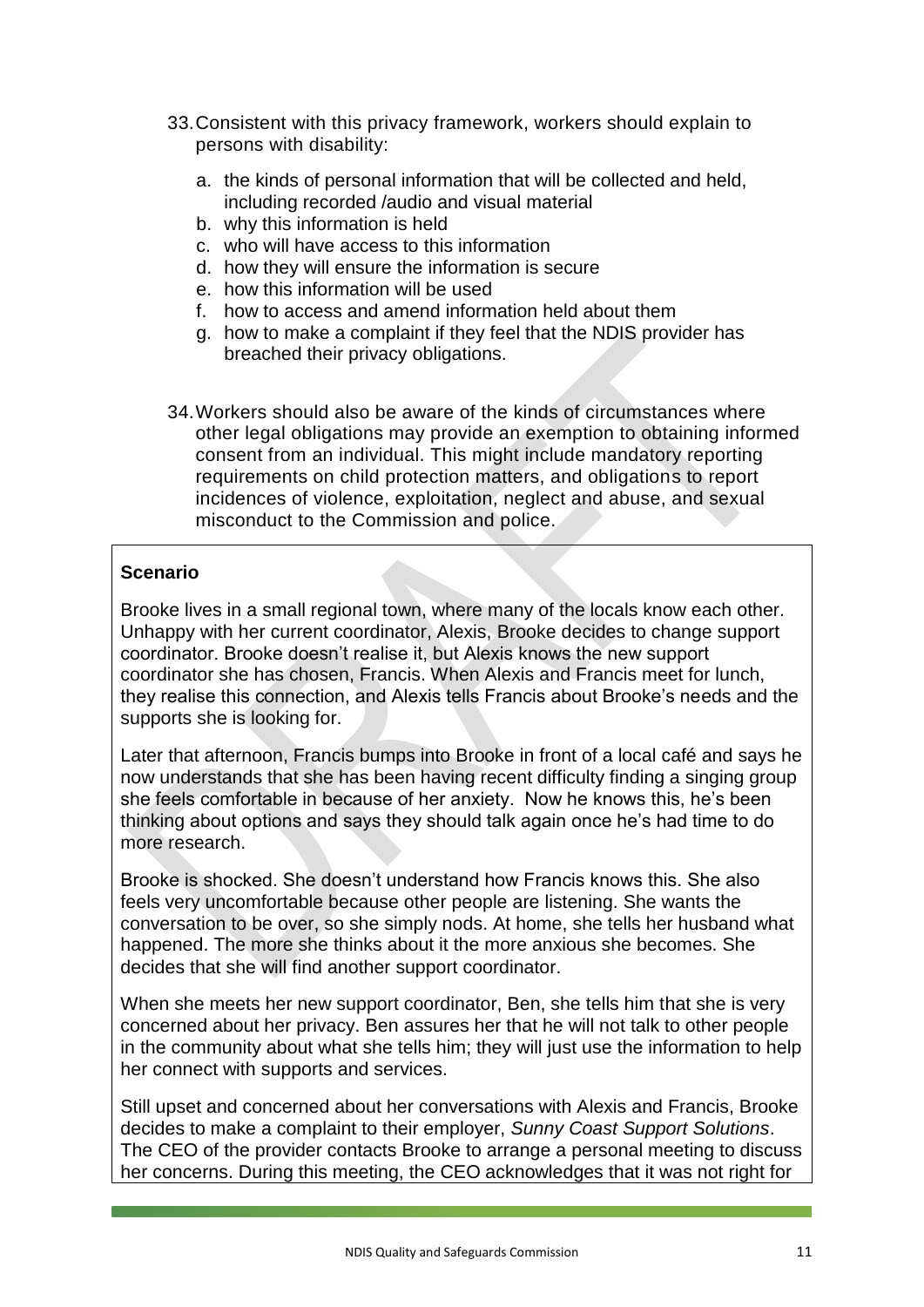either Alexis or Francis to have discussed Brooke's personal details without her acknowledgement, and undertakes to counsel both employees and ensure they take a refresher training module on their responsibilities and obligations regarding client privacy. . Brooke is satisfied with this outcome and takes no further action.

## **Deliver services in a dignified way that maintains personal privacy.**

- 35.Privacy extends beyond a careful approach to handling personal information to the way in which services are delivered to people with disability. Workers should be aware of the privacy needs and preferences of people with disability and deliver services in a way that maintains personal dignity. This includes:
	- a. maintaining the confidentiality of the person's personal information
	- b. requesting permission to perform, and explaining procedures that involve physical touch or the invasion of personal space
	- a. the timely provision of services to prevent embarrassment and discomfort such as toilet breaks or the changing of incontinence pads
	- b. considering everyday personal privacy needs such as being able to shower and dress in a private and comfortable space.

#### **Scenario**

Glen has recently moved into a shared accommodation and receives support from David with daily activities, including showering and taking medication. The bathroom is very small, with nowhere to store Glen's clothes. When David goes to retrieve Glen's clothes, he leaves the bathroom door open because he is concerned Glen may have a fall and he wouldn't hear him. However, this means anyone passing by in the corridor can see Glen naked. This leaves Glen feeling exposed and disempowered.

When Glen's brother Nigel visits, Nigel notices a distinct change in Glen's mood. He appears withdrawn and unhappy. Nigel asks Glen whether something has happened. Glen tells him he dreads showering when David is working.

Nigel expresses Glen's distress to David's manager, who meets with Glen to discuss the changes he would require to feel safe and comfortable again. Glen explains that his personal privacy is being compromised by having the door left open. After a discussion with Glen and Nigel, the provider agrees to install clothes hooks in the bathroom and to ensure David understands the privacy and dignity aspects of the situation and how this cannot happen again.

David apologises to Glen. He now stores Glen's clothes on the hook in the bathroom and helps Glen to dress in the privacy of the bathroom straight after his shower.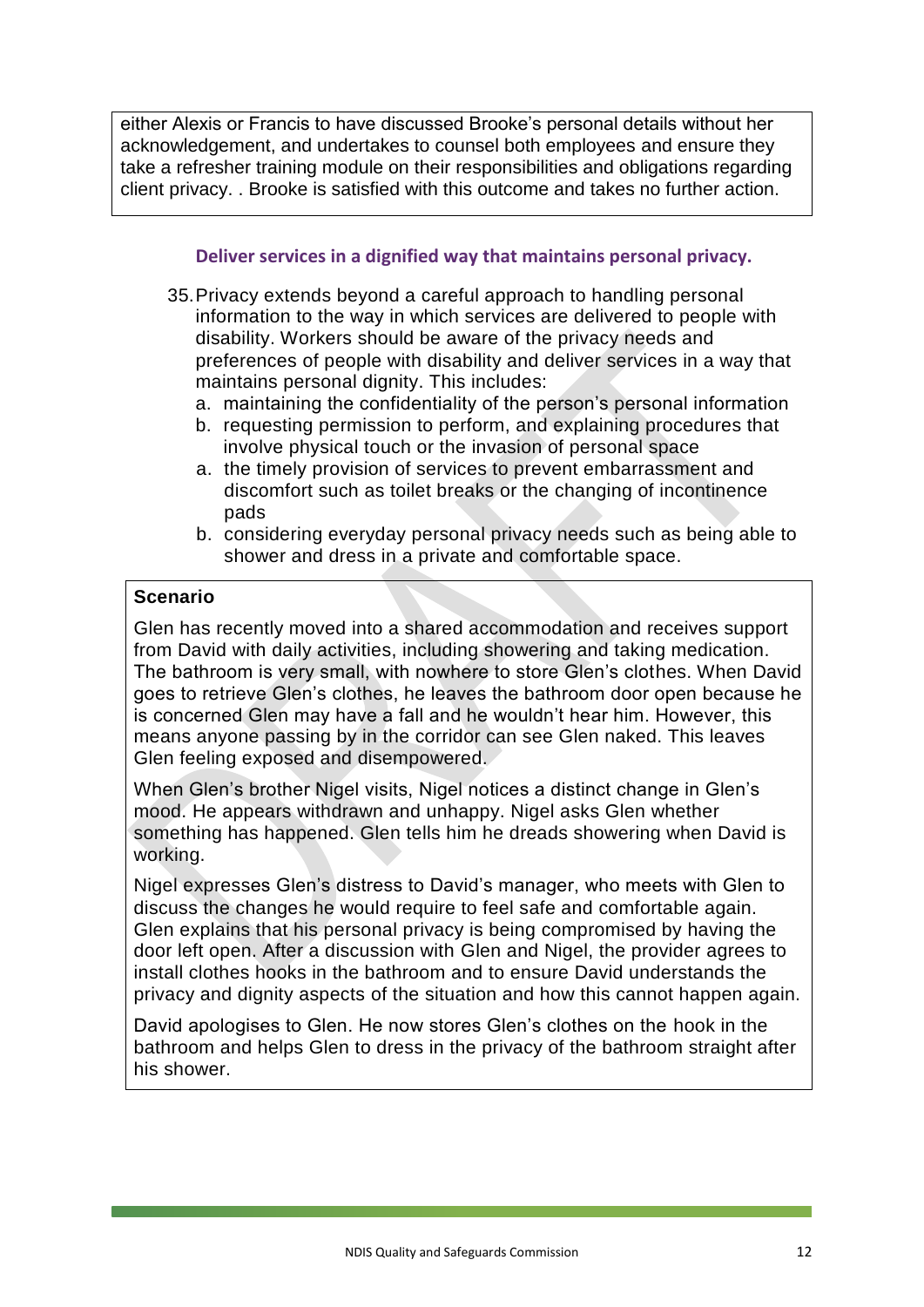Anthony is getting travel training support from LiveWell Community Access, so that he can get to his new job in the city. His support worker, Brett, accompanies him to the bus station in his local suburb one morning during peak hour. In front of a bus full of people, the driver tells Brett that he can't bring 'the guy in the wheelchair' on the bus because the wheelchair is too big.

Anthony is feeling humiliated by the situation but insists on getting on the bus so he can get to work on time. The bus driver tells him he is holding everyone one up and he should feel bad because these people all have to get to work.

Anthony and Brett do manage to get on the bus. After Anthony's shift at work, Brett asks him how he is feeling about what happened. Anthony says he is feeling angry and upset about what happens. Brett asks him if he'd like to make a complaint to the bus company. Brett has never really encountered an issue like this before so when Anthony decides he'd like to make a complaint, Brett suggests they involve an advocacy agency. Anthony agrees, and they work together with an advocate to make the complaint.

# <span id="page-13-0"></span>**3. Provide supports and services in a safe and competent manner, with care and skill**

- 36.Obligations under the NDIS Act are intended to ensure safe and quality service delivery to support positive outcomes for people with disability.
- 37.When a person with disability seeks supports and services under the NDIS, they have the right to receive those supports and services in a safe manner and from workers with relevant expertise. Consistent with this element of the Code, factors that may be relevant when assessing if conduct complies with this element of the Code include (but are not limited to) worker's actions to:

**Obtain and maintain the expertise and competence necessary for the supports and services delivered**

- 38.Adequate worker expertise and competence is central to safe and skilful service delivery. In practice, having the required expertise and competence for a role means workers:
	- a. adopting the values underpinning the NDIS, including choice and control and person-centred approaches
	- b. being honest with their employer and the people with disability they support about their qualifications and ability to provide particular supports and services, as well the limits of their knowledge, skills and experience
	- c. having qualifications where required for the role
	- d. developing and maintaining the knowledge and skills required for their role (for example, through training and supervision provided by their employer)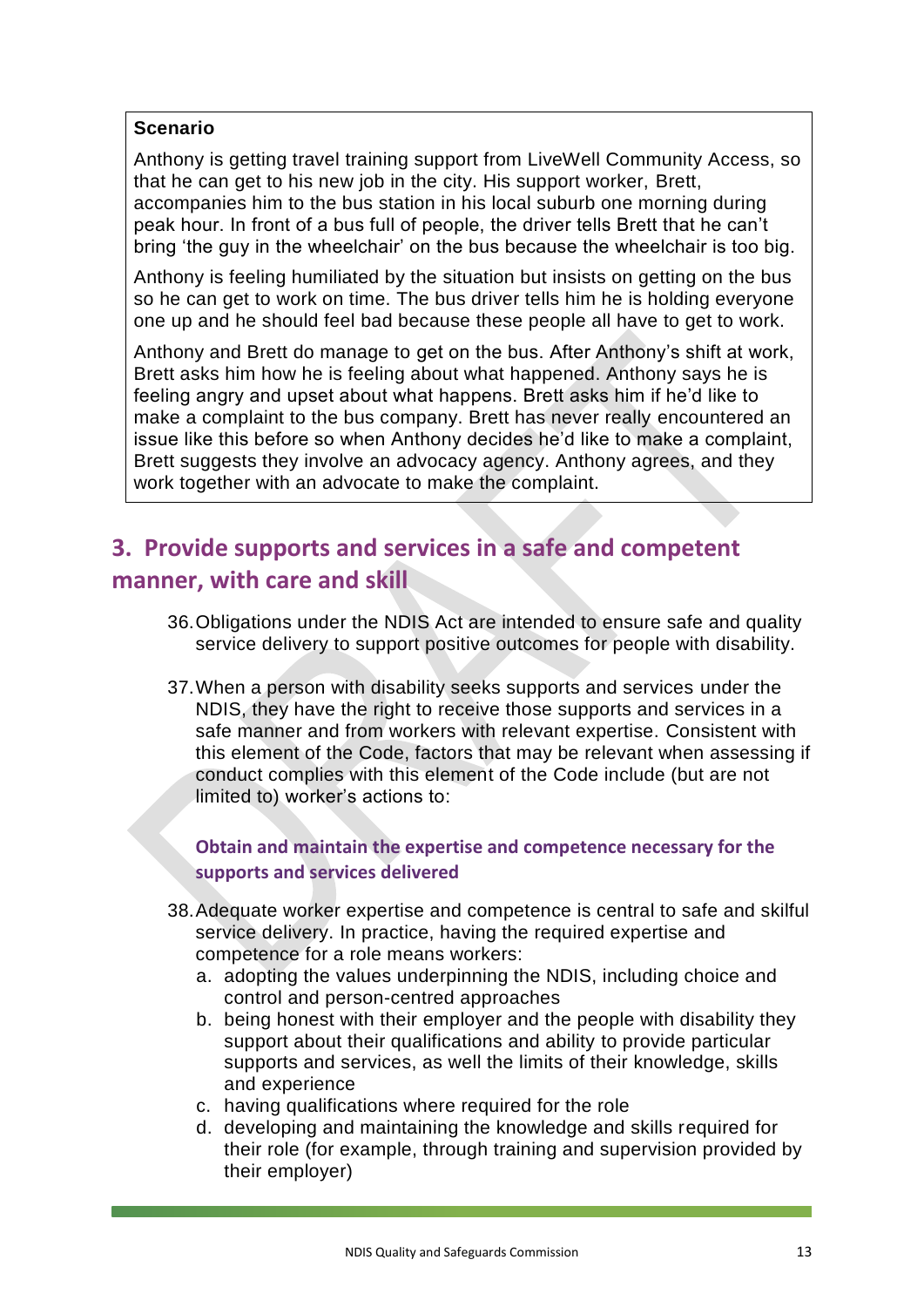- e. being familiar with and adhering to policies and procedures established by their employer.
- 39.NDIS providers should not direct their workers to undertake duties they are not qualified or skilled to deliver. If an NDIS provider, a person with disability, or their family or carer directs a worker to deliver supports and services for which they do not have the necessary training, competence and qualifications, workers should decline to do so. Workers can also make a report to the Commission that such a direction has been made. [Whistle blower](http://asic.gov.au/about-asic/asic-investigations-and-enforcement/whistleblowing/guidance-for-whistleblowers/) protections are in place for workers who raise issues with the Commission, so their NDIS provider cannot take or threaten to take adverse action against them for pursuing this course of action.

Jordan has a psychosocial and a physical disability. He really dislikes showering and can become aggressive with the support workers who help him to shower. This is why his behaviour support plan requires that two workers support him to shower.

However, one day one of the support workers calls in sick. Frank – the other worker who is on shift – is unaware of the requirement in Jordan's behaviour support plan requiring two support workers to shower him, and decides that he will go ahead and help Jordan to shower rather than wait for a second support worker to arrive.

Jordan struggles with Frank when the shower is turned on and he ends up falling over. After checking that Jordan is okay, and helping him to dress, Frank calls his supervisor.

The supervisor establishes that Frank was unaware of the requirements outlined in Jordan's behaviour support plan and then advises that if a situation like this arises again Frank should contact him to discuss an appropriate plan of action.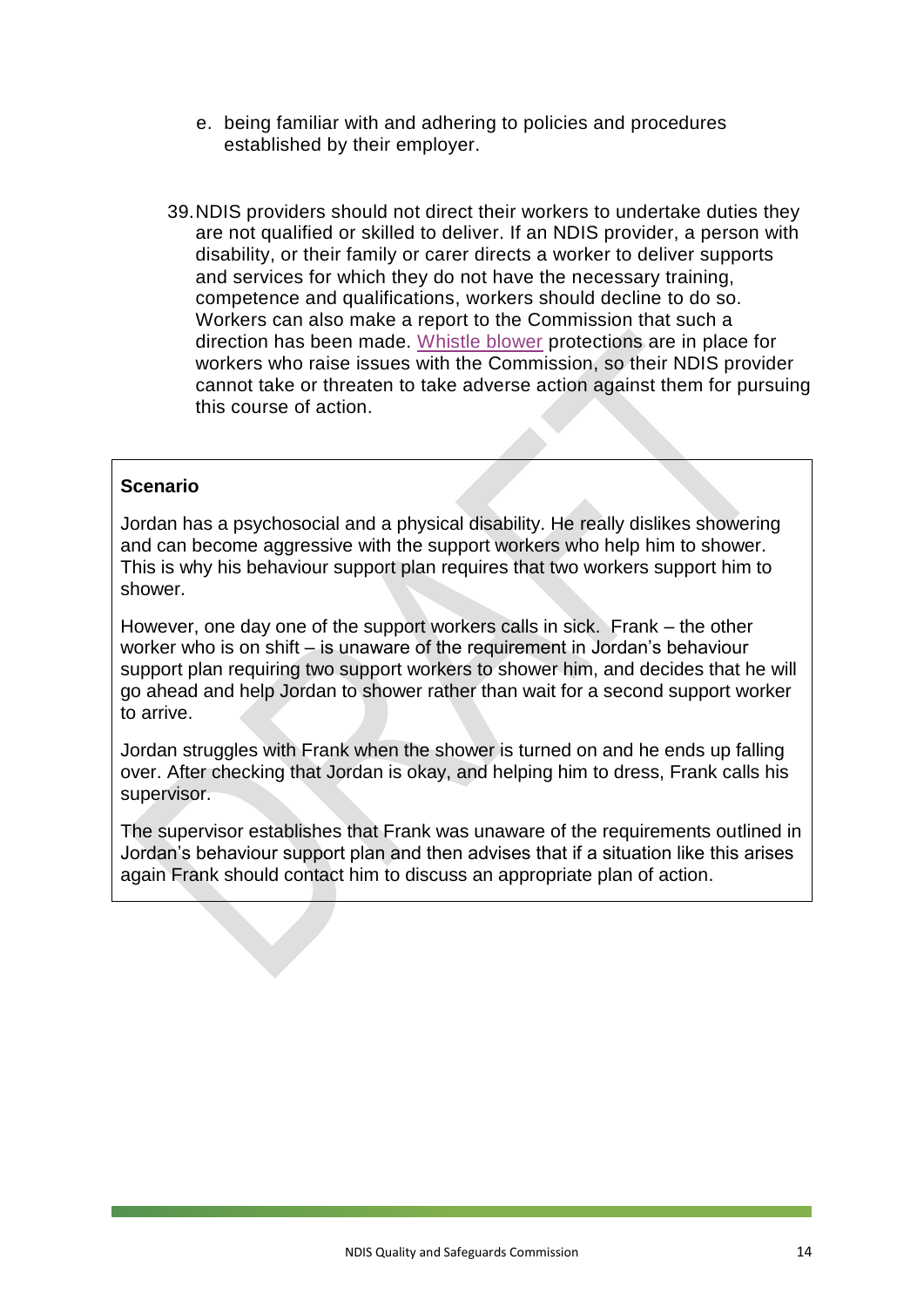Tommy is a tall and stocky 28-year-old man with an intellectual disability who attends a day program centre. Tommy experiences emotional regulation problems, which most often present in the form of anxious and angry agitation. After a minor accident on the centre's minibus six months ago during an excursion, Tommy developed more problematic behaviours. He becomes distressed when he is required to travel on the minibus with his peers and resists getting on and off the bus, delaying arrival to and departure from excursions. This causes distress to Tommy and his peers.

Soon after the accident, the centre had one of its support workers, Amelia, with a health and welfare degree and a Certificate IV in disability services, work with Tommy to address the problem. Some time ago, Amelia had read about the benefits of catharsis therapy, but was unaware that the practice literature does not support this. She advised the centre that Tommy should be encouraged to ventilate his fear and irritability to exhaust it before he boards the bus on the way to and from excursions and that he be enticed to leave the bus quietly with Coca-Cola rewards. The adoption of this intervention has had only intermittent, limited success and it has become increasingly evident recently that Tommy's behaviour is actually worse in some situations and may in fact be deteriorating overall.

Noticing this situation, Amelia's supervisor consults with Tommy about what is happening. With Tommy's consent, they involve his parents and NDIS planner to request a specialist behaviour support practitioner be funded as part of an NDIS behaviour support plan.

Tommy's new behaviour support practitioner works closely with Tommy, undertaking a thorough functional analysis. She establishes that Tommy's difficulties are multifaceted and affected by who is driving the bus; which support workers attend; the nature of the excursion; the bus type used (the Centre has three of different sizes, configurations and colours, each of which are important to Tommy); which side of the bus he sits on and his proximity to the exit door; the time of day and day of the week of the excursion; whether or not Tommy's friend, Rod, is on the excursion; Tommy's previously undetected claustrophobia; and Tommy's sense of being crowded on the bus.

The behaviour support plan that the behaviour support practitioner develops in consultation with Tommy involves an ongoing program of exposure to different buses; trials on board the bus with varying levels of passengers; a seating and entry plan that allows him to (dis)embark first; and the use of contingencies to shape his behaviour and help him to regulate his emotions when needed. The behaviour support practitioner works with Amelia to understand and implement the strategies in the plan. It takes some time, but Tommy's behaviour settles with the new strategies and he expresses that he is more comfortable travelling on the excursions.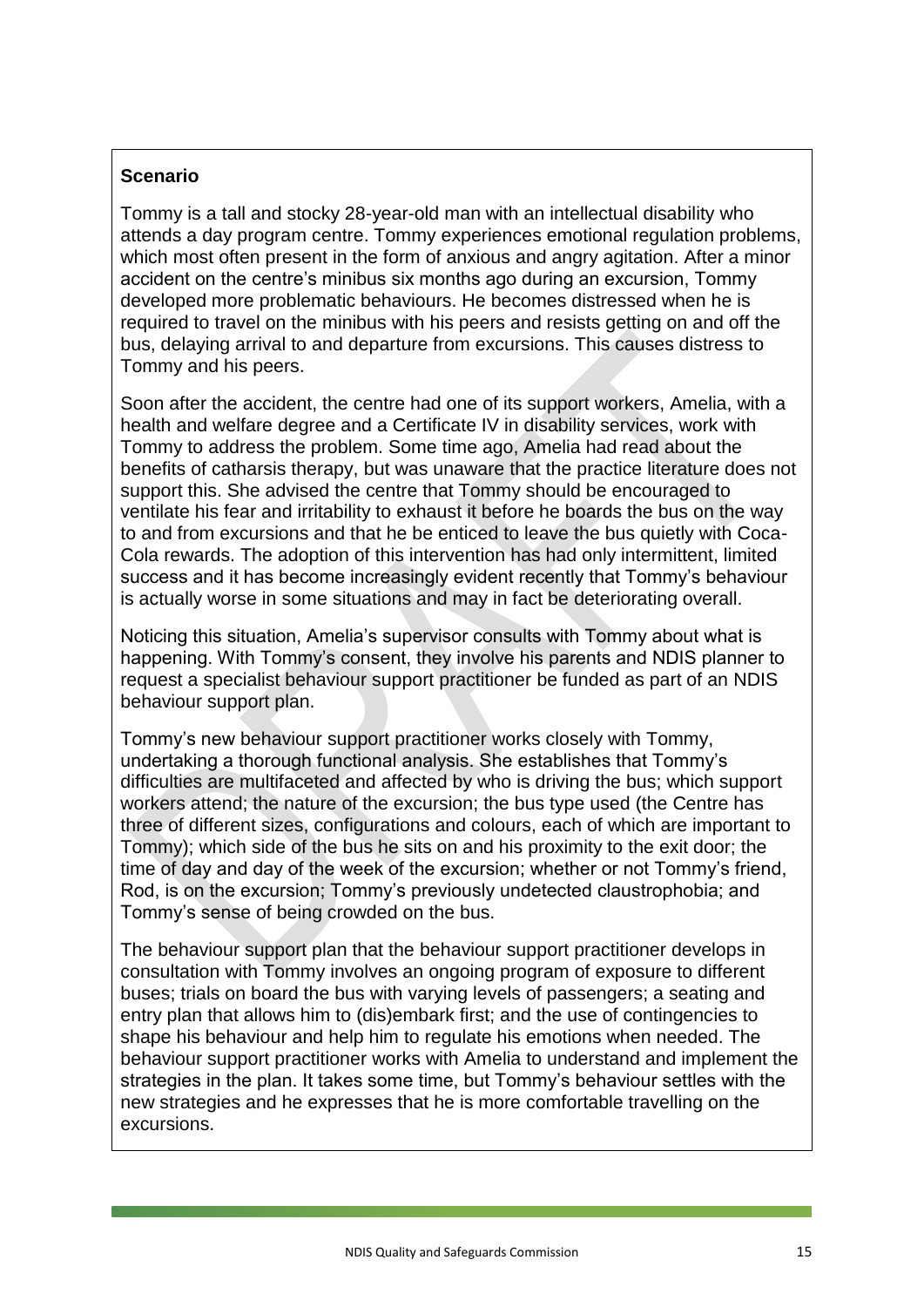#### **Provide services consistent with relevant professional codes**

- 40.Workers who are members of a professional association or other relevant body with existing professional codes of conduct (for example nurses, psychologists and health care workers) are required to deliver services consistent with their relevant professional code as well as with the NDIS Code of Conduct. The NDIS Code of Conduct has been developed with reference to other relevant professional codes to ensure a consistency of practice and minimal additional regulatory burden. The Commission may work with professional regulatory bodies in investigating alleged breaches where a worker's conduct may be contrary to both the NDIS and their professional codes of conduct.
- 41.Where workers breach the Code, the Commission may report the breach to their professional association/ relevant body where the conduct may also constitute a breach of their professional code. Additionally, if a worker is found not to have complied with their own professional code in providing supports and services under the NDIS, the Commission will consider whether they may have also breached the Code.

## **Meet relevant work, health and safety requirements**

- 42.Work health and safety laws in each State and Territory provide a framework for protecting the health, safety and welfare of workers and other people who might be affected by work activities, including people with disability, their family and carers.
- 43.Workers should ensure they comply with work health and safety requirements set out in the relevant acts and regulations in their State or Territory and may face penalties for failure to do so. Further information about specific work health and safety requirements in each jurisdiction can be found at:

[https://www.business.gov.au/info/run/workplace-health-and-safety/whs](https://www.business.gov.au/info/run/workplace-health-and-safety/whs-oh-and-s-acts-regulations-and-codes-of-practice)[oh-and-s-acts-regulations-and-codes-of-practice.](https://www.business.gov.au/info/run/workplace-health-and-safety/whs-oh-and-s-acts-regulations-and-codes-of-practice)

#### **Scenario**

Adele lives by herself, but a recent accident, which left her without mobility in one arm, means she requires a support worker to help her do certain things around the house. When she contacts Only Caring they ask her about her support needs – which are assistance with cooking and cleaning – and if there is anything they should be aware of, such as trip hazards or pets. When Adele tells them about her new dog, they arrange for the dog to be in the backyard when her support worker, Ava, is there. They also inform Ava about the dog and this plan.

On Ava's first visit, the dog is actually inside. Adele tells Ava not to worry because the dog is now well trained and will not be an issue. Ava likes dogs, so she agrees the dog can stay inside. On this occasion no issues arise, so she also agrees the dog can stay inside when she comes back later in the week to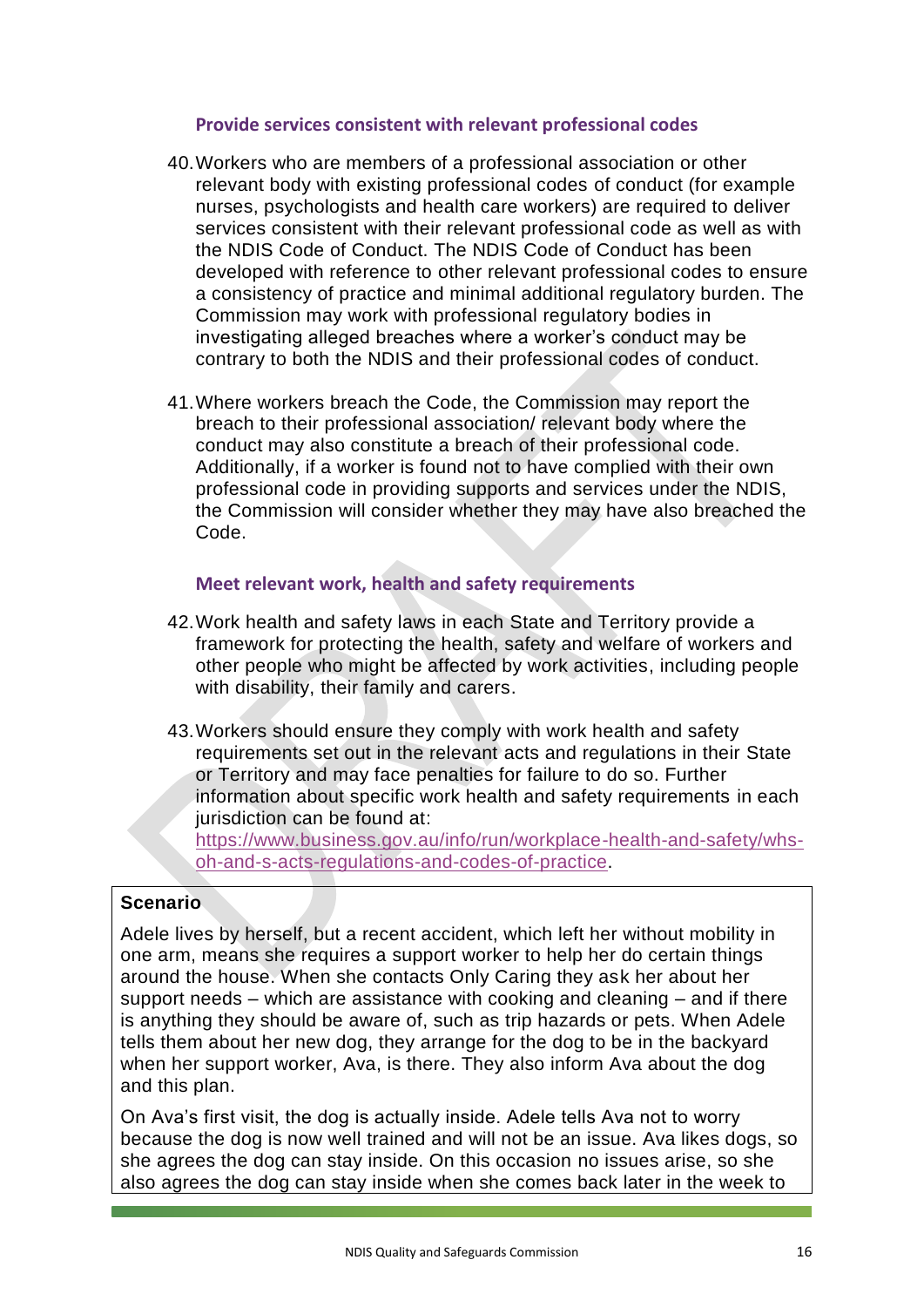do the vacuuming. When she turns on the vacuum cleaner, the dog rushes at Ava, bites her and causes her to fall over and break her ankle.

Only Caring makes sure Ava's injury is taken care of, including helping her to make a workers compensation claim. They then investigate what happened and document the incident. They consult with Adele to organise a new support worker and make sure she understands the importance of following the plans they have in place. Once Ava has recovered, they provide additional training to ensure she is aware of implementing and following plans related to work health and safety.

#### **Provide services free from the influence of alcohol or drugs**

44.Workers should not provide services or supports while under the influence of drugs or alcohol. Workers who are taking prescription or over the counter drugs that may affect their ability to support people with disability should obtain advice from the prescribing practitioner or dispensing pharmacist and declare it to their NDIS provider and/or the participant if they are engaged directly by the person with disability. If the advice from the prescribing practitioner or dispensing pharmacist indicates the ability to work may be impaired, workers should not provide services or supports until the prescribing practitioner or dispensing pharmacist says it is safe to do so.

#### **Ensure appropriate and accurate records are kept**

- 45.Part of providing supports and services in a safe and competent manner is maintaining accurate records to ensure continuity of supports between workers and inform future service delivery.
- 46.As well as following their NDIS provider's security procedures for record management, workers should:
	- a. show respect for people with disability by avoiding demeaning or derogatory language or remarks
	- b. keep accurate, up-to-date and legible records that report relevant details of a participant's service history, medication and support needs
	- c. detail any allegations and incidents that may have occurred, including alleged breaches of the Code, where they were involved, witness to or informed of these
	- d. record any other issues that may have arisen while providing services
	- e. maintain sufficient detail to facilitate continuity of participant supports and inform future service delivery.
- 47.Records should be created at the time of an event or action, or as soon as possible afterwards.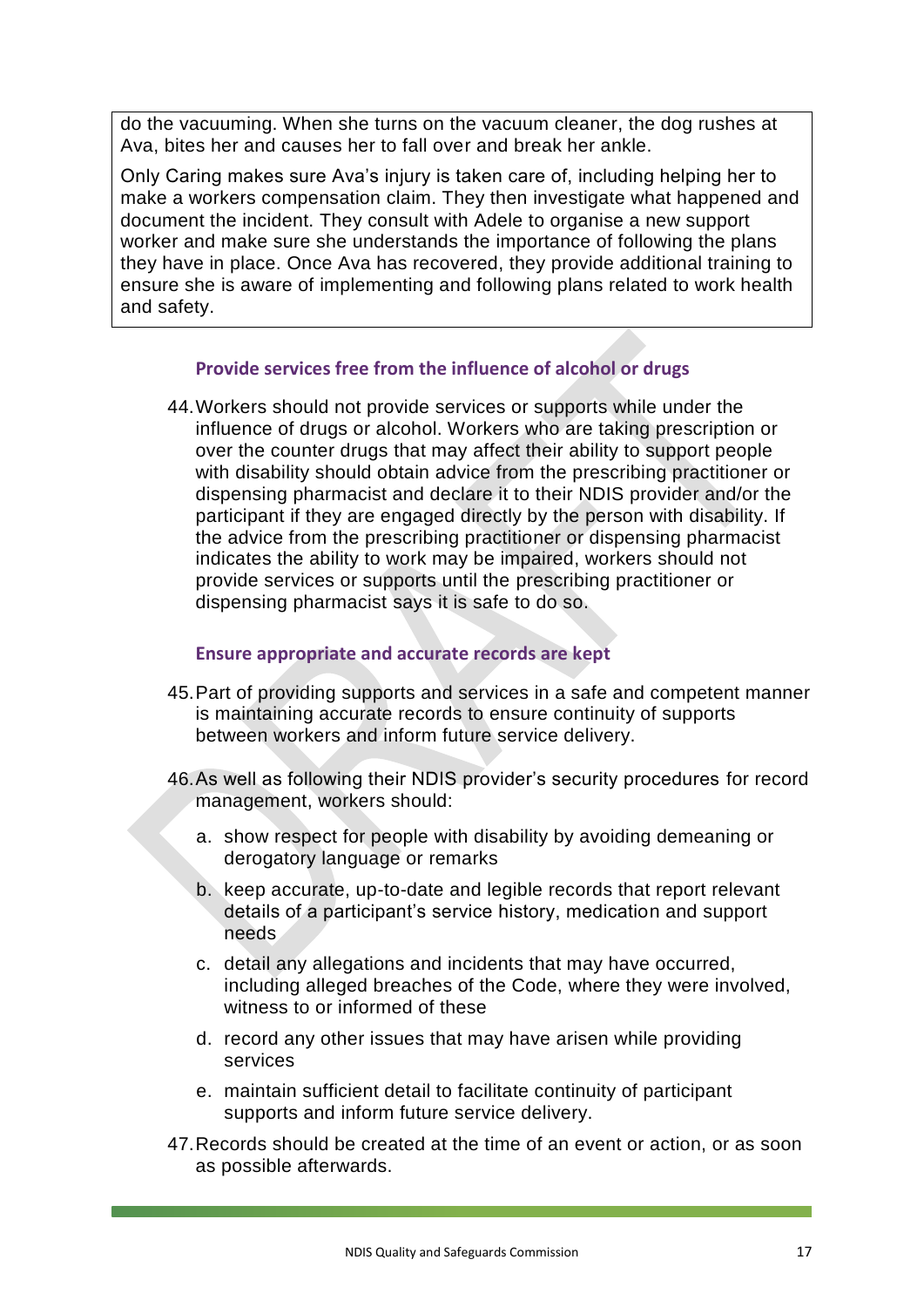Over the past three months, Josef has experienced multiple complications with a PEG feeding tube. Josef hires an accredited practising dietician under his NDIS plan to ensure his nutrition and hydration needs are met and to be available as a trouble-shooter.

One day, Josef tells his dad Manu about a pain in his stomach. Manu reports this to Josef's nurse, Tara, during a weekly home visit. Tara immediately carries out additional procedures to ensure there are no blockages in the feeding tube and takes additional steps to treat possible infection. Tara advises that if Josef's symptoms get worse, a doctor should be called.

Josef's condition steadily worsens over the next two days. He develops a high fever and is taken to the hospital emergency ward. The hospital finds a serious infection in Josef's stomach and he stays at the hospital for treatment.

Upon hearing that Josef has been admitted to hospital, Tara records the event as a reportable incident. Meanwhile, to assist in treatment, the hospital contacts the provider to obtain Josef's support notes so they better understand the history and the measures already taken to treat the infection. On collating Josef's support notes, Tara's manager finds her notes from the most recent visit are incomplete – they don't mention Josef's stomach pain or the procedures she took.

The manager talks to Tara, who confirms that Josef's feeding tube has been problematic. Tara outlines the extra steps carried out on the last visit. Tara agrees to confirm this in a signed statutory declaration to forward on to the hospital within an hour and apologises to Joseph and her manager for the incomplete support notes. Tara's manager also uses this information to report the incident to the Commission.

Given the seriousness of the situation, the Commission undertakes an investigation of the incident, including requiring an independent auditor to review Tara's support notes and finds that they are missing key details, such as time of visit, and do not meet the standard specified in their guidance on support notes and record-keeping. The provider is issued with a formal instruction to review its record-keeping practices, while the provider requires Tara to attend re-training and issues her with a written warning.

# <span id="page-18-0"></span>**4. Act with integrity, honesty and transparency**

- 48.Integrity, honesty and transparency are crucial to developing the trustbased relationships between people with disability and workers that are required for high-quality service delivery.
- 49.For clients to be informed consumers, they need accurate information about their NDIS provider, the workers they interact with, the services they receive, and any real or perceived conflicts of interest of the people working with them; and they should be able to make decisions in their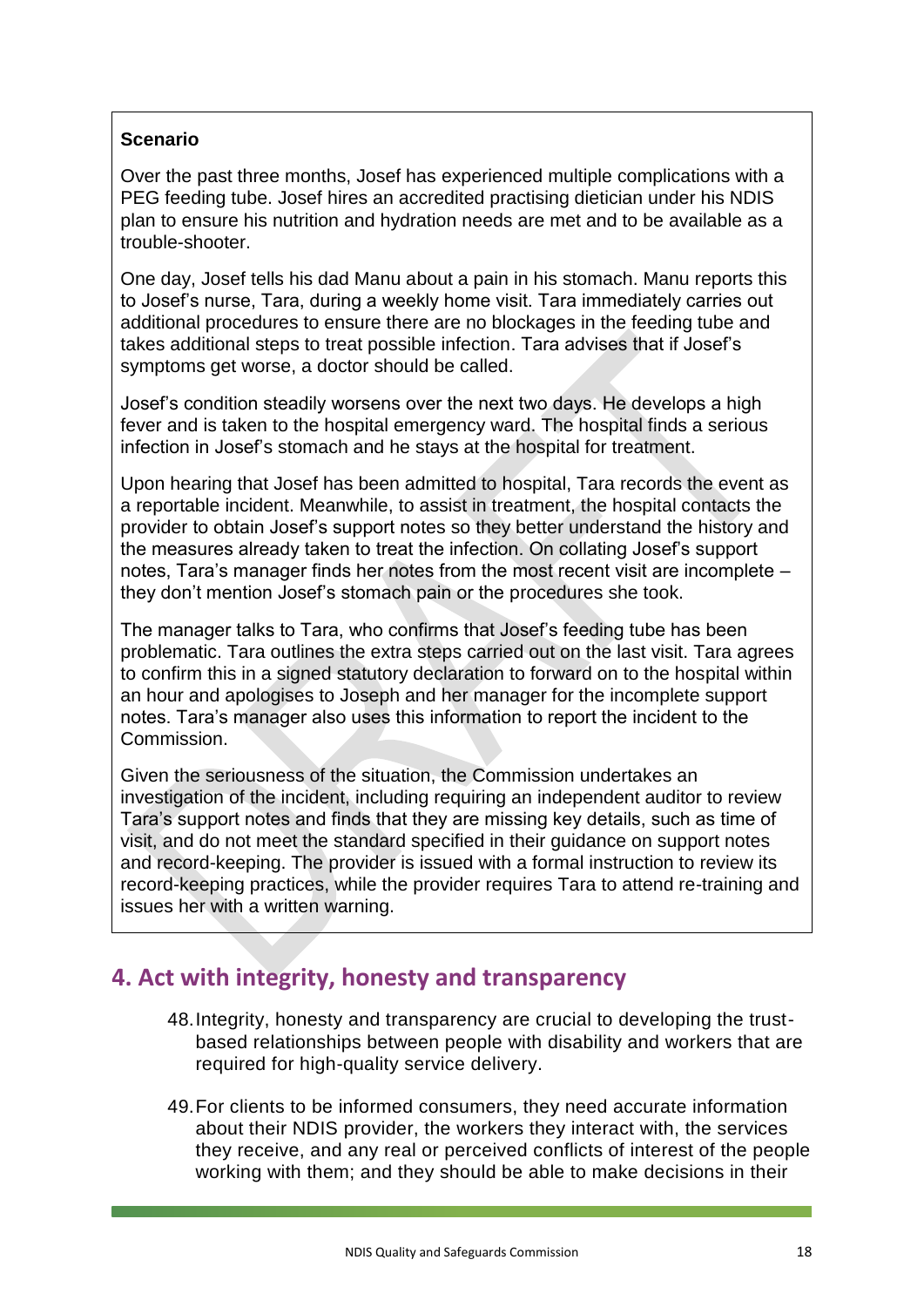best interest, free from inducements or pressure from workers.

50.Consistent with this element of the Code, factors that may be relevant when assessing if conduct complies with this element of the Code include (but are not limited to) worker's actions to:

**Provide accurate information about themselves to clients and their NDIS provider**

- 51.It is essential that people with disability have accurate information about the qualifications and competencies of the workers who deliver their supports and services. As such, workers should be transparent about the qualifications, skills, experience and competencies they possess to deliver those supports and services, and any limitations of their skills and competencies.
- 52.A worker's capacity to deliver supports and services safely is also a key consideration. Workers should disclose to their NDIS provider and to people with disability if they have:
	- a. not obtained an NDIS worker screening check for roles that involve more than incidental contact with people with disability
	- b. failed a worker screening clearance
	- c. been subject to an employment proceeding related to work with a person with disability in which the findings were substantiated
	- d. been subject to a finding of professional misconduct.

#### **Scenario**

Jen seeks support for emotional regulation and anger therapy from Phoenix House. Hamish has recently been hired as a counsellor and Jen is his first client. Jen becomes irritated and throws a chair across the room. Hamish is unaware how to handle the situation and shouts loudly at Jen, making her very upset and uncomfortable.

After ensuring Jen is okay and talking to her about a new counsellor, Phoenix House questions Hamish about the incident. They uncover that Hamish was not qualified to engage in emotional regulation and anger therapy as he has no experience or training in this despite claiming that he had on his CV.

Phoenix House dismisses Hamish from his role as counsellor for providing false information about his qualifications. However, Phoenix House failed to call any of the references that Hamish provided to authenticate his accomplishments and did not attempt to further verify any of his qualifications. Upon realising their recruitment checking procedures inadequate, Phoenix House altered their policy to ensure better vetting processes.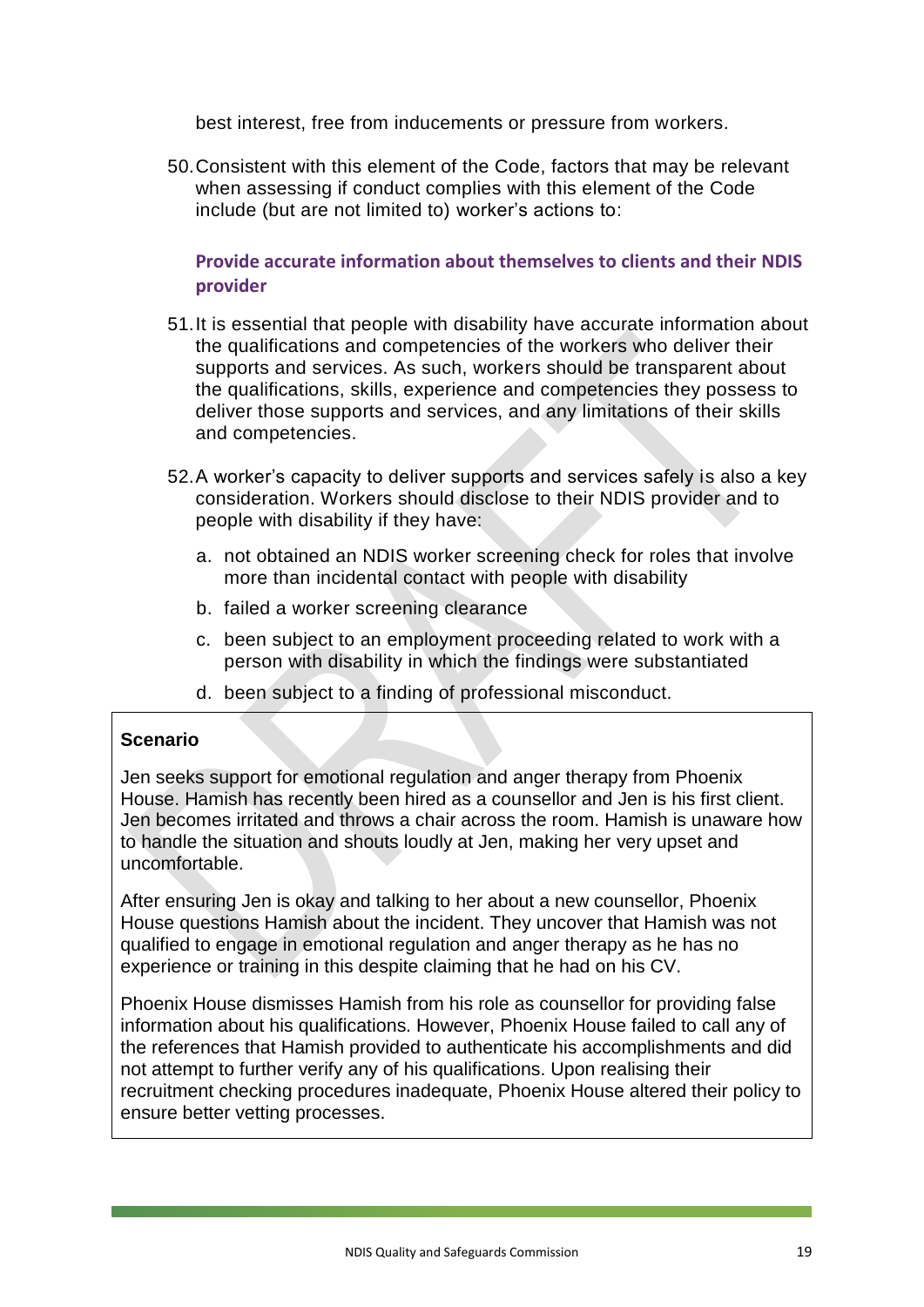# **Support informed consent by providing accurate information relating to service provision**

- 53.People with disability have a right to accurate, accessible and timely information about the cost and efficacy of available supports and services. This information may include: easily understood comparative costs about service options; research supporting the effectiveness of supports; and the risks and benefits of service options.
- 54.People with disability expect workers to provide information and answer questions in a way that assists and promotes informed decision-making by people with disability. As such, workers should not make claims about the efficacy of treatments or supports that cannot be substantiated independently.

# **Maintain integrity by declaring and avoiding any real or perceived conflicts of interest**

- 55.Both persons with disability and NDIS providers need to know when a worker has a conflict of interest – potential or real – that may impact on their delivery of supports and services. This includes, but is not limited to:
	- a. personal relationships with the person with a disability, their family, friends or carers
	- b. financial or commercial interest in an organisation or company providing products, services or supports to people with disability
	- c. where the worker's beliefs and values may impact on the delivery of supports or services.
- 56.Workers should be transparent in regards to any conflict of interest and comply with their NDIS provider's policies and guidance for declaring and avoiding any real or perceived conflicts of interest.

# **Scenario**

Mena, who has a physical disability, has recently engaged Tim to assist her with her weekly shopping. Mena and Tim develop a close yet professional relationship in which Mena often asks Tim for advice.

When Tim comes to pick Mena up one day, he comments that the grass in the front yard is too long and that Mena should probably get it cut. He then proceeds to tell Mena that he knows a really good lawn mowing business, LawnMowerz, and that he can organise for them to come the next day to mow the lawn. Mena agrees and LawnMowerz cuts the lawn the following day. That's when Mena finds out that Tim's brother owns LawnMowerz.

Although she thinks Tim's brother did a good job, she is concerned that he didn't tell her that it was his brother's business. Mena contacts Tim's employer to tell them what has happened. They ensure that Tim understands this was wrong and against their guidelines. Tim apologises to Mena, and while the service provider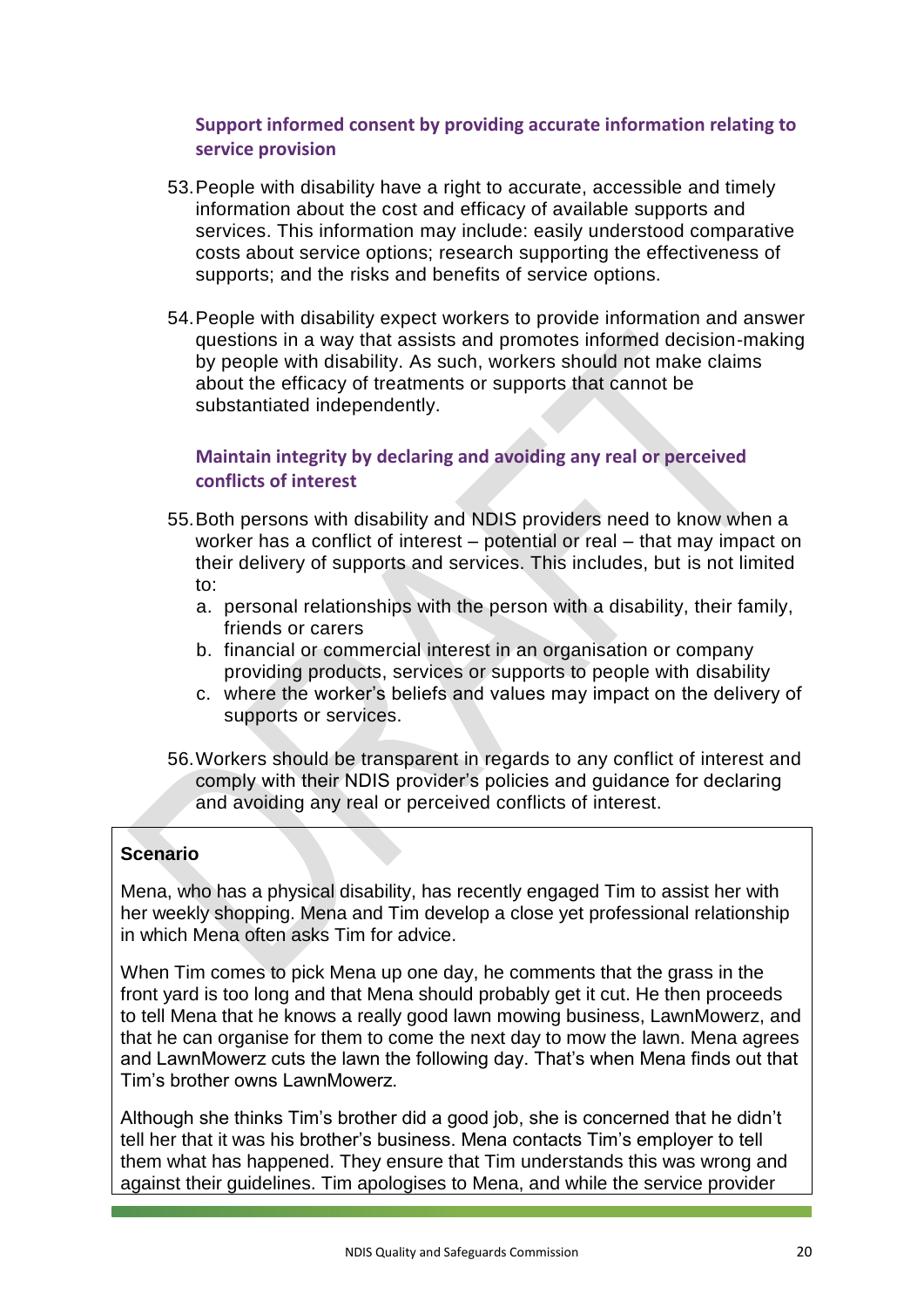offered Mena a different support worker, she decides that she would still like Tim to support her.

> **Avoid giving, asking for or accepting inducements or gifts that may influence decision-making and service provision**

- 57.People with disability, their family, carers or advocates should not be required or expected to give any sort of inducement to a worker in order to influence decision-making or service delivery. This includes, but is not limited to: additional fees, money, goods, food, favours or services of any kind.
- 58.Workers may give or accept gifts of minor value, such as a card or a box of chocolates as a 'thank you' or for special events, such as birthdays. However, in these instances, workers should be mindful of their NDIS provider's policies and guidance on giving and accepting gifts. Where workers are unsure, they are encouraged to consult their manager or NDIS provider.
- 59.Workers should also avoid giving, asking for, or accepting any inducements or gifts from other service providers or organisations in exchange for referrals, favourable decisions or any other market benefits, particularly where it might impact on the integrity of the information provided to support participant choice.

#### **Avoid participating in or promoting sharp practices**

- 60.The term 'sharp practices' refers to a range of practices involving unfair treatment or taking advantage of people, including over-servicing, high pressure sales and inducements. Some sharp practices may undermine the integrity of NDIS providers, workers and/or the NDIS sector as a whole. Although not usually unlawful, and therefore not prohibited outright, sharp practices are considered unethical, dishonest and not in the interests of the consumer.
- 61.People with disability expect that workers do not participate in or promote sharp practices. This includes:
	- a. providing services or expending funds contrary to a person with disability's approved plan
	- b. asking for or accepting any additional fees for providing the service
	- c. offering inducements or rewards that have no particular link to a person's NDIS plan
	- d. engaging in high-pressure sales.
- 62.Some unethical and unlawful practices, such as misleading or deceptive conduct, and coercive or exploitative conduct, as well as being a potential breach of this element of the Code, may also be a breach of the laws and regulations of other regulatory authorities.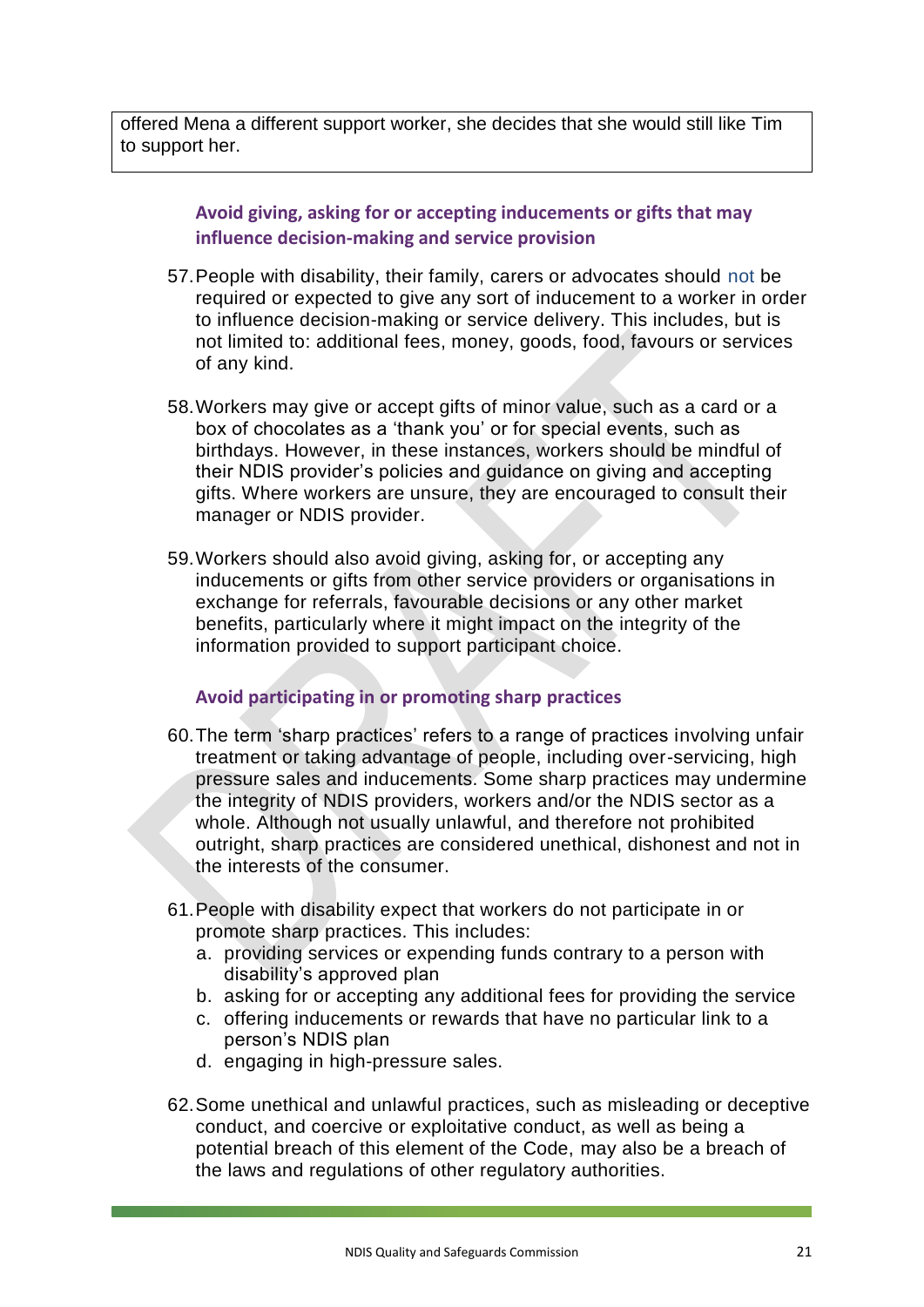Klas receives daily personal care support from two support workers, Alex and Andrew. Alex and Andrew accompany Klas when he holidays at the beach, a few hours' drive away, so that they can continue to provide his supports.

When Klas starts talking excitedly about his next holiday at the beach, Andrew shows him a brochure for Bali and convinces Klas that he should take his next trip there. Klas resists – he likes the beach nearby. But over a few weeks Andrew convinces him to book a two-week holiday in an expensive hotel in Bali and to pay him a higher hourly rate for the trip.

When Klas's parents hear what has happened, they explain to Klas that what Andrew did is wrong, and together they contact Andrew's employer and the Commission.

The provider investigates the incident and finds Andrew pressured Klas with the intent of personal gain rather than placing the client's needs at the centre of service delivery. After discussing it with Klas, the provider dismisses Andrew on the grounds of misconduct and informs the Commission of their action. The Commission is satisfied with the provider's actions and begins its own investigation to see whether further action, such as banning Andrew from working in the NDIS sector, is warranted.

#### **Scenario**

Luigi owns a car which has been modified to address his physical disability. To get his car serviced, Luigi normally goes to A1 Cars, but his support worker, Arakida, says he needs new tyres. Arakida pressures Luigi to go to Tyres World instead as he claims to have a lot of contacts in the automotive industry, all of whom say A1 Cars are overpriced and have poor quality service standards. Luigi feels uncomfortable, but he goes along with it nonetheless. At Tyres World, the sales people pressure him to buy new tyres which cost him over \$3000.

Luigi decides to make a complaint to his provider who investigates and finds that Arakida's wife owns Tyres World. Upon learning of Arakida's exploitative practice, his provider terminates Arakida's contract, immediately finds him a new support worker and brings Luigi's claim of exploitative practice to the Commission who conducts further investigations. The Commission upholds the findings of the provider and directly contacts Luigi to ensure he is happy with how the provider has handled the situation.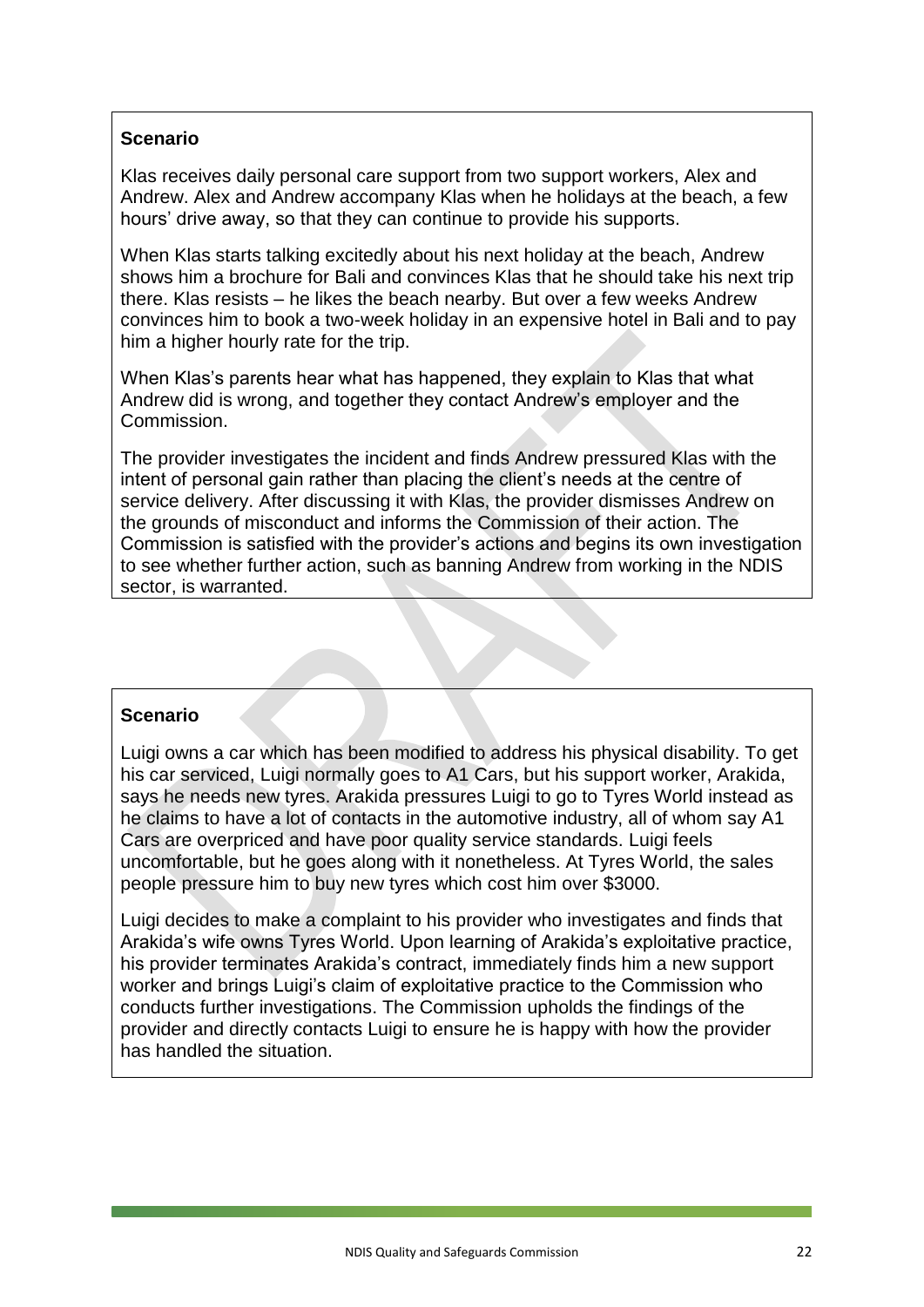# <span id="page-23-0"></span>**5. Promptly take steps to raise and act on concerns about matters that may impact the quality and safety of supports and services provided to people with disability**

- 63.People with disability have the right to safe and quality supports and services under the NDIS.
- 64.Workers have a role in contributing to the delivery of safe and quality supports and services by taking action when they notice issues including raising concerns. Workers also play an active role in improving supports and services by listening to people with disability to gain their feedback on ways to improve their experience.
- 65.Consistent with this element of the Code, factors that may be relevant when assessing if conduct complies with this element of the Code include (but are not limited to) worker's actions to:

#### **Take immediate action**

- 66.People with disability expect that workers are aware of their needs and aspirations, as well as how supports and services they deliver are meeting these needs and any safety issues relating to service delivery.
- 67.When a worker identifies a potential issue, or an issue arises regarding the quality and safety of supports and services, they should take immediate action to address it. The first step is to ensure the person who the issue concerns is safe. The worker should also consult with the person with disability about how they would like to resolve any issues and create a safer environment.
- 68.Actions might be as simple as adjusting some aspect of service delivery to better meet a person's needs, for example changing the timing of meals. In other instances, simple changes can make the environment safer, for example, moving a piece of furniture to make it easier to manoeuvre a wheelchair. In more complex cases, a response might involve raising the issue within the organisation or with another relevant authority.

#### **Raise concerns with their NDIS provider and/or the Commission**

- 69.Workers have an important role in supporting safe and quality service delivery and in preventing violence, abuse, neglect and exploitation (see section 6).
- 70.Workers should be familiar with their NDIS provider's systems for complaints and incident management and follow established procedures.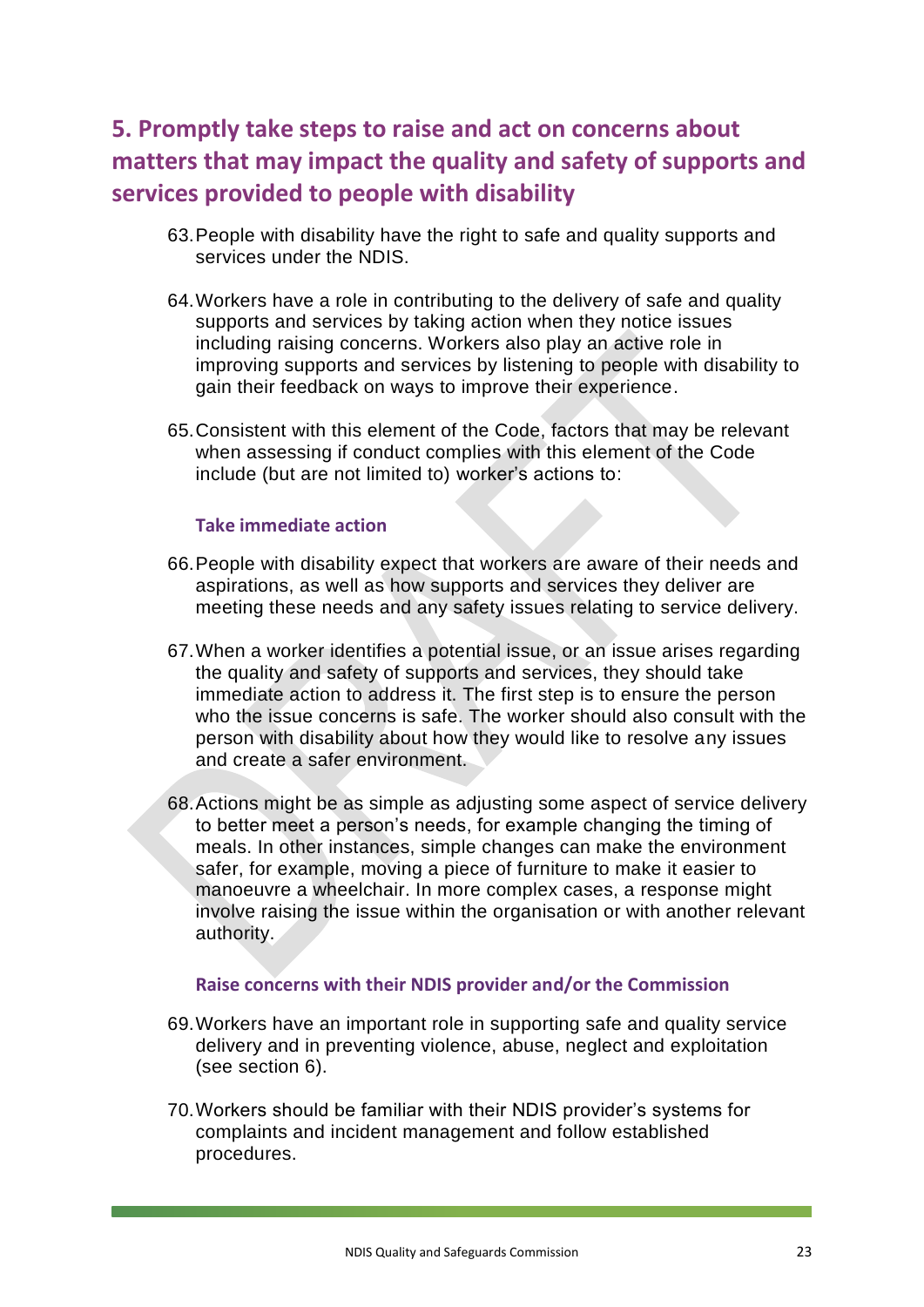- 71.Registered NDIS providers have an obligation to implement and maintain an incident management system and report to the Commission reportable incidents (including incidents involving violence, abuse, neglect and exploitation) in accordance with the *National Disability Insurance Scheme (Reportable Incidents) Rules 2018.* Reportable incidents mean:
	- a. the death of a person with disability
	- b. serious injury of a person with disability
	- c. abuse or neglect of a person with disability
	- d. unlawful sexual or physical contact with, or assault of, a person with disability
	- e. sexual misconduct committed against, or in the presence of, a person with disability, including grooming of the person for sexual activity
	- f. the use of a restrictive practice in relation to a person with disability, other than where the use is in accordance with an authorisation (however described) of a state or territory in relation to the person.
- 72.Workers of registered NDIS providers should familiarise themselves with their organisation's incident management system and support their provider to meet their reportable incidents obligations.
- 73.When directly or immediately addressing a quality or safety issue is not feasible for a worker, they should raise the issue with their NDIS provider (whether registered or unregistered) or other relevant authorities, such as the Commission.
- 74.Workers are encouraged to raise issues with the Commission if they believe they are not being dealt with appropriately within the organisation. [Whistle blower protections](file://///ARTDSBS/PROJECTS/1%20Projects%20current/Z2741%20-%20NDIS%20Workers%20&%20Providers%20COC%20Review/Work%20in%20progress/7.%20post%20workshop%20revisions/(http:/asic.gov.au/about-asic/asic-investigations-and-enforcement/whistleblowing/guidance-for-whistleblowers/).) are in place for workers to raise issues with the Commission, so their NDIS provider cannot take or threaten to take adverse action against them for pursuing this course of action.
- 75.People with disability, their family, friends and advocates may also raise issues or make complaints. Workers are expected to support people making a complaint through these processes and also advise people that they can raise concerns or complaints with the Commission.
- 76.Workers should never threaten or take adverse action against someone who proposes to make a complaint, has made a complaint or is involved in a reportable incident.

#### **Contribute to improving supports and services**

77.Complaints and incidents are important sources of information for workers to improve the supports and services they provide.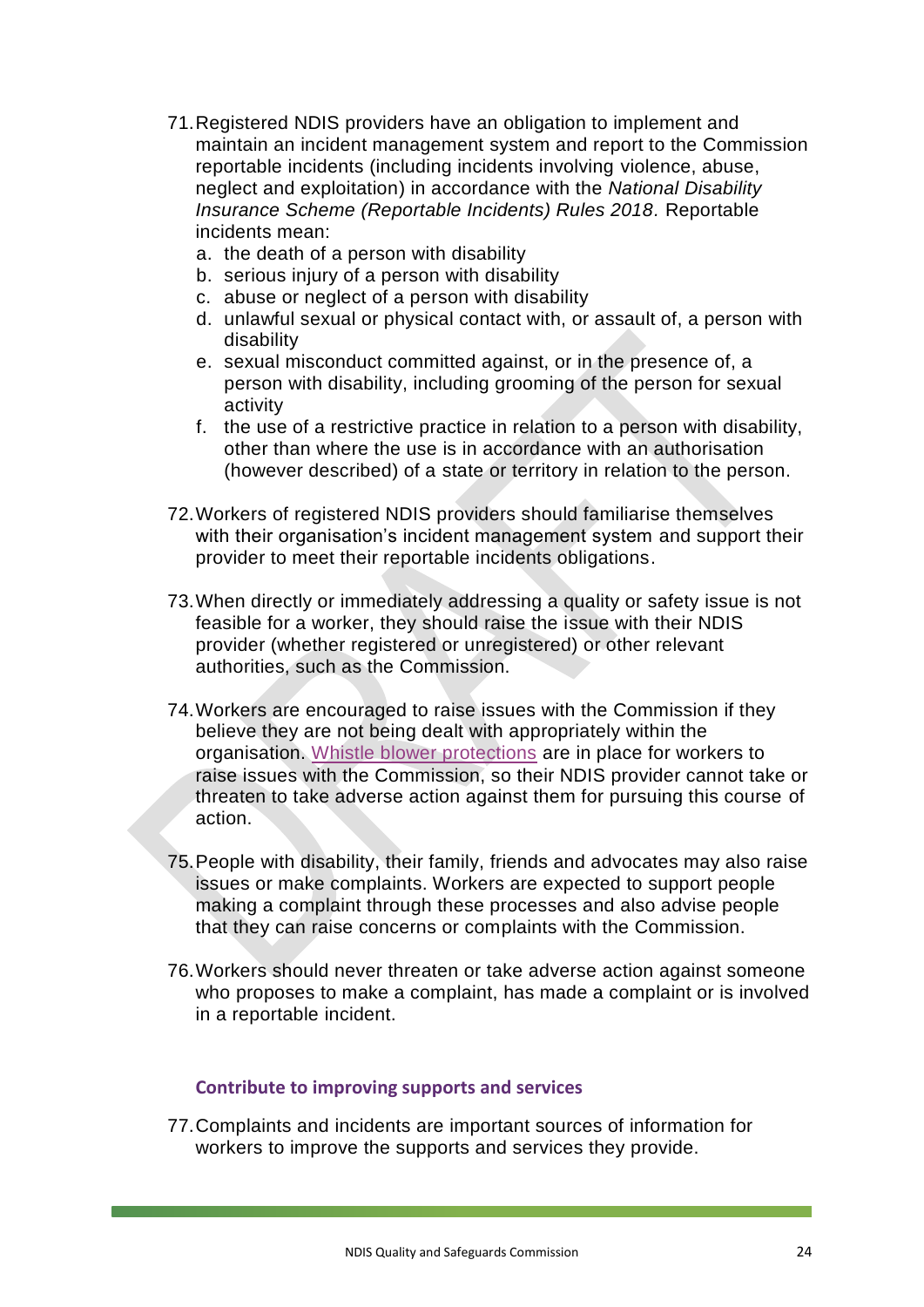- 78.Workers should contribute to the resolution of complaints and incidents and the implementation of any changes to the way services are delivered to improve supports and services as a result of a complaint or incident.
- 79.Workers should also comply with any reasonable direction given by their employer regarding how they can personally contribute to providing a better service experience for people with disability, their families, carers and advocates. This includes complying with directions to modify their conduct or way they deliver services in order to address a complaint.

Geoff is living with bipolar and often uses alcohol and other drugs (AOD) as a form of self-medication, which has affected his short-term memory. At times, he has expressed suicidal thoughts.

Geoff calls his NDIS psychosocial support worker, Mary, and is quite angry and verbally aggressive on the phone. Geoff wants to cancel his AOD support appointment and states he dislikes the program and the worker. Mary has a trusting relationship with Geoff, given that she sees him regularly during the week. She attempts to de-escalate the situation by opening up discussion about Geoff's progress, and how his attendance has helped him to reduce his dependence on AOD.

Geoff states that he is not happy with how he is being treated by Mary. She explains to Geoff that he has every right to make a complaint if he is not happy with a service and provides Geoff with the contact details for her supervisor. She also asks if he would like the supervisor to call him and he says no, that he would like to make the call.

Geoff calls the supervisor to discuss the situation. The supervisor tells him that his complaint will be investigated fully and that they will call him back within seven days. Geoff says he is okay with that, and that he would like to see a different worker during the investigation. The supervisor explains to Mary that, at Geoff's request, a different worker will see Geoff for the next week and explains the investigation process to her.

An internal investigation is undertaken and recorded in the organisation's quality and feedback system. The investigation finds that Geoff has a pattern when he is feeling stressed of wanting to change workers and cancel services. Mary had attempted to dissuade him from repeating a pattern that did not serve him well and while she could have adopted some different strategies she had operated within her duty of care for Geoff.

The supervisor phones Geoff within the agreed seven days to discuss the issue. The supervisor explains the outcome of the investigation and asks Geoff if and how he would like to re-engage with Mary. Geoff explains he felt listened to and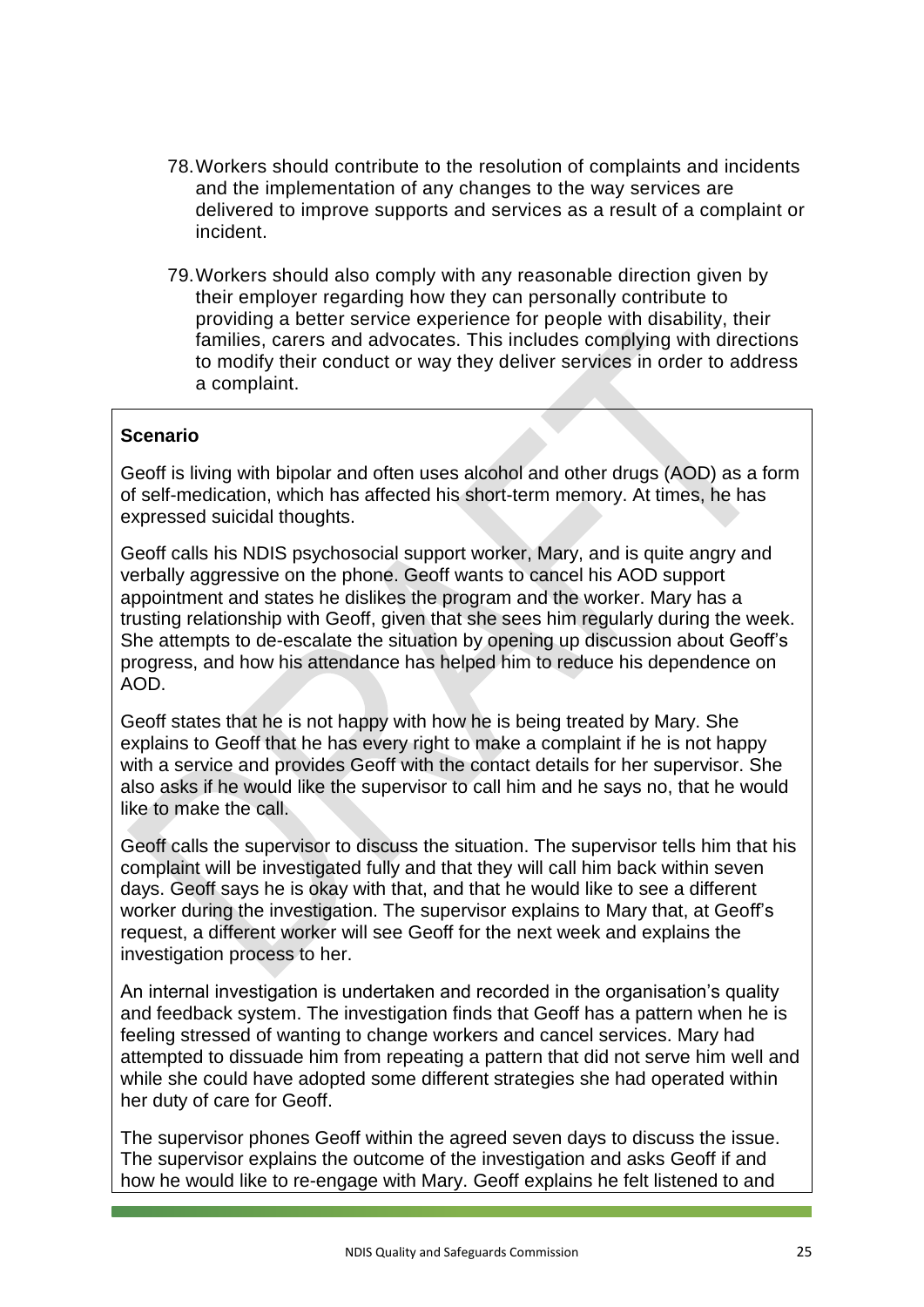valued in the process and that he wasn't feeling in the best frame of mind at the time of the complaint. Mary and Geoff meet to discuss strategies for the future if this happens again. Geoff finds written agreements useful to remind him of what he has agreed to, so together they make a written agreement.

# <span id="page-26-0"></span>**6. Take all reasonable steps to prevent and respond to all forms of violence against, and exploitation, neglect and abuse of, people with disability**

- 80.Evidence demonstrates that people with disability are at a far greater risk of experiencing violence, abuse, neglect and exploitation than others in the population and this often goes un-recognised and unaddressed<sup>5</sup>. Women and girls with disability are at far greater risk of violence, and children and young people with disability experience violence and abuse at approximately three times the rate of children without disability.
- 81.'Violence, abuse, neglect and exploitation' is broadly understood to include, but is not limited to: domestic, family and interpersonal violence; physical and sexual violence and abuse; psychological or emotional harm and abuse; constraints; forced treatments and interventions; humiliation and harassment; financial abuse; violations of privacy; systemic abuse; physical and emotional neglect; passive neglect; and wilful deprivation.
- 82.Workers play an important role in helping to prevent, intervene early and respond to violence, abuse, neglect and exploitation, and must not engage in these practices.
- 83.Consistent with this element of the Code, factors that may be relevant when assessing if conduct complies with this element of the Code include (but are not limited to) a worker's actions to:

## **Not commit or participate in any form of violence, abuse, neglect and exploitation of people with disability**

84.People with disability and the Commission expect that supports and services will be delivered without any violence, abuse, neglect and exploitation.

**<sup>.</sup>** 5

[https://www.aph.gov.au/Parliamentary\\_Business/Committees/Senate/Community\\_Affairs/Violence\\_abu](https://www.aph.gov.au/Parliamentary_Business/Committees/Senate/Community_Affairs/Violence_abuse_neglect/Report) [se\\_neglect/Report](https://www.aph.gov.au/Parliamentary_Business/Committees/Senate/Community_Affairs/Violence_abuse_neglect/Report)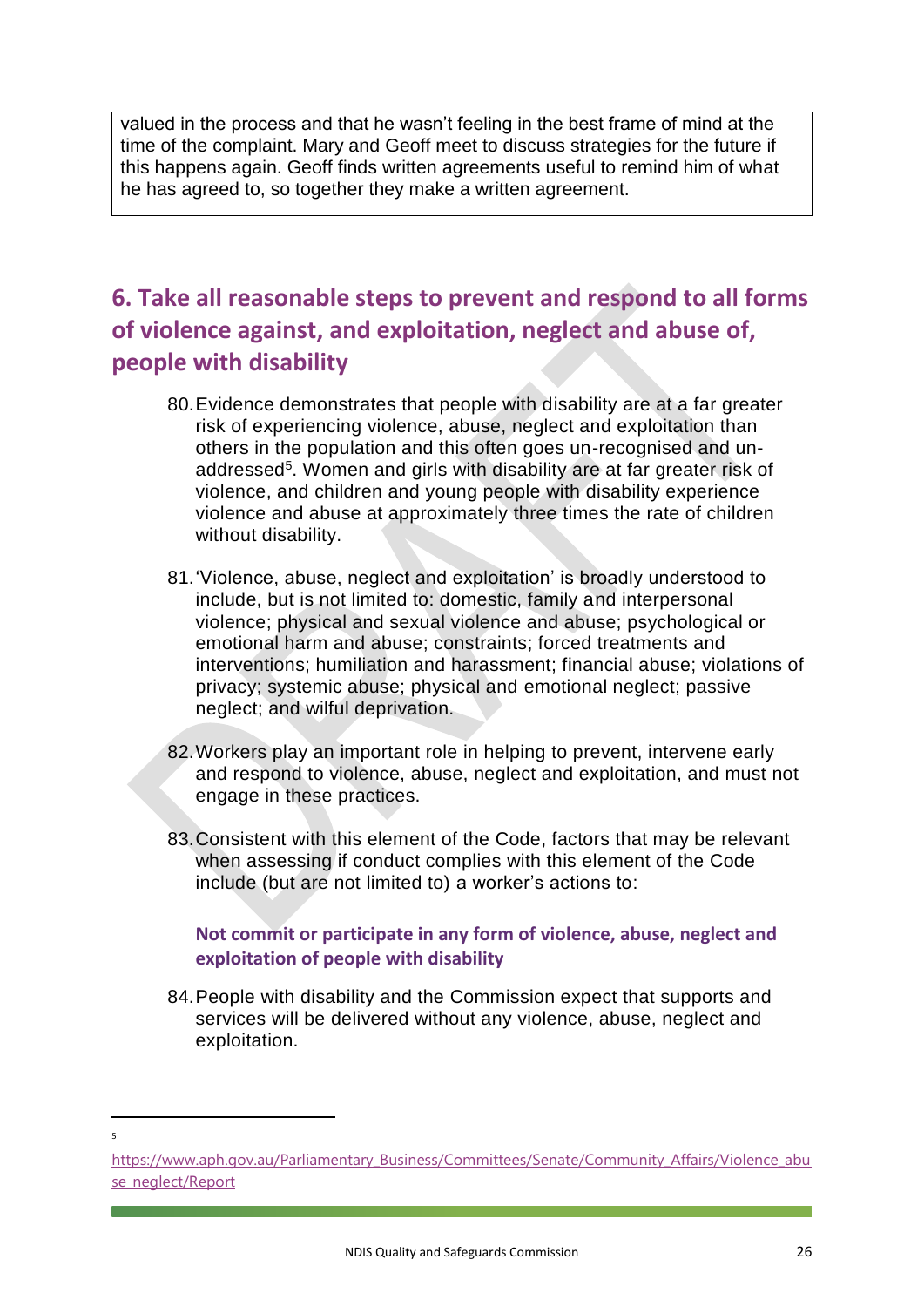85.Violence, abuse, neglect or exploitation of people with disability is never appropriate and NDIS providers will be expected to take prompt action against a worker who does engage in these practices, including reporting to the Commission and the police. The Commission will also require the investigation of any alleged incident and, where necessary, inform the police or any other relevant third parties.

**Adhere to organisational policies and relevant laws, and fully cooperate with the Commission in relation to incidents of violence, abuse, neglect and exploitation**

- 86.Workers should work closely with their NDIS provider and the Commission in preventing violence, abuse, neglect and exploitation and:
	- a. familiarise themselves with and follow their organisation's policies, systems and procedures to prevent and respond to violence, abuse, neglect and exploitation
	- b. follow all relevant laws related to violence, exploitation, abuse and neglect
	- c. fully cooperate with any related investigative action taken by either the Commission or other relevant authorities, including the police.

# **Identify and respond to situations that could lead to violence, abuse, neglect and exploitation**

87.In addition to following organisational policies and all relevant laws, workers should use their own initiative to be alert to situations that may give rise to violence, exploitation, abuse and neglect and take all appropriate steps within their sphere of control to avert such situations.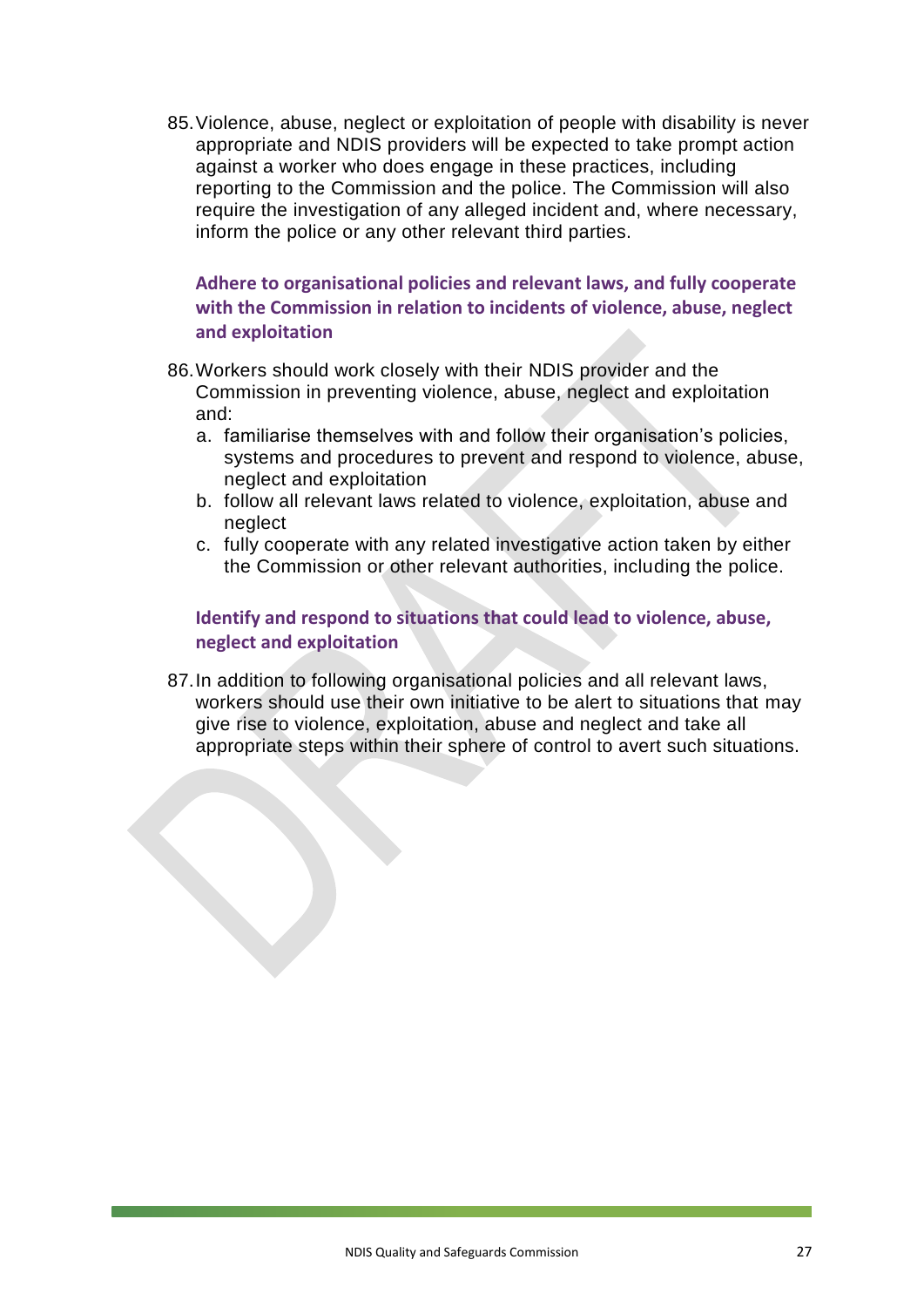Steve, an NDIS participant, lives with his father Ron. Both Steve and Ron have an intellectual disability and schizophrenia.

Peter, Steve's psychosocial support worker arrives at Steve and Ron's house on a hot 39-degree summer day. He notices that Steve is sitting in a jumper and tracksuit pants and is obviously hot and sweating. Ron is lying on his bed in his underwear.

Peter notices that there is a workable fan and air-conditioner, and neither is switched on. He asks Ron if he can turn them on due to the heat. Ron states that he does not want the fan or air-conditioner turned on and the worker leaves the house without further discussion.

Later that evening the support agency that employs Peter receives a phone call from the hospital to tell them that Steve was admitted with severe dehydration due to the heat – he had been found unconscious at home.

The provider initiates an internal investigation and notifies the Commission of the reportable incident. The provider finds that while Peter responded to his client's wishes, he failed in his duty of care by failing to inform his supervisor of his concerns for Steve and Ron's safety. The provider counsel's Peter and directs him to undertake additional training regarding his duty of care obligations..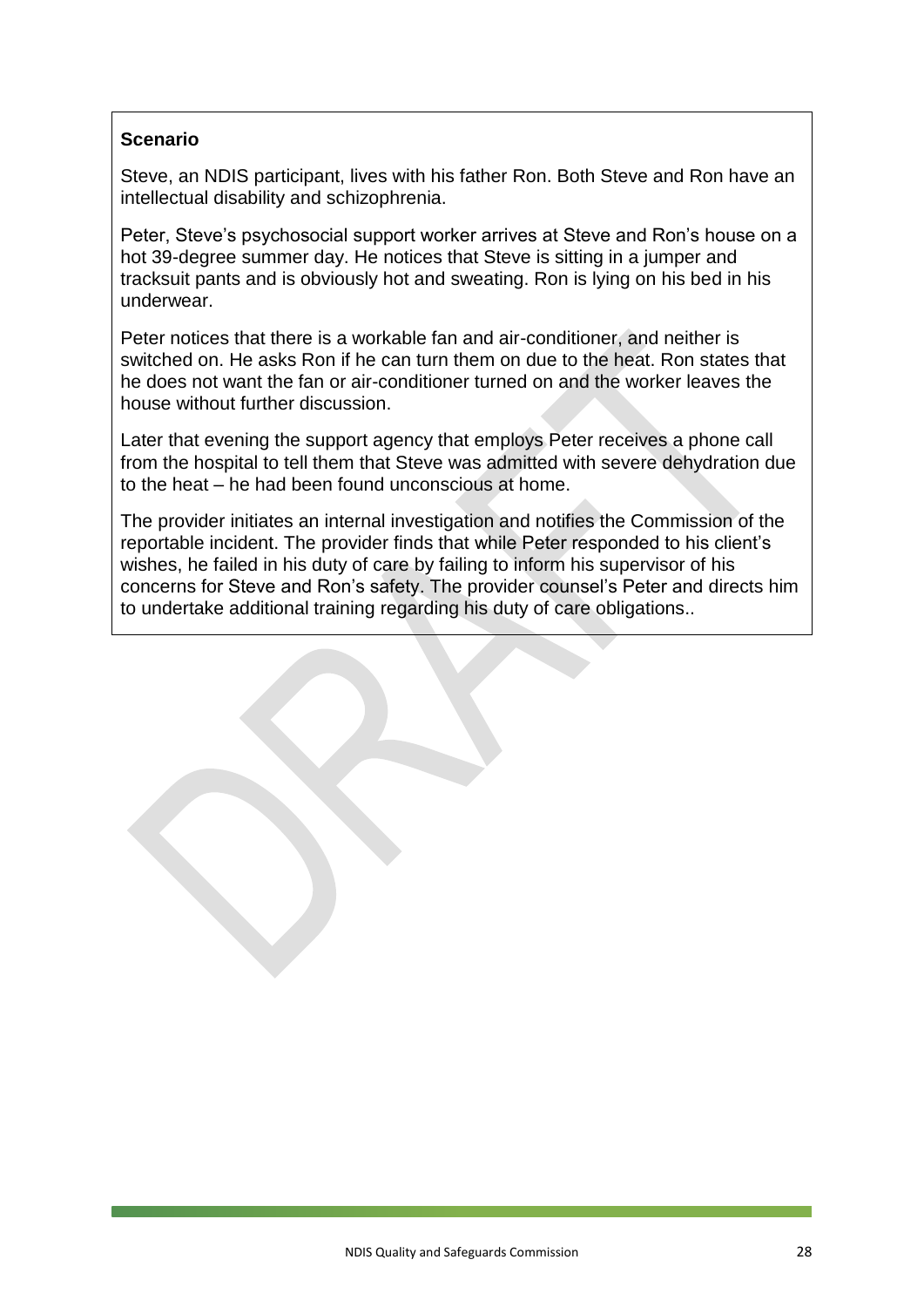Dut has intellectual and physical disability and has limited speech. He uses a communication board to talk to support workers from A1 Support Centre. Monique is happy to have her first job after training in disability support as one of Dut's support workers.

Monique gives Dut access to the communication board when asking him about preferences. However, Monique often leaves Dut to complete an activity while doing other tasks and Dut finds it difficult to be heard if there is a problem. Monique also frequently checks her mobile for social media updates, and this makes Dut feel ignored.

When another support worker, Sal, arrives to relieve Monique, Sal finds Dut is very agitated. Dut has thrown the communication board across the room and is visibly upset. Sal talks to Dut to check how he is feeling. She then explains to Monique that Dut is frustrated about not being able to communicate with her while she is out of the room. Sal reminds Monique that A1 Support Centre requires all workers to adhere to the NDIS Code of Conduct, including actively preventing neglect. Sal shows Monique a bell to leave in Dut's reach if she needs to leave the room and tells Monique that their policy is not to check their mobile phones while they are on duty.

Sal reports the incident to A1 Support Centre who, after consultation with Dut, provide him with a new support worker.

> **Report incidents of violence, exploitation, neglect or abuse to their NDIS provider, the Commission and, as appropriate, to other relevant authorities**

- 88.If an incident or criminal act of violence, abuse, neglect or exploitation does occur, the primary focus of both NDIS providers and workers should be to ensure that the person(s) affected is safe.
- 89.If an incident or criminal act of violence, abuse, neglect or exploitation does occur, Workers, after ensuring the safety of the person(s) affected, should immediately report the incident to their supervisor and/or any other authorities, including the police where appropriate. Workers also need to be aware of, and abide by, any State or Territory mandatory reporting requirements.
- 90.If a worker considers that a NDIS provider has not responded appropriately or if they think the matter might be of more systemic significance (for example, a pattern of violence, or a pattern of the provider brushing off incidents or relocating problem staff), they are encouraged to report the incident to the Commission. The Commission has legislative powers to protect workers and other people who report incidents to the Commission from adverse action or threats of adverse action by the provider. See the [Whistle blower](http://asic.gov.au/about-asic/asic-investigations-and-enforcement/whistleblowing/guidance-for-whistleblowers/) protections that are in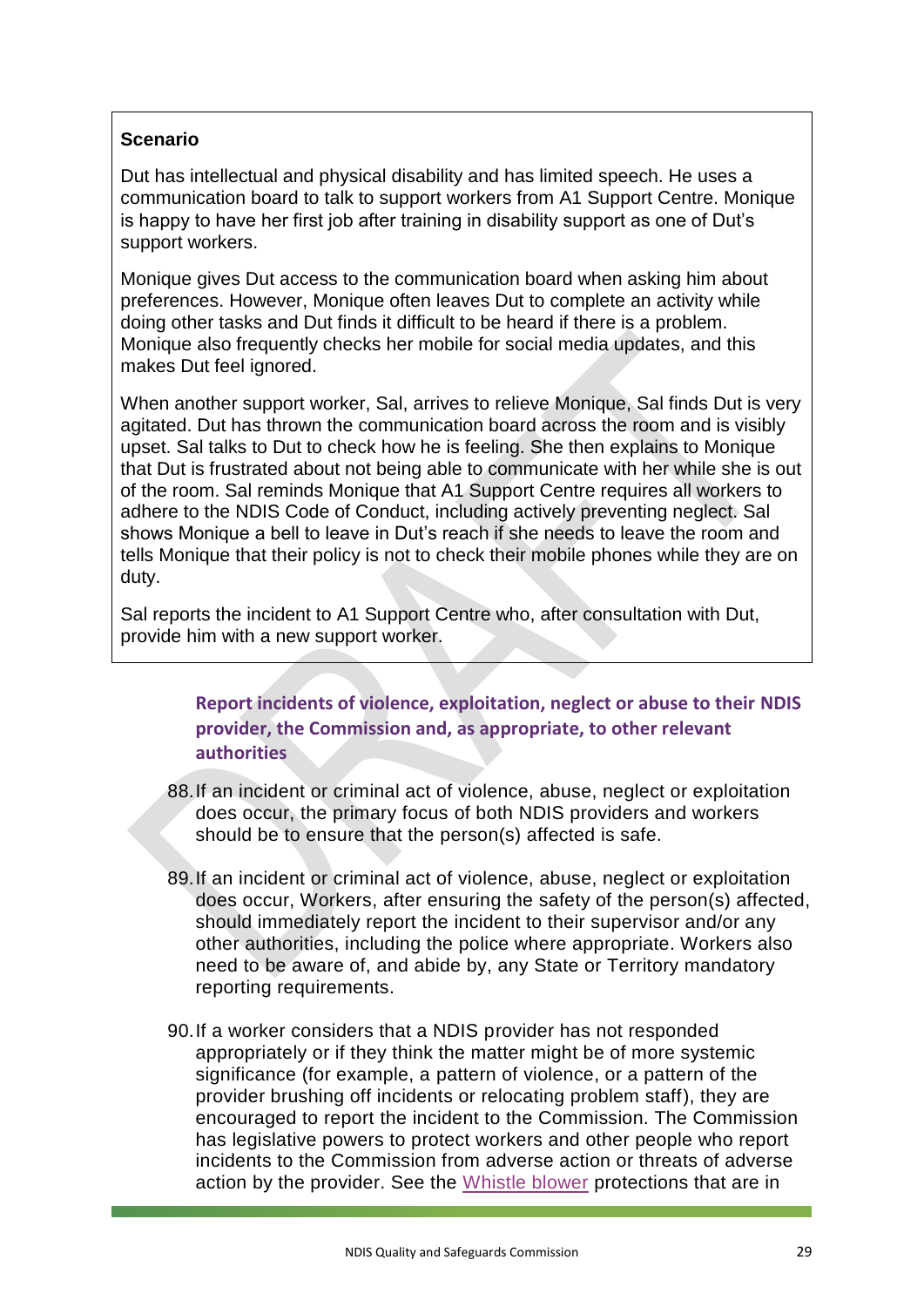place for workers who raise issues with the Commission, so their NDIS provider cannot take or threaten to take adverse action against them for pursuing this course of action.

#### **Scenario**

Angela is living in shared accommodation in a small regional area in Northern NSW that does not have many support workers. One evening, disability support worker Tamara comes in to relieve another support worker, Julia, for the nightshift. Recently, Tamara has noticed that when she takes over from Julia, Angela is withdrawn and upset. When she asks Angela why she is upset, Angela says that Julia has been shouting at her, calling her stupid and useless.

Tamara follows HousingPlus's policy to report Julia's behaviour to her supervisor. However, over the next few weeks, it is apparent to Tamara that the supervisor is not acting on her concerns. There has been no change to shifts or supports, and Angela tells her that Julia is continuing to verbally abuse her.

Tamara is worried that taking her concerns to the Commission may compromise her employment, but she re-reads the Code of Conduct and understands that she has whistle-blower protections and an important role in ensuring the situation is addressed. Together, Angela and Tamara make a complaint to the Commission. The Commission investigates.

#### **Contribute to the reduction and elimination of restrictive practices**

- 91.A restrictive practice is any practice or intervention that has the effect of restricting the rights or freedom of movement of a person with disability.
- 92.The *National Disability Insurance Scheme (Restrictive Practices and Behaviour Support) Rules 2018* (Restrictive Practices and Behaviour Support Rules) describe regulated restrictive practices as involving seclusion, chemical, mechanical, physical or environmental restraint. In the past, restrictive practices were often used as a first line of response for people with behaviours of concern (behaviours that pose a risk of harm to the person or others). It is now recognised that restrictive practices can represent serious human rights infringements and that routine use has often been harmful and exacerbated the behaviours they were intended to address.
- 93.The Commonwealth and the States and Territories are committed to reducing and eliminating the use of restrictive practices, consistent with the recommendation of the United Nations Committee on the Rights of Persons with Disabilities, and have endorsed the National Framework for Reducing and Eliminating the Use of Restrictive Practices in the Disability Service Sector in 2014.
- *94.*Workers should work in partnership with their NDIS provider, to contribute to the reduction and elimination of restrictive practices. There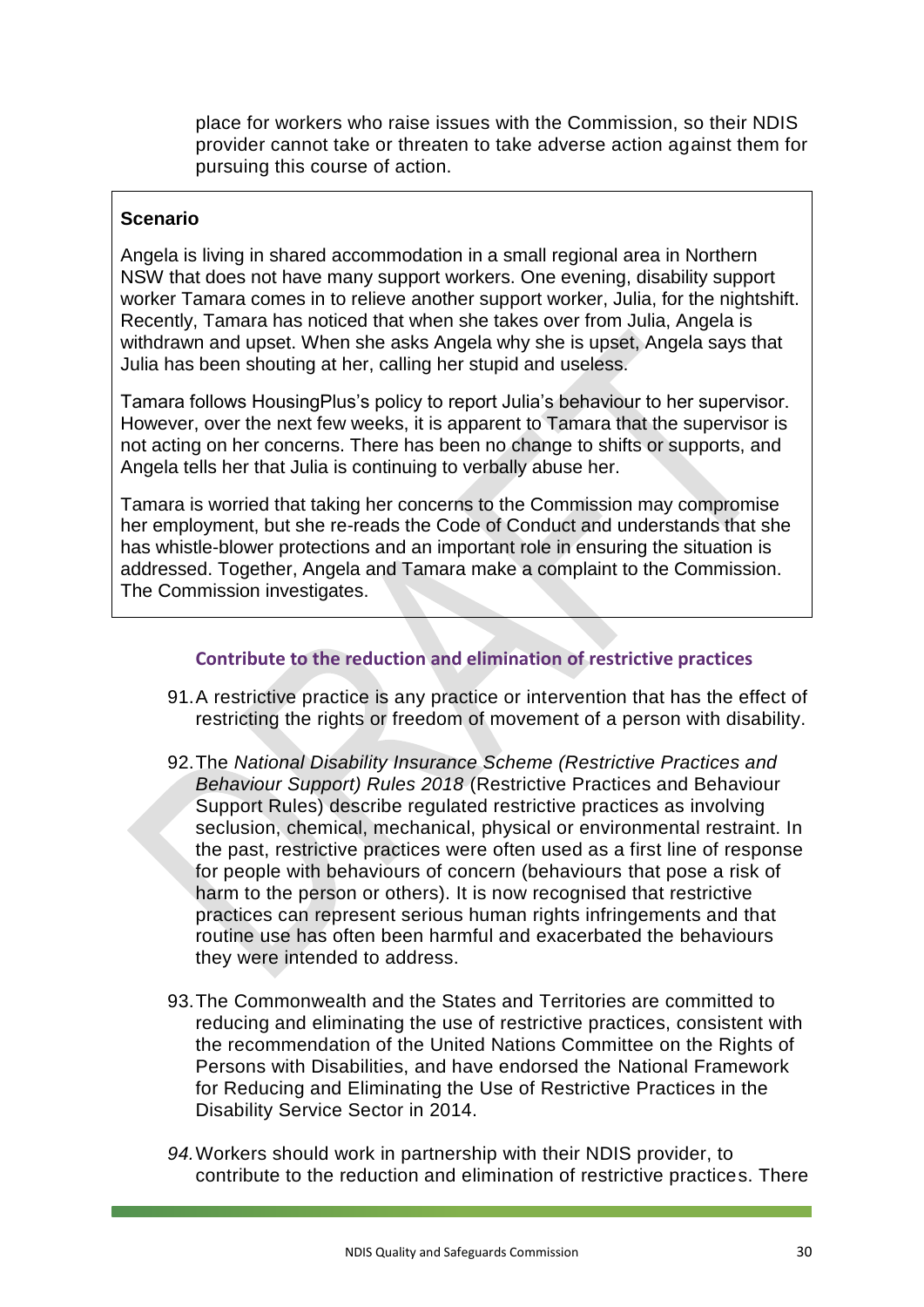are specific requirements around restrictive practices and behaviour support set out in the Restrictive Practices and Behaviour Support Rules. Guidance on these Rules can be found here [insert link to RP and BS guidance material].

#### **Scenario**

Jane has a psychosocial disability. Her tenancy support provider has placed locks on the cupboards and fridges around her house to limit her access to food. This practice has occurred for years without review, with a high turnover of support workers. As a result of the recurring restriction, Jane develops complex issues, including low self-confidence, and begins to shoplift.

When, Maria, a new support worker begins working with Jane, she asks one of her colleagues why there are locks on the cupboards. The other support worker says they're 'for Jane's own good' because of her weight gain. The support worker raises their concern with their manager because they know that this is a restrictive practice that must be approved in a behaviour support plan and they suspect, from past experience, that Jane's medication may be causing her weight gain.

When the manager ignores her concern, Maria makes a report to the Commission and they investigate her claim and provide a Behaviour Support Practitioner to review the situation. The Practitioner conducts a medical review, finding that the drugs Jane is required to take are causing her weight gain, so there is no behavioural concern that would require locks on the cupboards. The provider removes the locks on the cupboards and fridges, while the Practitioner works with Jane's support workers to educate them on Jane's condition.

# <span id="page-31-0"></span>**7. Take all reasonable steps to prevent and respond to sexual misconduct.**

- 95.People with disability have a right to sexual expression as well as to develop and maintain sexual relationships. As part of this, they need access to information and support to assist them to make informed and positive choices about sex, sexuality, relationships and reproductive health and wellbeing, as well as exercise their rights in regard to privacy.
- 96.People with disability are at an increased risk of all forms of sexual violence and sexual misconduct.
- 97.Sexual misconduct is a broad term encompassing any unwelcome acts or behaviours that are experienced by the person with disability as being sexual in nature. This includes physical and verbal actions committed without consent or by force, intimidation, coercion or manipulation. It includes sexual violence and exploitation but is not limited to actions which constitute a criminal offence.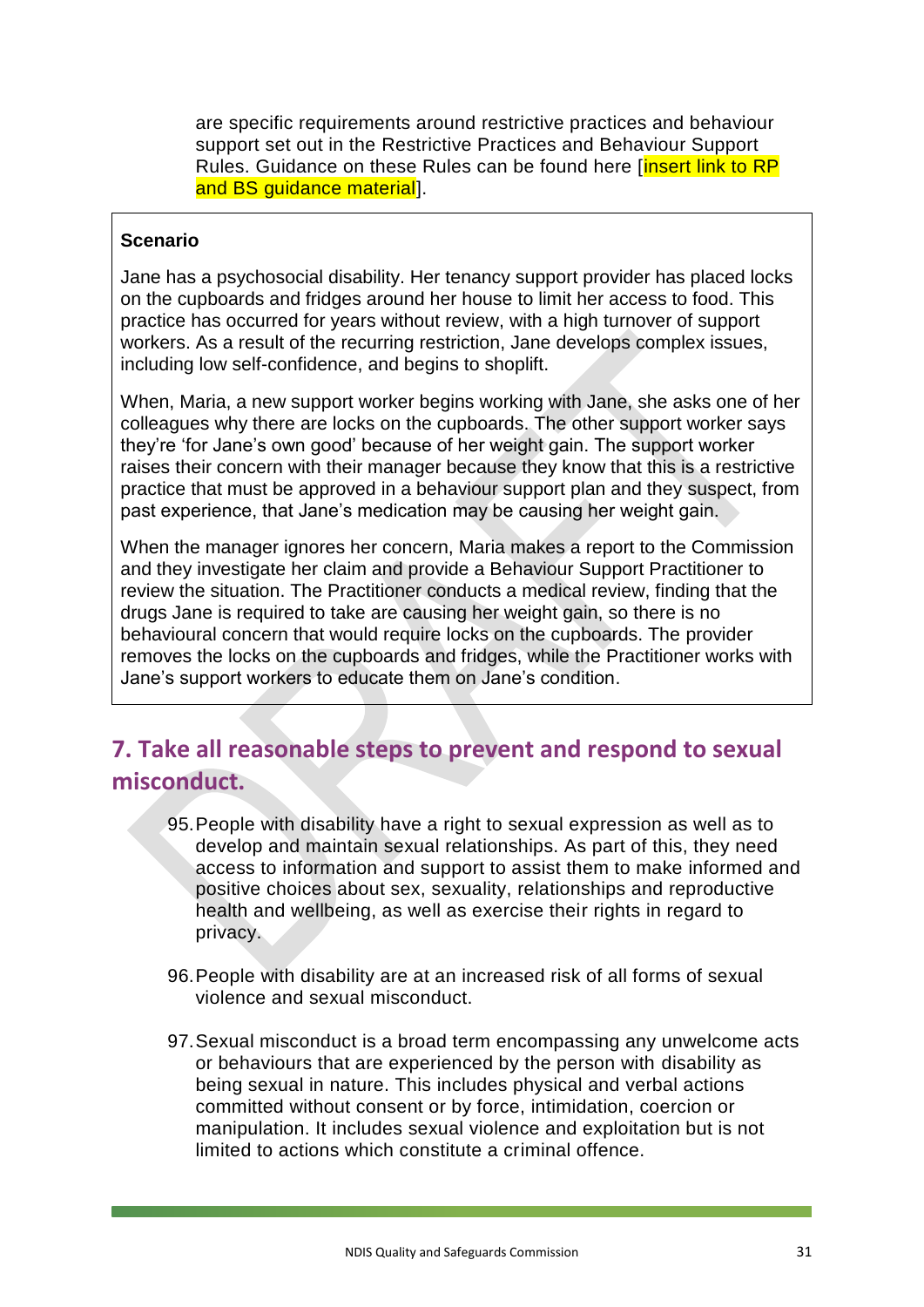- 98.The support relationship between a worker and a person with disability they support relies on a high degree of trust which can never be exploited or betrayed. Workers should never engage engage in sexual misconduct and they have a key role in reporting misconduct.
- 99.Consistent with this element of the Code, factors that may be relevant when assessing if conduct complies with this element of the Code include (but are not limited to) the worker's actions to:

# **Not commit or participate in any form of sexual misconduct or inappropriate relationship**

- 100. When delivering services, workers are expected to adhere to the highest standards of behaviour, that they are respectful and take every action to make sure people with disability are safe. This means having professional boundaries in place for relationships between staff and people with disability, and preventing and responding to any inappropriate behaviours by anyone to a person with disability, including sexual misconduct.
- 101. NDIS providers are required to develop policy and guidance to prevent and respond to sexual misconduct. This must explicitly indicate that workers will not commit sexual misconduct or engage in inappropriate relationships with persons with disability they support, or knowingly engage in them with the families and carers of people with disability they support.
- 102. An NDIS provider's guidance for their workers should:
	- a. distinguish between sexual misconduct and appropriate conversations around a participant's sexual support or family planning needs
	- b. distinguish between inappropriate touching and appropriate touching
	- c. guide workers in setting boundaries with the person they are working with
	- d. guide workers in determining where their own or others' relationships become inappropriate and instruct them to cease the relationship.
- 103. More detailed information on the behaviours that constitute sexual misconduct is contained in the **Glossary**. This does not cover all situations and there are other activities or behaviours that may constitute sexual misconduct.
- 104. There is a distinction between sexual misconduct and appropriate conversations around a person with disability's sexual support or family planning needs; and inappropriate touching versus appropriate touching. In understanding behaviour that involves an inappropriate and overly personal or intimate relationship with, conduct towards, or focus on a people with disability, workers should refer to any guidance issued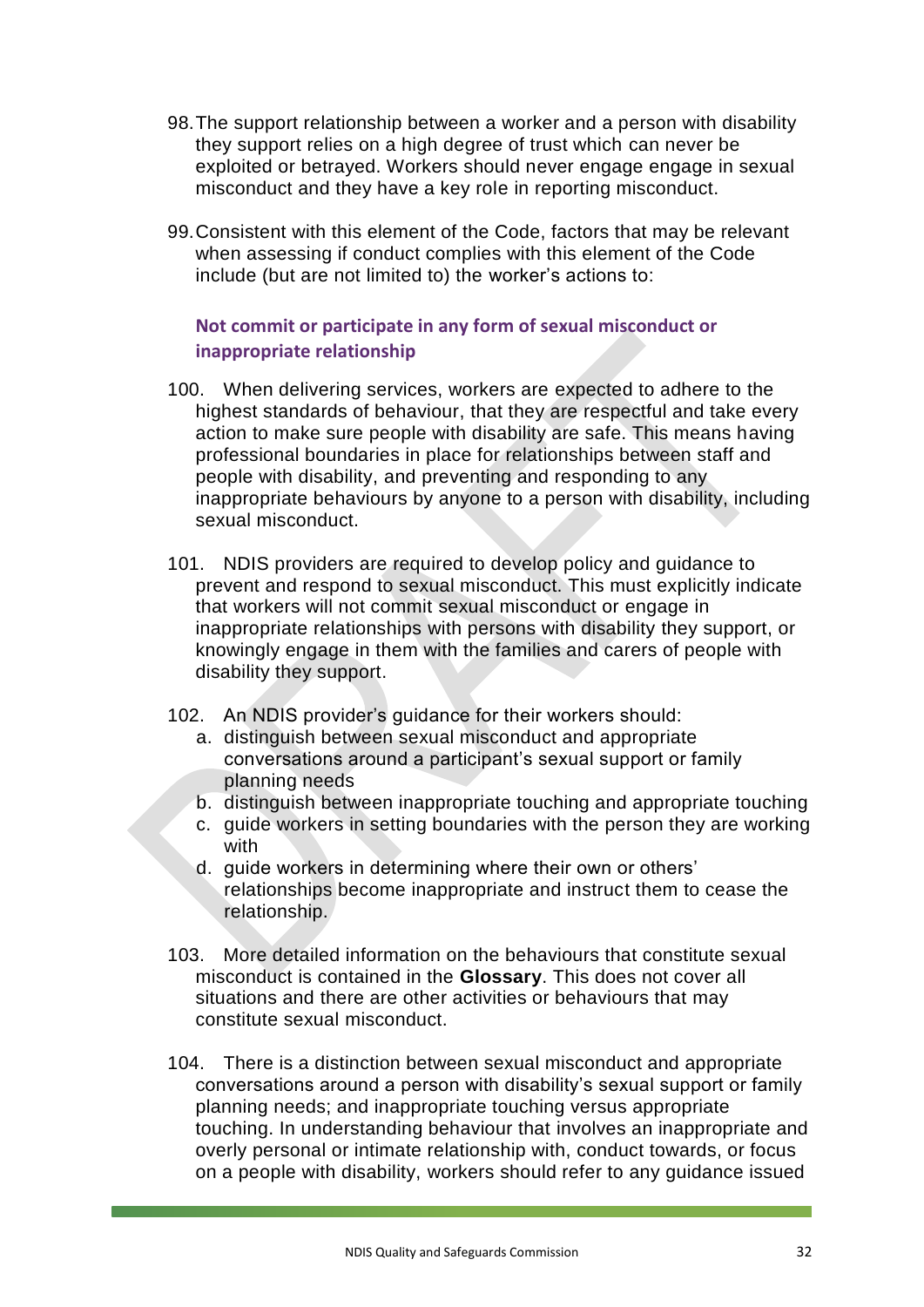by the Commission and guidance issued by their NDIS provider.

- 105. Workers should set boundaries with the person who they are working with by having conversations with the person about their role. If workers find the nature of their relationship with the person they support changing, they have the responsibility to bring this immediately to the attention of their NDIS provider.
- 106. Some professions also have prohibitions on close personal, physical or emotional relationships contained in their professional standards or codes of conduct. The Commission may refer a breach of the Code to other regulators of professional codes for their consideration in relation to a breach of the relevant code.

## **Scenario**

Nathan is an adult with a psychosocial disability who attends weekly sessions with support worker, Jacinta, a psychologist. During one session, Jacinta asks Nathan a series of questions about his previous sexual relationships, his sexual preferences, and whether he is currently in a sexual relationship. Nathan is confused as to how this line of questioning relates to the issues that he generally discusses with Jacinta, and asks her what the purpose of the questioning is. Jacinta responds by noting their allocated time is up for today and suggests they continue their conversation over a casual lunch later that week.

Nathan gets the feeling that something is not quite right with either Jacinta's questioning or her lunch proposal and feels very uncomfortable. Later that day, he calls his provider about his concerns. The provider tells Nathan it has strict guidance for staff about how they interact with people they work with and that, as a psychologist, Jacinta must comply with professional standards as well as the Code of Conduct.

The provider conducts an investigation and finds that although Jacinta's questioning around Nathan's sexuality may have been relevant to the broader psychosocial supports that she had been engaged to provide, her proposal to meet with Nathan in a non-professional setting was a direct breach of the NDIS Code of Conduct, and may also constitute a breach of the *Australian Psychological Society Code of Ethics*.

Nathan is given the option of choosing a different psychologist, which he accepts.

The provider records the incident and regularly monitors Jacinta's work. The provider also makes sure that Jacinta is aware of their internal guidelines which detail appropriate behaviour and practice.

Jacinta accepts that although her questioning may have been relevant, she needs to more clearly explain to her clients during sessions why she pursues the line of questioning that she does, and how it is relevant to the broader psychosocial supports that they require.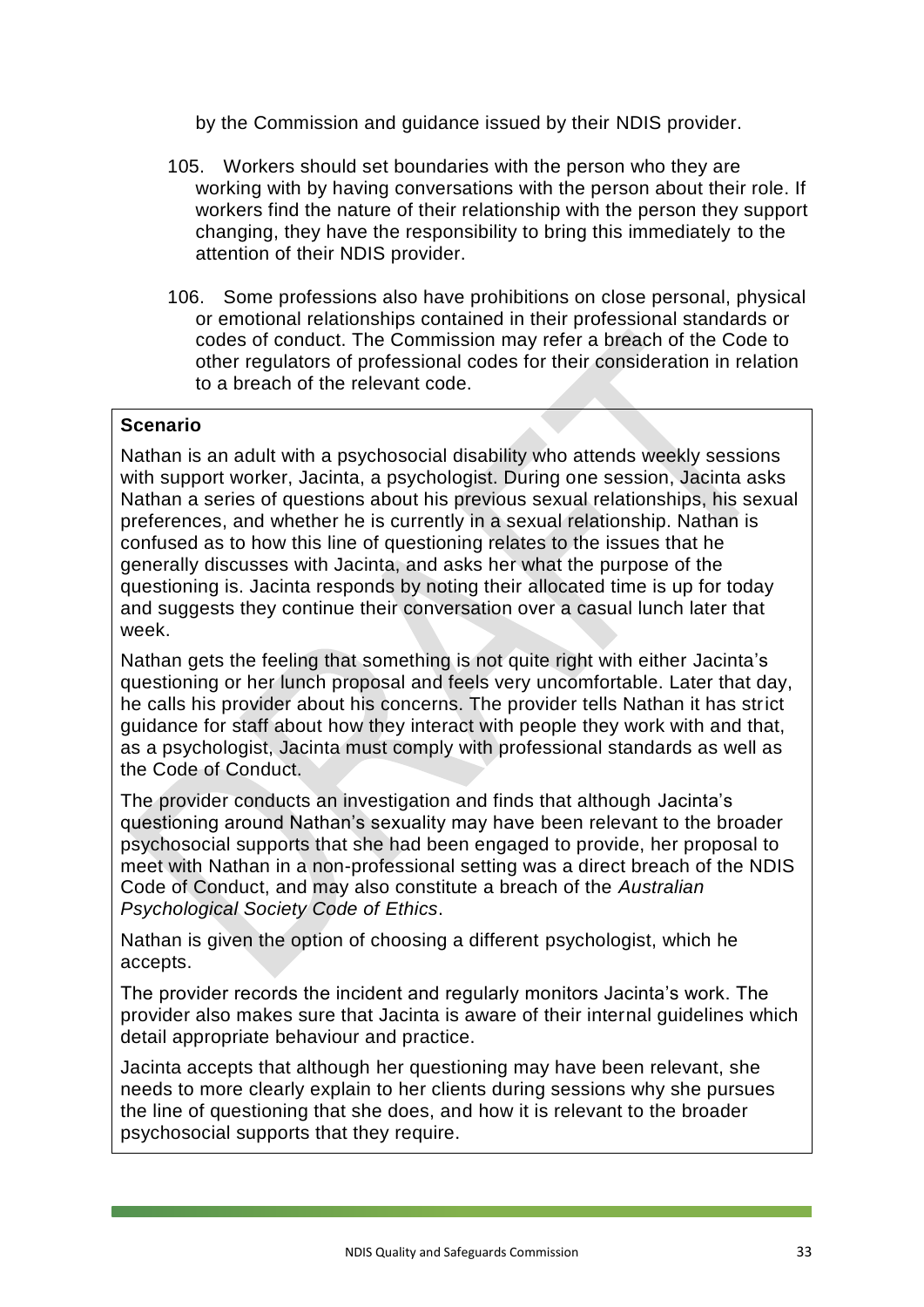Support worker Peter cleans NDIS participant Aisha's apartment every Wednesday. Peter is very enthusiastic and talkative and often gives Aisha compliments about her clothes and appearance. Peter has attended provider induction training about professional conduct and the employer has clear guidelines about unacceptable behaviours when working with clients. This includes not asking clients out on dates and not using sexually explicit language.

One day, Peter invites Aisha to go to a local café for lunch. Aisha accepts. During lunch, Peter makes sexually inappropriate comments that make Aisha feel very uncomfortable. After the lunch, Aisha contacts Peter's employer to make a complaint. After ensuring Aisha's safety and wellbeing, the provider who employs Peter commences an investigation and notifies the Commission.

The Commission finds that Peter directly contravened the NDIS Code of Conduct and engaged in sexual misconduct. The provider immediately dismisses Peter and assists Aisha, at her request, to select a new female support worker. Aisha is also offered counselling support.

The Commission passes the findings on to the NDIS Worker Screening Unit that cleared Peter and asks them to consider whether these findings impact on Peter's clearance outcome.

# **Report sexual misconduct or inappropriate relationships to their NDIS provider, the Commission and other relevant authorities**

- 107. Workers should report any sexual misconduct, unlawful sexual or physical conduct or inappropriate relationships to their NDIS provider, the Commission and any other relevant authorities, such as the police, child protection authorities and professional bodies, including abuse towards a participant from a third party such as a family member or carer.
- 108. Workers also have a responsibility to support people with disability so they feel safe to make a complaint about alleged sexual misconduct without fear of retribution or loss of services. Workers have a responsibility to take steps to facilitate access to independent advocacy support or support for harm or trauma experienced if the person desires this support.

# **Scenario**

Rob is a resident in a supported accommodation facility. Lisa, a nurse at the facility, notices that Rob is increasingly anxious during interactions with another worker in the facility, Mark. Lisa is aware of the obligation to ensure Rob feels safe and respected and engages Rob in a respectful conversation about his preferred interaction with workers.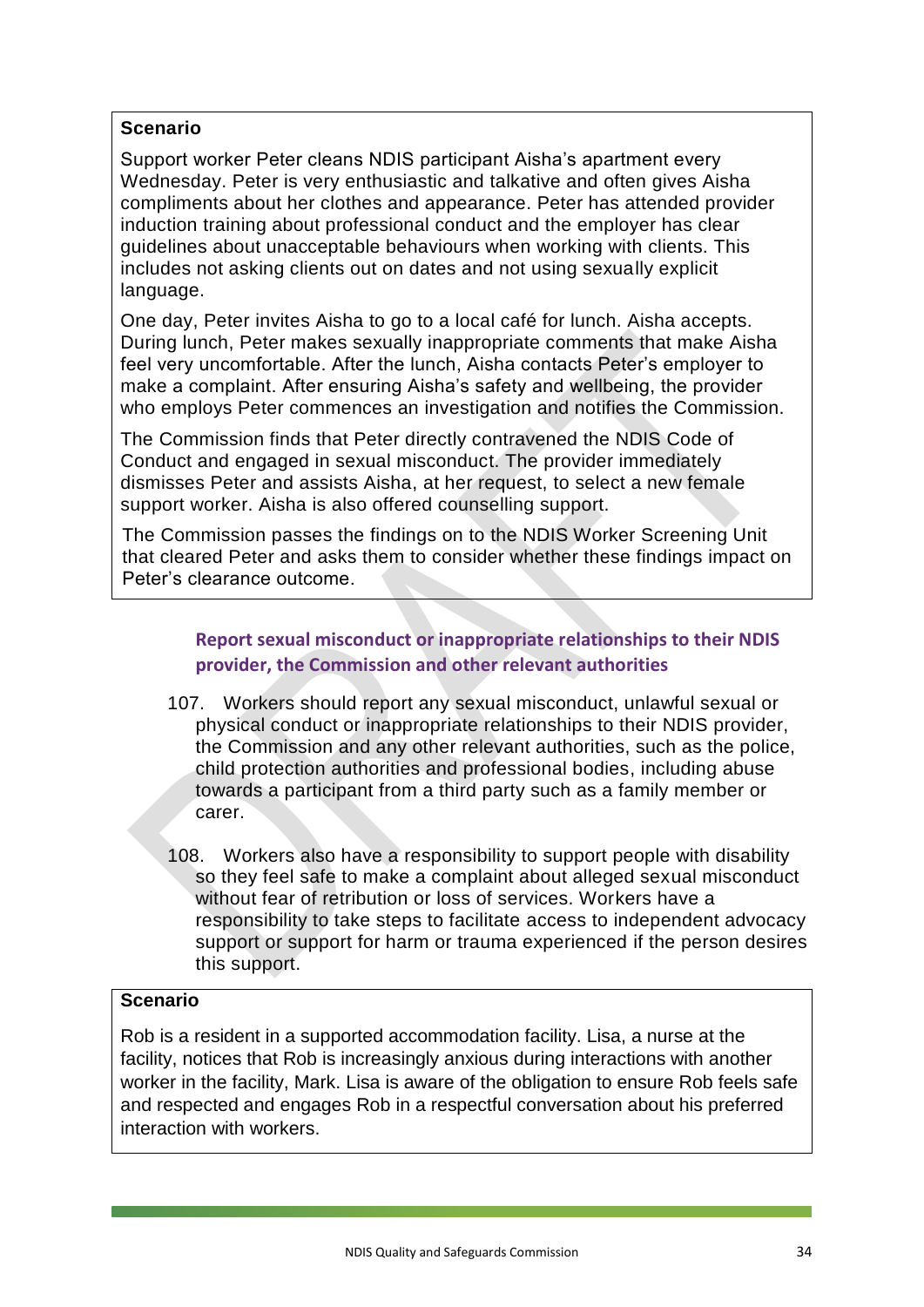Rob alleges that Mark always places a hand on Rob's back while they are talking, which is uncomfortable and feels threatening in a way that is hard to explain. However, Rob does not want to make any complaints about Mark because he is generally nice and provides a good service.

Lisa reassures Rob that it is okay speak up about he is experiencing as unwelcome contact. Rob raises the issue with Mark.Mark is unaware that his actions were making Rob uncomfortable, explains this to Rob, and stops the practice immediately.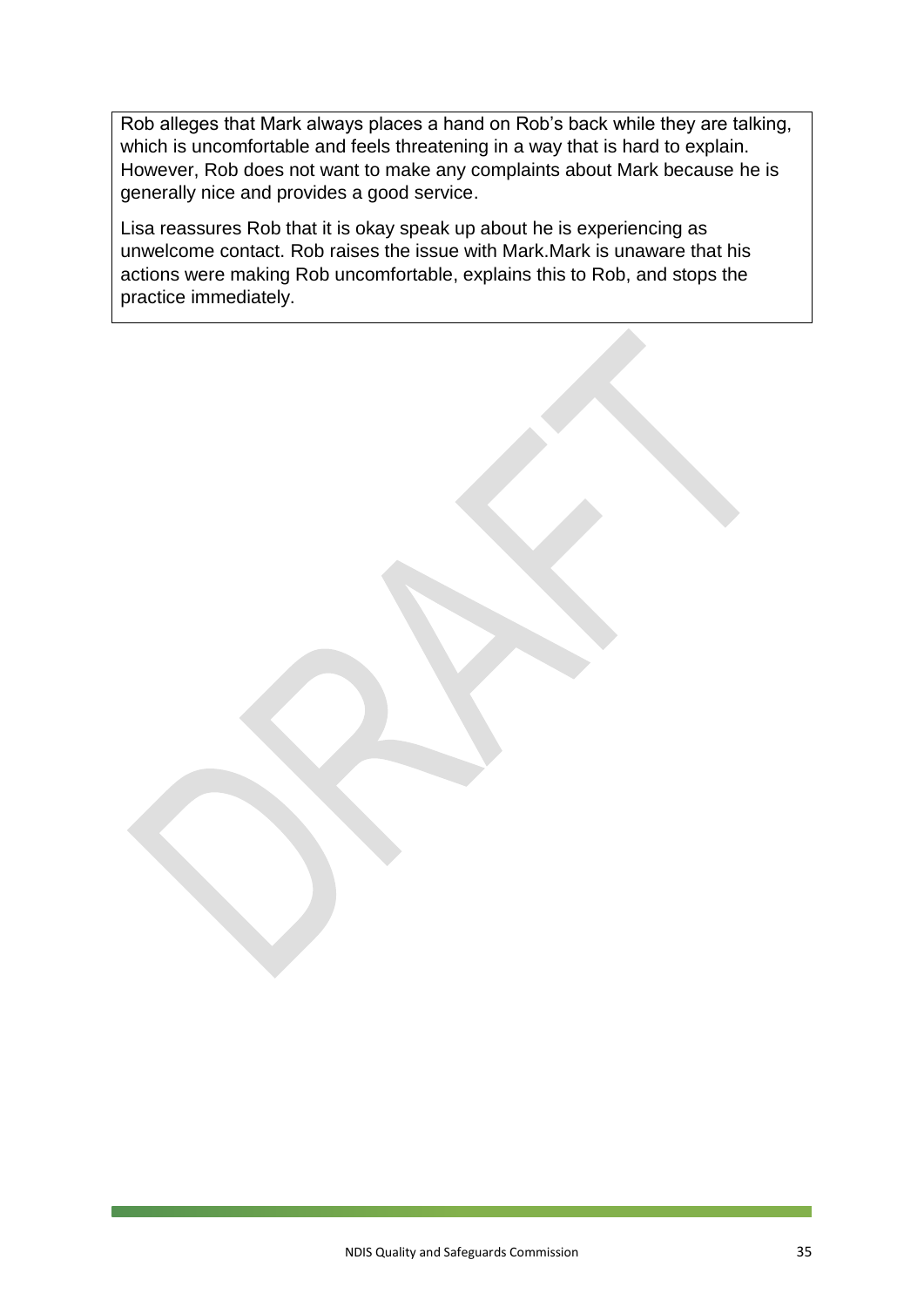# <span id="page-36-0"></span>**Part 3: The NDIS Code of Conduct in Practice**

- 109. The Commission has primary responsibility for overseeing the conduct of workers and providers delivering supports and services under the NDIS. This section outlines actions that can be taken in relation to breaches of the NDIS Code of Conduct and its relationship with other professional codes.
- 110. In its administration of the Code, the Commission will take into account a number of factors including:
	- a. the type of supports and services a worker is responsible for delivering;
	- b. the environment in which these are delivered;
	- c. participant support needs;
	- d. other regulations that apply to the supports and services; and
	- e. other relevant circumstances.

#### **Breaches of the Code**

- 111. Anyone can make a complaint about NDIS funded supports and services, including alleged breaches of the Code. This includes people with disability, family members, friends, workers, advocates and other providers. In the first instance, people are encouraged to contact the provider to make complaints.
- 112. Workers are expected to adhere to the Code and should identify and report breaches to their NDIS provider.
- 113. There may be circumstances where a worker is directed by an NDIS provider to do something that may constitute a breach of the Code. In such circumstances, the conduct of both the worker and the NDIS provider will be considered against the requirements of the Code.
- 114. The Commission can commence an investigation as a result of any information it receives about a worker's potential breach of the Code whether it is in relation to a complaint, a reportable incident or from any other source. The Commission will work with all relevant people and conduct investigations fairly and efficiently and in accordance with the principles of natural justice.
- 115. The Commission has the role of collecting, correlating, analysing and disseminating information relating to complaints that arise out of, or in connection with, the provision of supports or services by NDIS providers and their workers.
- 116. The Commission will gather, integrate and assess information about sharp practices from multiple sources, including workers, provider registration data, participant feedback, complaints, reportable incidents, referrals, intelligence from other agencies including the NDIA, and from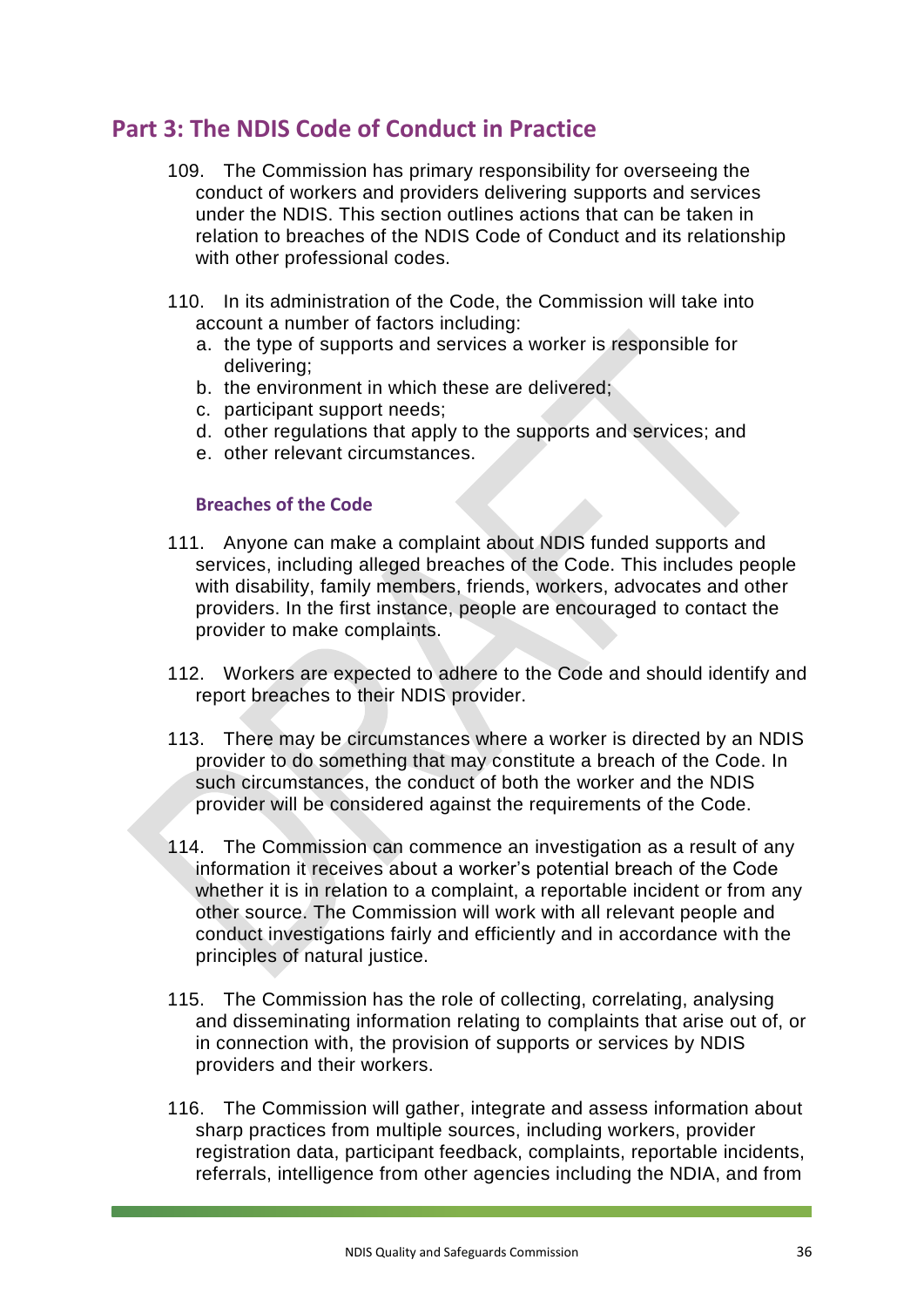its own market studies.

117. The Commission is required to abide by the privacy and confidentiality obligations imposed under federal law, including the *Privacy Act 1988* (Cth) and the NDIS Act*.* 

#### **Consequences of breaching the Code**

- 118. The Commission, an independent regulator, is empowered to take a range of sanctions and remedial action if workers or NDIS providers breach the Code.
- 119. Penalties for breaching the Code will depend on the nature of the breach. For breaches of a less serious nature, the Commission may use training and education, warnings and directions. The issue may be referred to a worker's professional body, may trigger a reassessment of an NDIS worker screening clearance and/or may be referred to the police. For the most serious breaches, civil penalties, enforceable undertakings and ban orders on working in the NDIS sector may be imposed.
- 120. When an alleged criminal act is involved, the matter should be referred to the police either directly by a worker or via their NDIS provider.
- 121. The Commission also has the discretion to publish the result of any action it has taken against a worker on its website.

#### **Relationship with other codes**

- 122. The Code has been developed with reference to other relevant codes to ensure a consistent definition of acceptable practice, with minimal additional administrative burden.
- 123. Workers who, as members of a professional association, are required to comply with an existing professional code of conduct, such as nurses, psychologists and health care workers, will also be required to comply with the Code.
- 124. If a professional is found not to have complied with their own professional standards in providing supports and services under the NDIS, they may (or may not) have also breached the Code.
- 125. The Commission will co-ordinate any regulatory activity with the professional body or other regulator, as appropriate, to ensure there is no unnecessary duplication and manage any overlapping areas of regulation.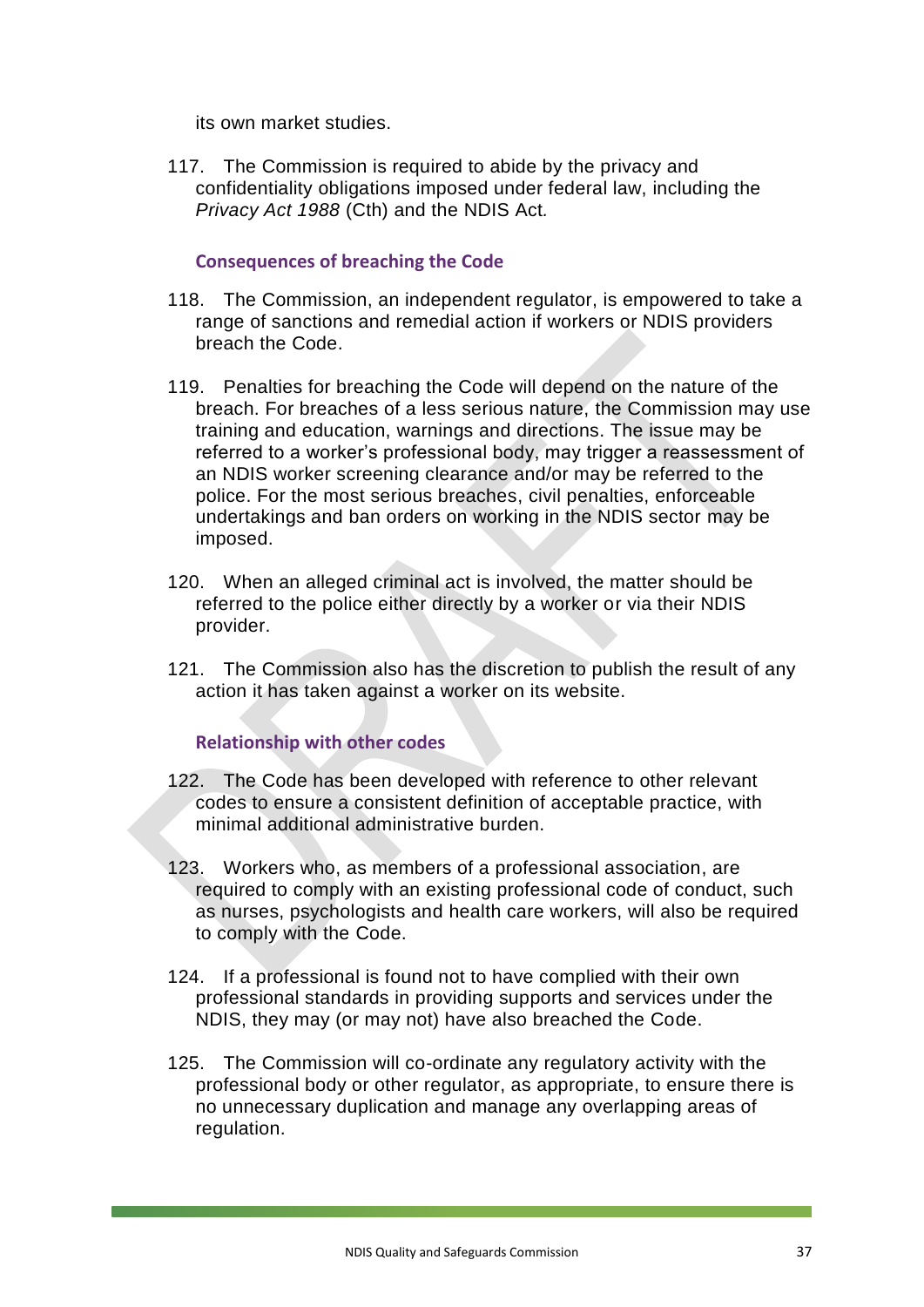#### **Review of the Guidance**

- 126. This Guidance has been developed in consultation with the disability sector and the broader community. The Commission will regularly review the Guidance based on learnings from its various functions and in consultation with stakeholders.
- 127. Any changes made will be communicated widely through a range of channels to inform workers and providers of any changes in guidance that may assist them in meeting the requirements of the Code.

# <span id="page-38-0"></span>**Glossary**

| <b>Phrase</b>                      | <b>Definition</b>                                                                                                                                                                                                                                                                                                                                                                                            |
|------------------------------------|--------------------------------------------------------------------------------------------------------------------------------------------------------------------------------------------------------------------------------------------------------------------------------------------------------------------------------------------------------------------------------------------------------------|
|                                    |                                                                                                                                                                                                                                                                                                                                                                                                              |
| <b>Behaviour Support Plan</b>      | A document that seeks to support a person<br>with disability by outlining strategies that<br>respond to their needs and causes of<br>challenging behaviours, and provides a<br>roadmap for reducing or eliminating the use<br>of any restrictive practices.                                                                                                                                                  |
| <b>Carer</b>                       | Someone who provides personal care,<br>support and help to a person with disability<br>and is not contracted as a paid or voluntary<br>worker, often a family member or guardian.                                                                                                                                                                                                                            |
| <b>Conflict of Interest</b>        | Conflict of interest occurs when an<br>individual or a provider is in a position to<br>exploit their own professional or official<br>capacity for personal or corporate benefit.                                                                                                                                                                                                                             |
| <b>Complaints Process</b>          | In addition to the NDIS Quality and<br>Safeguards Commission having a<br>complaints function overseen by a senior<br>member of Commission staff employed as<br>the Complaints Commissioner, registered<br>NDIS providers will be required to have<br>effective internal complaints arrangements<br>that are proportionate to the size of a<br>provider and the risks inherent within their<br>service model. |
| <b>Incident Management Process</b> | Registered providers have an obligation to<br>implement and maintain an incident<br>management system and report to the                                                                                                                                                                                                                                                                                      |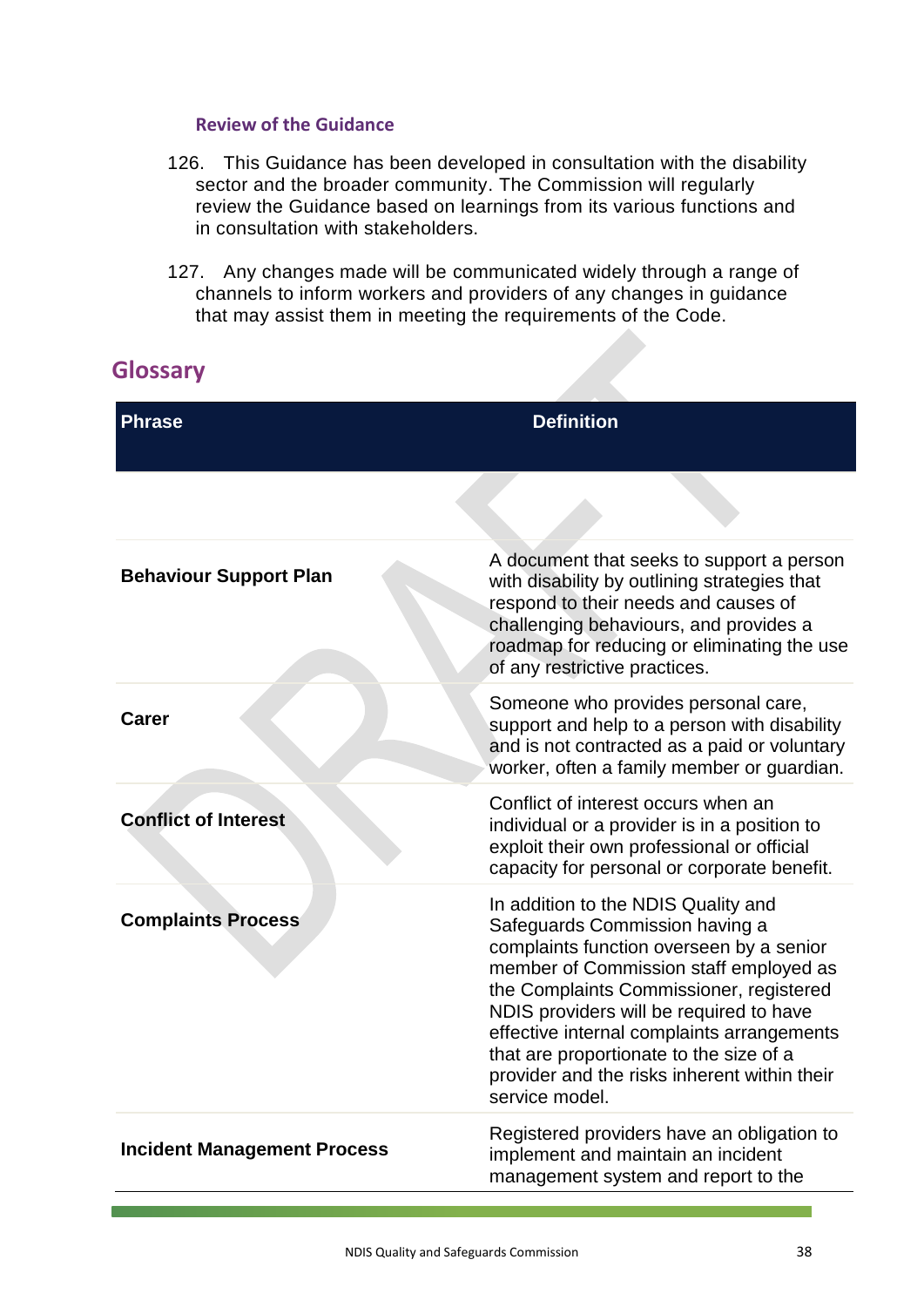|                                     | Commission reportable incidents (as<br>defined under the NDIS (Reportable<br>Incidents) Rules 2018.                                                                                                                                                                                                                                 |
|-------------------------------------|-------------------------------------------------------------------------------------------------------------------------------------------------------------------------------------------------------------------------------------------------------------------------------------------------------------------------------------|
| <b>Local Area Coordinator (LAC)</b> | Local organisations working in partnership<br>with the NDIA, to help participants, their<br>families and carers access the NDIS. LACs<br>will help participants write and manage<br>their plans and also connect participants to<br>mainstream services and local and<br>community-based supports.                                  |
| <b>Marketplace</b>                  | Has its ordinary meaning in the context it is<br>used. For example, the NDIS marketplace<br>may be a collection of NDIS providers<br>offering products and services to NDIS<br>participants, but may also include providers<br>of services and supports more generally to<br>people with disability.                                |
| <b>NDIA</b>                         | National Disability Insurance Agency. The<br>Commonwealth government organisation<br>administering the NDIS.                                                                                                                                                                                                                        |
| <b>NDIS</b>                         | National Disability Insurance Scheme. A<br>new way of providing support for<br>Australians with disability, their families and<br>carers.                                                                                                                                                                                           |
| <b>Participant</b>                  | A person who the CEO of the NDIA<br>decides meets the NDIS access<br>requirements in response to a valid access<br>request.                                                                                                                                                                                                         |
| Plan                                | Means the participant's plan that is in effect<br>under section 37 of the Act. Generally this<br>will be a written agreement worked out with<br>the participant, stating their goals and<br>needs, and the reasonable and necessary<br>supports the NDIS will fund for them. Each<br>participant has their own individual plan.     |
| <b>Registered NDIS Provider</b>     | Means a person Means the participant's<br>plan that is in effect under section 37 of the<br>Act. Generally this will be or entity who is<br>registered under section 73E of the Act.<br>This will generally be an NDIS provider that<br>has met the requirements for qualifications,<br>approvals, experience, capacity and quality |

<u> La componente de la componente de la componente de la componente de la componente de la componente de la compo</u>

<u> 1989 - Johann Barnett, mars et</u>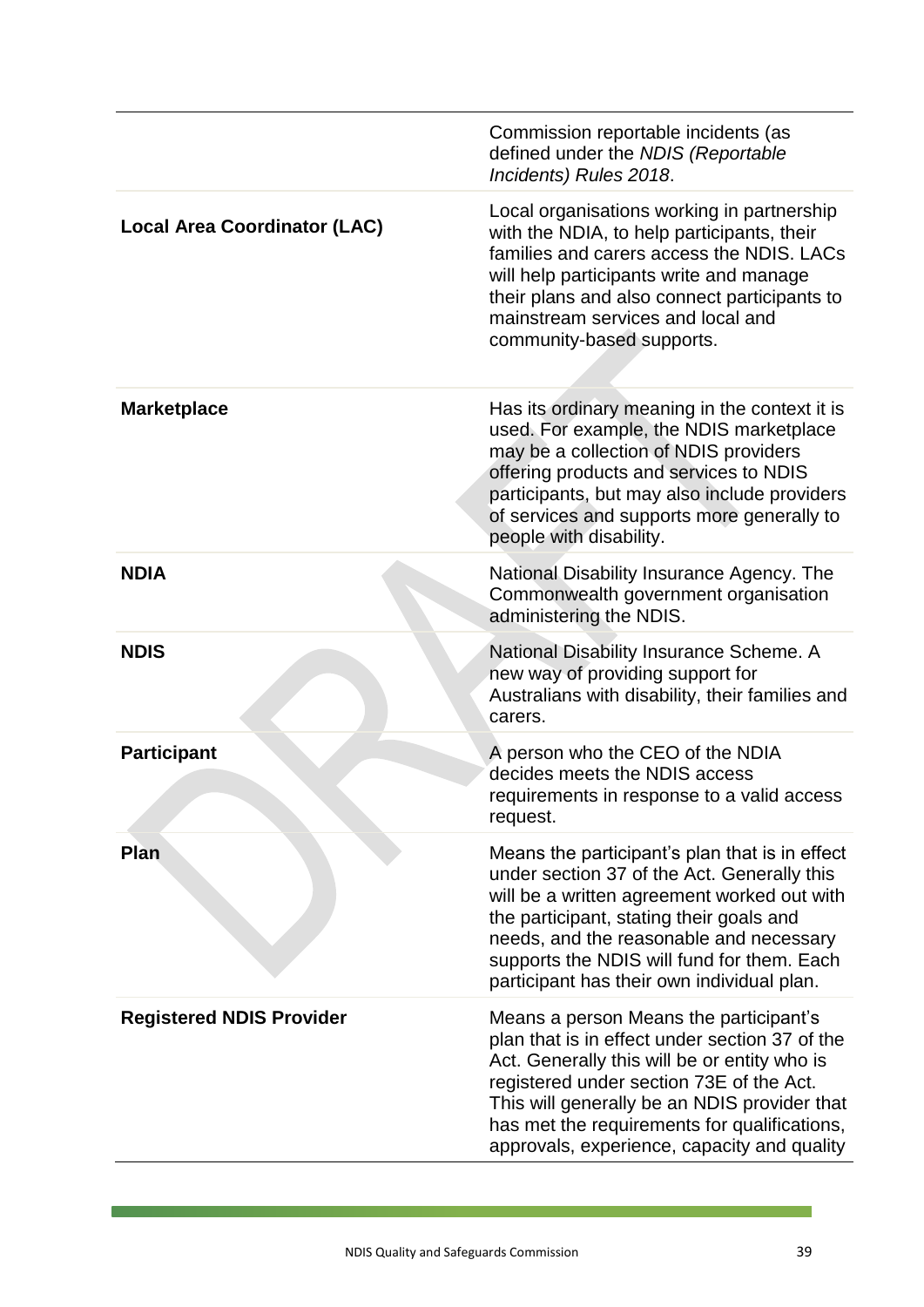|                              | standards to provide a support or service<br>under the NDIS.                                                                                                                                                                                                                                                                                                                                                                                                                                                                                                                                                                                                                                                                                                                                                                                                                                                                                                                                                                     |
|------------------------------|----------------------------------------------------------------------------------------------------------------------------------------------------------------------------------------------------------------------------------------------------------------------------------------------------------------------------------------------------------------------------------------------------------------------------------------------------------------------------------------------------------------------------------------------------------------------------------------------------------------------------------------------------------------------------------------------------------------------------------------------------------------------------------------------------------------------------------------------------------------------------------------------------------------------------------------------------------------------------------------------------------------------------------|
| <b>Restrictive Practices</b> | Means any practice or intervention that has<br>the effect of restricting the rights or<br>freedom of movement of a person with<br>disability.                                                                                                                                                                                                                                                                                                                                                                                                                                                                                                                                                                                                                                                                                                                                                                                                                                                                                    |
| <b>Sector</b>                | The organisations and companies<br>providing disability support services and<br>the peak bodies that represent them.                                                                                                                                                                                                                                                                                                                                                                                                                                                                                                                                                                                                                                                                                                                                                                                                                                                                                                             |
| <b>Sexual Misconduct</b>     | Inappropriate behaviour that may include<br>a. asking the person on a date<br>b. touching any part of a<br>person's body in a sexual<br>way<br>c. touching a person in a way<br>they do not wish to be<br>touched<br>d. displaying their genitals to the<br>person<br>e. coercing, by pressuring or<br>tricking, a person to engage<br>in sexual behaviours or acts<br>f.<br>making sexual or erotic<br>comments to the person $-$ in<br>person or by text message,<br>email or social media<br>message (as well as written<br>comments, this includes<br>images and audio)<br>g. making sexually suggestive<br>comments or jokes<br>h. intentionally staring at a<br>person in a way that makes<br>them feel uncomfortable<br>making comments about a<br>i.<br>person's sexuality or<br>appearance<br>making requests of a sexual<br>j.<br>nature, including to remove<br>clothing, for sexually explicit<br>photographs, videos or for<br>sexual activities<br>k. showing the person pictures<br>or videos of naked people, or |

<u>i da bara da kasas da bara da bara da bara da bara da bara da bara da bara da bara da bara da bara da bara da </u>

<u> 1989 - Johann Barnett, mars et al. 19</u>